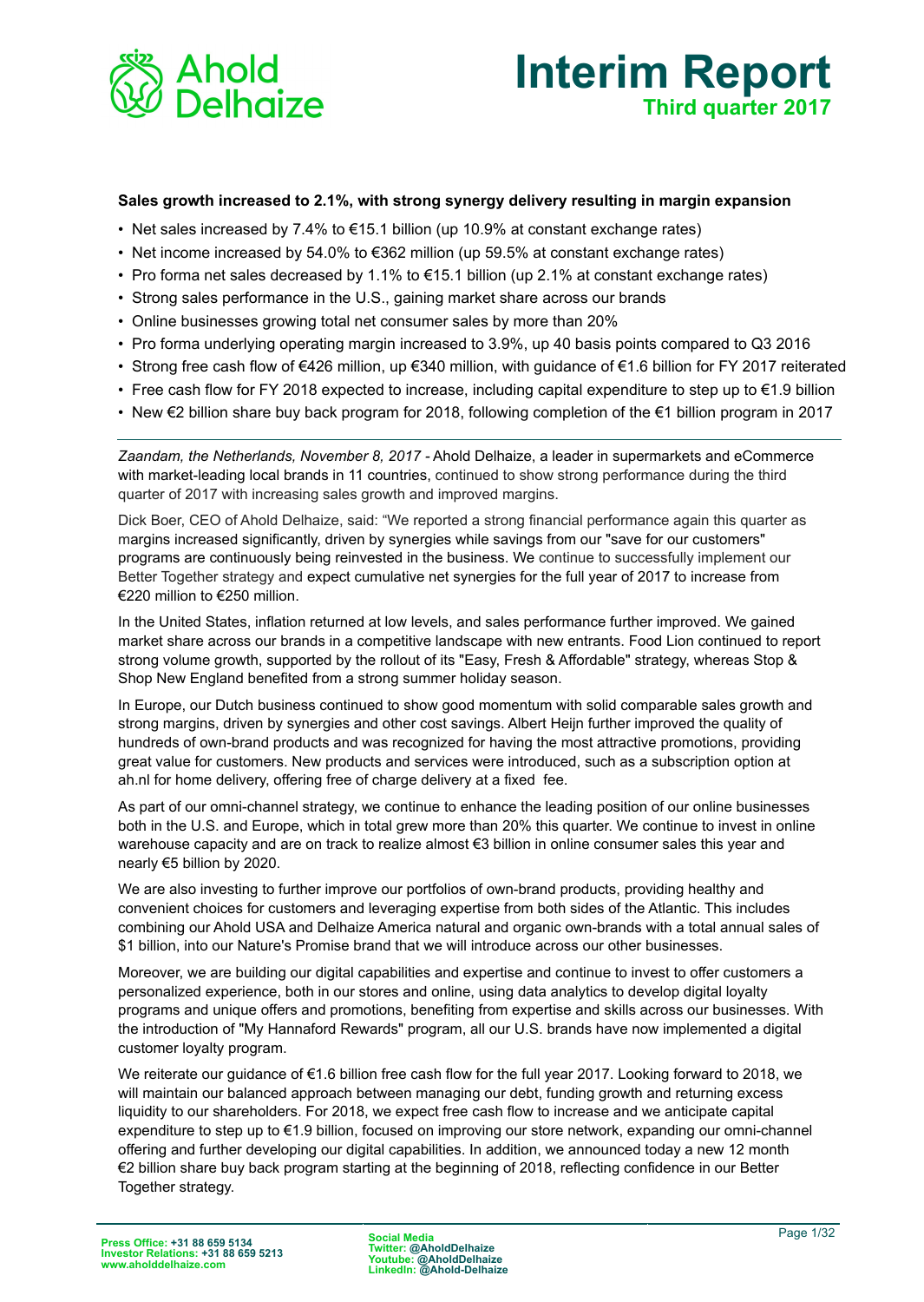

# **Group performance**

# **Group performance on an IFRS basis**

| $\epsilon$ million, except per share data              | Q <sub>3</sub><br>2017 | Q3<br>2016 <sup>1</sup> | $\frac{9}{6}$<br>change | % change<br>constant<br>rates | Q3 YTD<br>2017 | Q3 YTD<br>$2016^1$ | $\frac{9}{6}$<br>change | % change<br>constant<br>rates |
|--------------------------------------------------------|------------------------|-------------------------|-------------------------|-------------------------------|----------------|--------------------|-------------------------|-------------------------------|
| Net sales                                              | 15.136                 | 14.088                  | 7.4%                    | 10.9%                         | 47,127         | 33,336             | 41.4%                   | 41.6%                         |
| Operating income                                       | 545                    | 388                     | 40.5%                   | 45.2%                         | 1.661          | 1,048              | 58.5%                   | 58.5%                         |
| Income from continuing operations                      | 362                    | 235                     | 54.0%                   | 59.3%                         | 1,073          | 651                | 64.8%                   | 64.8%                         |
| Net income                                             | 362                    | 235                     | 54.0%                   | 59.5%                         | 1,073          | 652                | 64.6%                   | 64.6%                         |
| Basic earnings per share from<br>continuing operations | 0.29                   | 0.20                    | 45.0%                   | 50.0%                         | 0.85           | 0.69               | 23.2%                   | 23.1%                         |
| Free cash flow <sup>2</sup>                            | 426                    | 125                     | 240.8%                  | 264.1%                        | 1,023          | 585                | 74.9%                   | 74.3%                         |

*1. Results from former Delhaize segments are included as of July 24, 2016. 2. Free cash flow is a non-GAAP measure. For a description of non-GAAP measures, refer to section* Use of non-GAAP financial measures *at the end of this report.*

#### **Group performance on a pro forma basis**

| $\epsilon$ million, except per share data                    | Pro forma<br>Q <sub>3</sub><br>2017 | Pro forma<br>Q <sub>3</sub><br>2016 | $\frac{9}{6}$<br>change | % change<br>constant<br>rates | Pro forma<br>Q3 YTD<br>2017 | Pro forma<br>Q3 YTD<br>2016 | $\frac{1}{2}$<br>change | % change<br>constant<br>rates |
|--------------------------------------------------------------|-------------------------------------|-------------------------------------|-------------------------|-------------------------------|-----------------------------|-----------------------------|-------------------------|-------------------------------|
| Net sales                                                    | 15,121                              | 15,282                              | (1.1)%                  | 2.1%                          | 46,931                      | 46,115                      | 1.8%                    | 1.5%                          |
| Operating income                                             | 540                                 | 451                                 | 19.7 %                  | 23.9%                         | 1,677                       | 1,448                       | 15.8%                   | 15.6%                         |
| Income from continuing operations                            | 359                                 | 277                                 | 29.6 %                  | 34.2%                         | 1,084                       | 902                         | 20.2%                   | 19.8%                         |
| Basic earnings per share from<br>continuing operations       | 0.29                                | 0.22                                | 31.8 %                  | 38.1%                         | 0.86                        | 0.71                        | 21.1%                   | 21.1%                         |
| <b>Underlying EBITDA</b>                                     | 1,029                               | 981                                 | 4.9 %                   | 8.4%                          | 3.166                       | 2,971                       | 6.6%                    | 6.3%                          |
| Underlying EBITDA margin                                     | 6.8%                                | 6.4%                                |                         |                               | 6.7%                        | 6.4%                        |                         |                               |
| Underlying operating income                                  | 595                                 | 542                                 | 9.8%                    | 13.3%                         | 1.825                       | 1,663                       | 9.7%                    | 9.5%                          |
| Underlying operating margin                                  | 3.9%                                | 3.5%                                |                         |                               | 3.9%                        | 3.6%                        |                         |                               |
| Underlying earnings per share<br>from continuing operations' | 0.32                                | 0.27                                | 18.5 %                  | 23.1%                         | 0.95                        | 0.83                        | 14.5%                   | 14.5%                         |

*1. For more information on the (underlying) earnings per share from continuing operations, refer to table on page 29.*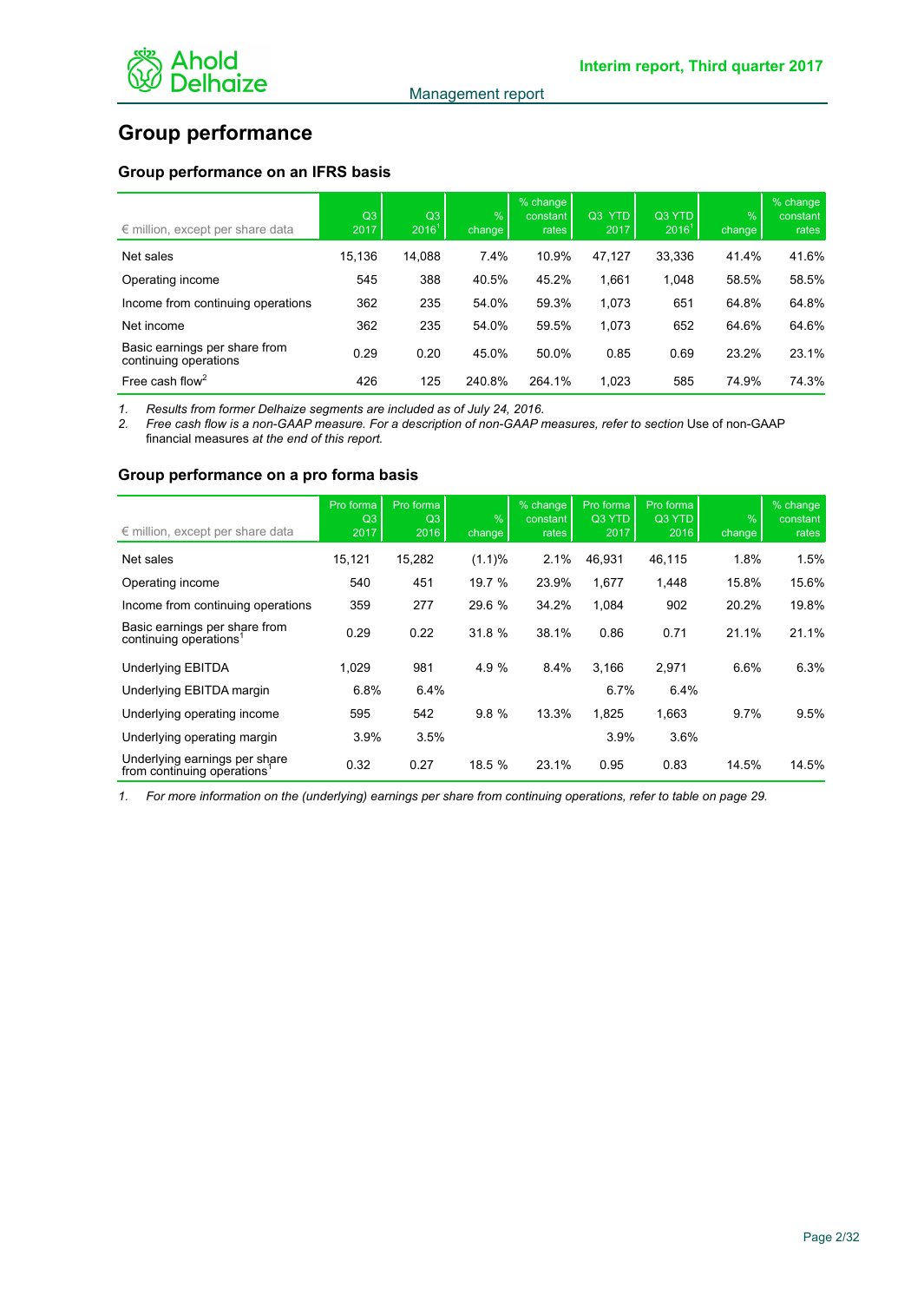

# **Performance by segment**

# **Ahold USA**

| $\epsilon$ million | Q3<br>2017 | Q3<br>2016 | %<br>change | % change<br>constant<br>rates | Q3 YTD<br>2017' | Q3 YTD<br>2016 | $\frac{9}{6}$<br>change I | % change<br>constant<br>rates |
|--------------------|------------|------------|-------------|-------------------------------|-----------------|----------------|---------------------------|-------------------------------|
| Net sales          | 5.436      | 5.789      | $(6.1)\%$   | $(1.1)\%$                     | 17.479          | 17.711         | (1.3)%                    | (1.7)%                        |
| Operating income   | 199        | 147        | 35.4%       | 44.2 %                        | 612             | 584            | 4.8 $%$                   | 4.8 %                         |

# **Ahold USA on a pro forma basis**

|                                               | Pro forma<br>Q <sub>3</sub><br>2017 | Pro forma<br>Q3<br>2016 | $\frac{9}{6}$<br>change | $%$ change<br>constant<br>rates | Pro forma<br>Q3 YTD<br>2017 | Pro forma<br>Q3 YTD<br>2016 | $\frac{9}{6}$<br>change | % change<br>constant<br>rates |
|-----------------------------------------------|-------------------------------------|-------------------------|-------------------------|---------------------------------|-----------------------------|-----------------------------|-------------------------|-------------------------------|
| \$ million                                    |                                     |                         |                         |                                 |                             |                             |                         |                               |
| Net sales                                     | 6,376                               | 6,323                   | 0.8%                    |                                 | 19,268                      | 19,305                      | (0.2)%                  |                               |
| $\epsilon$ million                            |                                     |                         |                         |                                 |                             |                             |                         |                               |
| Net sales                                     | 5,425                               | 5,665                   | $(4.2)\%$               | 0.8%                            | 17,328                      | 17,291                      | 0.2%                    | (0.2)%                        |
| Underlying EBITDA                             | 378                                 | 385                     | (1.8)%                  | 3.2%                            | 1,208                       | 1,180                       | 2.4%                    | 2.1%                          |
| Underlying EBITDA margin                      | 7.0%                                | 6.8%                    |                         |                                 | 7.0%                        | 6.8%                        |                         |                               |
| Underlying operating income                   | 221                                 | 220                     | 0.5%                    | 5.4%                            | 709                         | 682                         | 4.0 %                   | 3.7%                          |
| Underlying operating margin                   | 4.1%                                | 3.9%                    |                         |                                 | 4.1 %                       | 3.9%                        |                         |                               |
| Comparable sales growth                       | 1.1%                                | (0.9)%                  |                         |                                 | 0.1%                        | 0.1%                        |                         |                               |
| Comparable sales growth<br>excluding gasoline | 0.7%                                | (0.1)%                  |                         |                                 | (0.3)%                      | 1.1%                        |                         |                               |

In the third quarter of 2017, pro forma net sales at Ahold USA increased by 0.8% at constant exchange rates to €5,425 million. Sales growth excluding gasoline was 0.4% and comparable sales excluding gas increased by 0.7%. During the quarter the New York market cycled last year's competitive closures. Ahold USA has been outpacing market growth with strong performance by Stop & Shop New England during the summer holiday season. Price inflation was at 0.9%, broadly in line with the previous quarter, reflecting price investments at the end of the second quarter to strengthen our price positioning.

During the quarter, the Ahold USA brands strengthened their digital capabilities. This included digital coupons, new websites, mobile app improvements and a new recipe center. This resulted in record digital customer engagement, activation and redemption. Ahold USA gained one million new digital users over the last year, with 20% brand web traffic growth on their new brand websites and over 70% more monthly mobile app users.

Peapod continues to invest in marketing its "Podpass" membership that offers free delivery at a fixed fee, resulting in more members with high renewal rates. Podpass members order more frequently and spend more in total than other customers.

Ahold USA's pro forma underlying operating margin was 4.1%, up 0.2 percentage points from the same quarter last year. During the quarter, strong synergy savings and "save for our customers" programs were partly offset by price investments in own brands, produce, milk and eggs and increased promotional spend.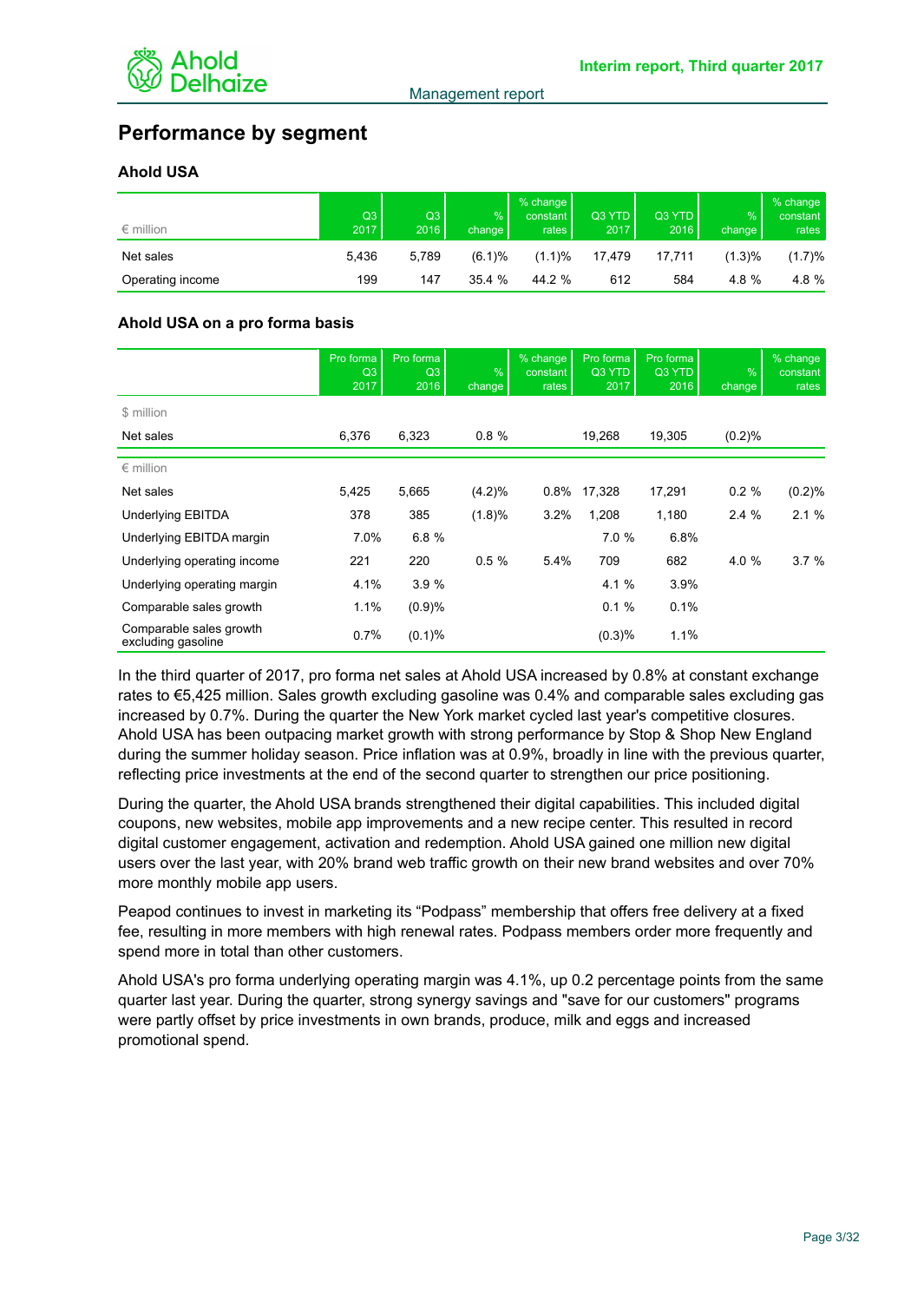

# **Delhaize America**

| $\epsilon$ million | Q3<br>2017 | Q3<br>$2016^1$ | %<br>change | % change<br>constant  <br>rates | Q3 YTD<br>2017 | Q3 YTD<br>2016 <sup>1</sup> | $\%$<br>change | $%$ change<br>constant<br>rates |
|--------------------|------------|----------------|-------------|---------------------------------|----------------|-----------------------------|----------------|---------------------------------|
| Net sales          | 3.780      | 3.087          | 22.4 %      | 28.3%                           | 11.712         | 3.087                       | 279.4%         | 276.6%                          |
| Operating income   | 132        | 103            | 28.2 %      | 32.5%                           | 422            | 103                         | 309.7%         | 302.6%                          |

*1. Results from Delhaize America are included as of July 24, 2016.*

#### **Delhaize America on a pro forma basis**

|                             | Pro forma<br>Q <sub>3</sub><br>2017 | Pro forma<br>Q3<br>2016 | %<br>change | % change<br>constant<br>rates | Pro forma<br>Q3 YTD<br>2017 | Pro forma<br>Q3 YTD<br>2016 | $\frac{9}{6}$<br>change | % change<br>constant<br>rates |
|-----------------------------|-------------------------------------|-------------------------|-------------|-------------------------------|-----------------------------|-----------------------------|-------------------------|-------------------------------|
| \$ million                  |                                     |                         |             |                               |                             |                             |                         |                               |
| Net sales                   | 4.441                               | 4.344                   | 2.2%        |                               | 13.034                      | 12.880                      | 1.2%                    |                               |
| $\epsilon$ million          |                                     |                         |             |                               |                             |                             |                         |                               |
| Net sales                   | 3,780                               | 3,888                   | $(2.8)\%$   | 2.2%                          | 11,712                      | 11,532                      | $1.6\%$                 | 1.2%                          |
| <b>Underlying EBITDA</b>    | 263                                 | 256                     | 2.7%        | 8.6%                          | 826                         | 759                         | 8.8%                    | $8.6\%$                       |
| Underlying EBITDA margin    | 7.0%                                | 6.6%                    |             |                               | 7.1%                        | 6.6%                        |                         |                               |
| Underlying operating income | 142                                 | 135                     | 5.2%        | 11.6%                         | 447                         | 397                         | 12.6%                   | 12.6%                         |
| Underlying operating margin | 3.8%                                | 3.5%                    |             |                               | 3.8%                        | 3.4%                        |                         |                               |
| Comparable sales growth     | 2.3%                                | 1.3%                    |             |                               | 1.2%                        | 2.1%                        |                         |                               |

In the third quarter of 2017, pro forma net sales at Delhaize America increased by 2.2% to €3,780 million at constant exchange rates. Comparable sales grew by 2.3% supported by strong volume growth at Food Lion fueled by the "Easy, Fresh & Affordable" strategy. Food Lion rolled out this strategic program to an additional 93 stores in the Greensboro market area in August and 71 stores in the Richmond market area in October with strong early results in both markets. Furthermore, previously launched markets continue to perform well with strong comparable sales growth in the Charlotte market area where "Easy, Fresh & Affordable" was launched in the latter part of 2016. During Q3 modest price inflation returned at Food Lion, with inflation for the quarter at 0.5% for Delhaize America as a whole.

Food Lion's "Shop & Earn", a personalized digital loyalty program, which offers customers the opportunity to receive personalized savings on the products and categories they shop the most, was expanded during the quarter with a roll-out to the Greensboro market. The program is well received by Food Lion's customers and the company continues to enhance the program during this pilot period. During the quarter Hannaford introduced a fully digital loyalty program called "My Hannaford Rewards" that offers new and personalized ways for customers to save when they shop. The program will be launched in phases, with a full rollout in 2018.

Delhaize America's pro forma underlying operating margin was 3.8%, up 0.3 percentage points from the same quarter last year, as a result of strong synergy savings as well as "save for our customers" programs that were partly offset by depreciation expenses related to "Easy, Fresh & Affordable" investments at Food Lion.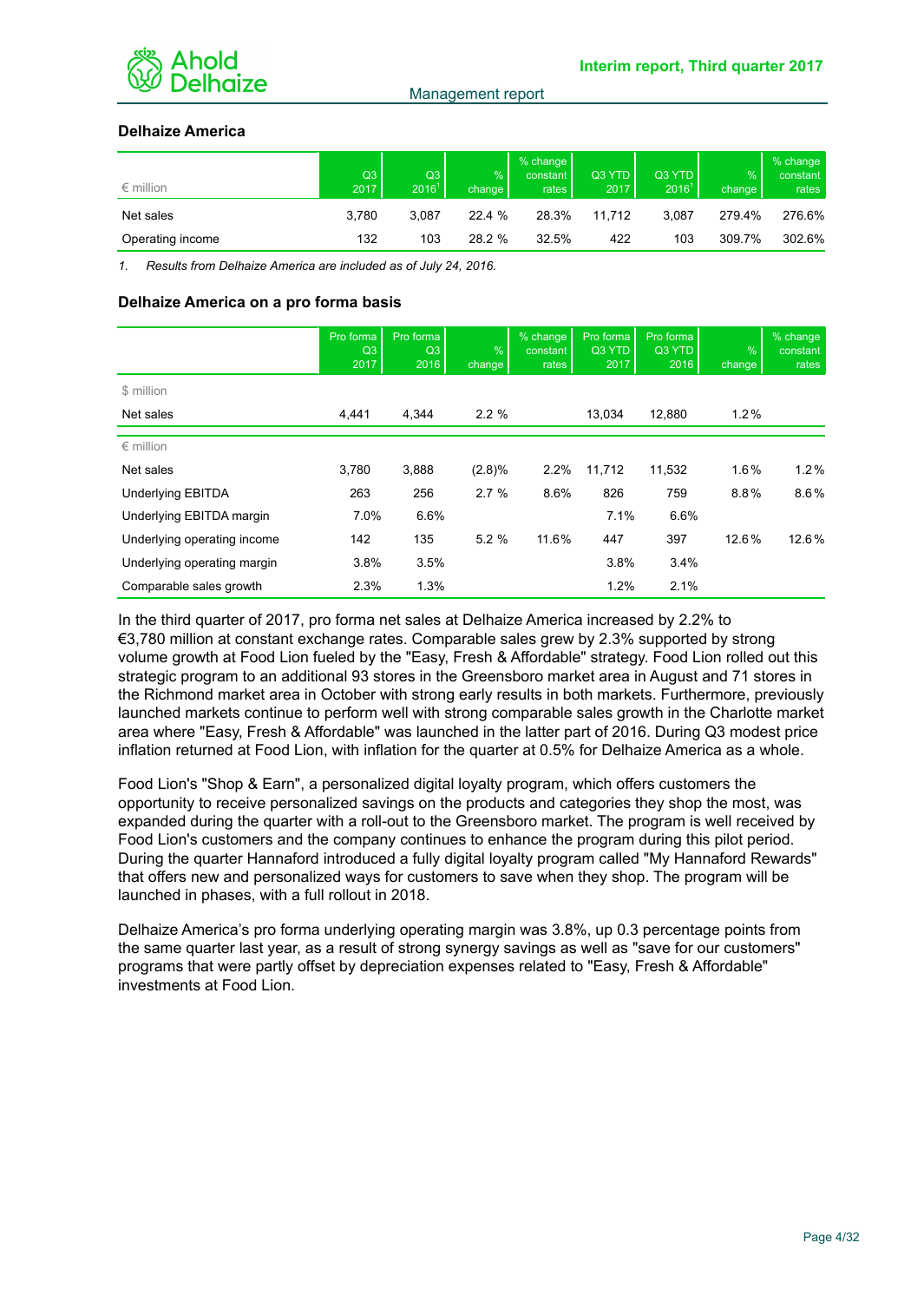

# **The Netherlands**

| $\epsilon$ million | Q3<br>2017 | Q3<br>2016 | $\frac{9}{6}$<br>change | Q3 YTD<br>2017 | Q3 YTD<br>2016 | $\frac{9}{6}$<br>change |
|--------------------|------------|------------|-------------------------|----------------|----------------|-------------------------|
| Net sales          | 3,279      | 3,169      | 3.5%                    | 10.033         | 9,630          | 4.2%                    |
| Operating income   | 162        | 139        | 16.5%                   | 502            | 443            | 13.3%                   |

# **The Netherlands on a pro forma basis**

| $\epsilon$ million          | Pro forma<br>Q3<br>2017 | Pro forma<br>Q3<br>2016 | $\frac{9}{6}$<br>change | Pro forma<br>Q3 YTD<br>2017 | Pro forma<br>Q3 YTD<br>2016 | $\frac{9}{6}$<br>change |
|-----------------------------|-------------------------|-------------------------|-------------------------|-----------------------------|-----------------------------|-------------------------|
| Net sales                   | 3,277                   | 3,148                   | 4.1%                    | 9,999                       | 9,564                       | 4.5%                    |
| Underlying EBITDA           | 233                     | 216                     | 7.9%                    | 716                         | 672                         | 6.5%                    |
| Underlying EBITDA margin    | 7.1%                    | 6.9%                    |                         | 7.2%                        | 7.0%                        |                         |
| Underlying operating income | 161                     | 142                     | 13.4%                   | 500                         | 459                         | 8.9%                    |
| Underlying operating margin | 4.9%                    | 4.5%                    |                         | 5.0%                        | 4.8%                        |                         |
| Comparable sales growth     | 3.6%                    | 2.8%                    |                         | 3.9%                        | 3.4%                        |                         |

Pro forma net sales of €3,277 million increased by 4.1% compared with last year. Comparable sales grew by 3.6%, supported by the continued growth of online sales. During the quarter, Albert Heijn's continued quality and assortment improvements in own-brand products were recognized externally with several "Best Buy" awards. Its attractive promotions were also recognized externally, providing great value for customers. Recent innovations included a "predict my shopping" list feature, a Recipe Chatbot via Facebook Messenger, and the test of a new online service called "Rappie", that promises delivery within two hours. The Allerhande meal box came out as "Best" in a consumer test in the Netherlands earlier this year.

In September, bol.com opened its new fulfillment center that will help the brand with the capacity to grow and innovate and ensure an even more reliable delivery of eCommerce orders in the Netherlands and Belgium. During the quarter, ah.nl further expanded the availability of its subscription model to more geographical areas and opened a fourth "Home Shop Center" to support its strong growth.

The pro forma underlying operating margin of the Netherlands was 4.9%, up 0.4 percentage points from the third quarter last year. This year's performance was the result of synergy savings and cost control fueled by "save for our customers" programs, partly offset by increased pension charges. The margin excluding bol.com was 5.5%, up 0.4 percentage points from the third quarter last year.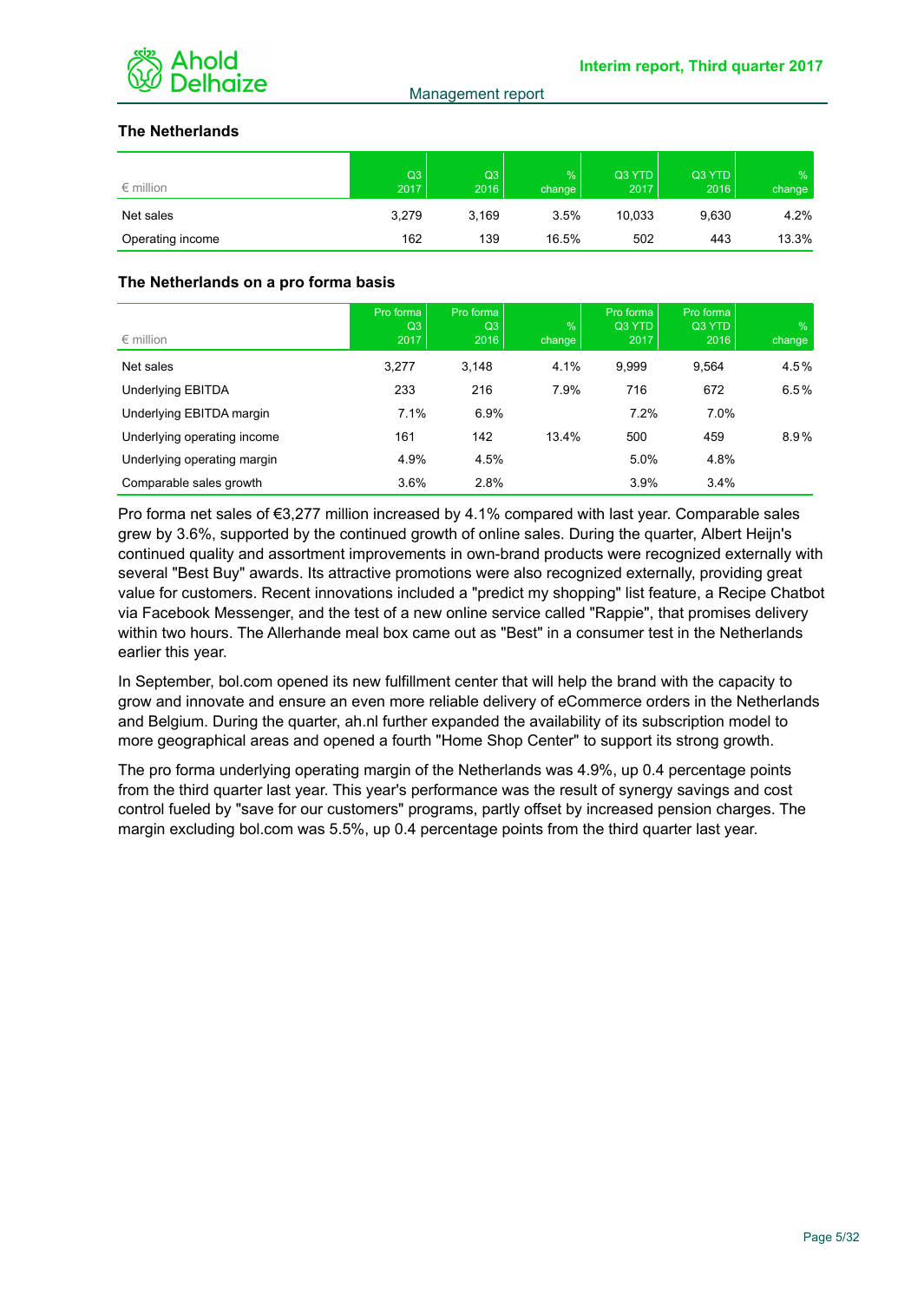

# **Belgium**

| $\epsilon$ million | Q3<br>2017 | Q3<br>$2016^1$ | %<br>change | Q3 YTD<br>2017 | Q3 YTD<br>2016 <sup>1</sup> | $\frac{9}{6}$<br>change |
|--------------------|------------|----------------|-------------|----------------|-----------------------------|-------------------------|
| Net sales          | 1,215      | 914            | 32.9%       | 3,663          | 914                         | 300.8%                  |
| Operating income   | 22         | 28             | $(21.4)\%$  | 74             | 28                          | 164.3%                  |

*1. Results from Belgium are included as of July 24, 2016.*

#### **Belgium on a pro forma basis**

| $\epsilon$ million          | Pro forma<br>Q3<br>2017 | Pro forma<br>Q3<br>2016 | $\frac{9}{6}$<br>change | Pro forma<br>Q3 YTD<br>2017 | Pro forma<br>Q3 YTD<br>2016 | $\frac{9}{6}$<br>change |
|-----------------------------|-------------------------|-------------------------|-------------------------|-----------------------------|-----------------------------|-------------------------|
| Net sales                   | 1,213                   | 1,213                   | $0.0\%$                 | 3,652                       | 3,662                       | (0.3)%                  |
| <b>Underlying EBITDA</b>    | 73                      | 61                      | 19.7%                   | 206                         | 200                         | 3.0%                    |
| Underlying EBITDA margin    | 6.0%                    | 5.0%                    |                         | 5.6 %                       | 5.5%                        |                         |
| Underlying operating income | 37                      | 24                      | 54.2%                   | 97                          | 91                          | 6.6%                    |
| Underlying operating margin | 3.1%                    | 2.0%                    |                         | 2.7%                        | 2.5%                        |                         |
| Comparable sales growth     | (0.3)%                  | 1.3%                    |                         | (0.3)%                      | 2.5%                        |                         |

Pro forma net sales in Belgium were €1,213 million, unchanged versus the same quarter last year. Comparable sales declined by 0.3% versus last year. The affiliated stores continued to perform well, compensating for under-performance of the company-owned stores.

Pro forma underlying operating margin was 3.1%, up 1.1 percentage points compared to last year. This was largely due to a one-off alignment effect related to labor cost, which is negligible for the full year. Synergies were offset by the costs of additional promotional activities.

#### **Central and Southeastern Europe (CSE)**

| $\epsilon$ million | Q3<br>2017 | Q3<br>2016 <sup>1</sup> | $\frac{9}{6}$<br>change | % change<br>constant<br>rates | Q3 YTD<br>2017 | Q3 YTD<br>2016 <sup>1</sup> | $\%$<br>change | % change<br>constant<br>rates $ $ |
|--------------------|------------|-------------------------|-------------------------|-------------------------------|----------------|-----------------------------|----------------|-----------------------------------|
| Net sales          | 1.426      | 1.129                   | 26.3%                   | 24.6%                         | 4.240          | 1.994                       | 112.6%         | 110.1%                            |
| Operating income   | 61         | 39                      | 56.4%                   | 52.8%                         | 156            | 50                          | 212.0%         | 209.9%                            |

*1. Results from former Delhaize entities in Central and Southeastern Europe (Greece, Romania and Serbia) are included as of July 24, 2016.*

# **Central and Southeastern Europe (CSE) on a pro forma basis**

| $\epsilon$ million                            | Pro forma<br>Q <sub>3</sub><br>2017 | Pro forma<br>Q <sub>3</sub><br>2016 | $\%$<br>change | % change<br>constant  <br>rates | Pro forma<br>Q3 YTD<br>2017 | Pro forma<br>Q3 YTD<br>2016 | $\frac{1}{2}$<br>change | % change<br>constant<br>rates |
|-----------------------------------------------|-------------------------------------|-------------------------------------|----------------|---------------------------------|-----------------------------|-----------------------------|-------------------------|-------------------------------|
|                                               |                                     |                                     |                |                                 |                             |                             |                         |                               |
| Net sales                                     | 1,426                               | 1,368                               | 4.2%           | 3.1%                            | 4.240                       | 4,066                       | 4.3%                    | 3.8%                          |
| Underlying EBITDA                             | 102                                 | 91                                  | 12.1%          | 9.9%                            | 275                         | 264                         | 4.2%                    | 3.5%                          |
| Underlying EBITDA margin                      | 7.2%                                | 6.7%                                |                |                                 | 6.5%                        | 6.5%                        |                         |                               |
| Underlying operating income                   | 62                                  | 56                                  | 10.7%          | 9.9%                            | 158                         | 156                         | 1.3%                    | 1.0%                          |
| Underlying operating margin                   | 4.3%                                | 4.1%                                |                |                                 | 3.7%                        | 3.8%                        |                         |                               |
| Comparable sales growth                       | 0.4%                                | 5.6%                                |                |                                 | 1.2%                        | 6.3%                        |                         |                               |
| Comparable sales growth<br>excluding gasoline | 0.5%                                | 5.7%                                |                |                                 | 1.2%                        | 6.5%                        |                         |                               |

Pro forma net sales increased by 3.1% to €1,426 million at constant exchange rates. Net sales growth in the third quarter resulted from comparable sales growth of 0.4% and the net addition of 116 stores compared to a year ago. Comparable sales growth was mainly driven by the strong performance of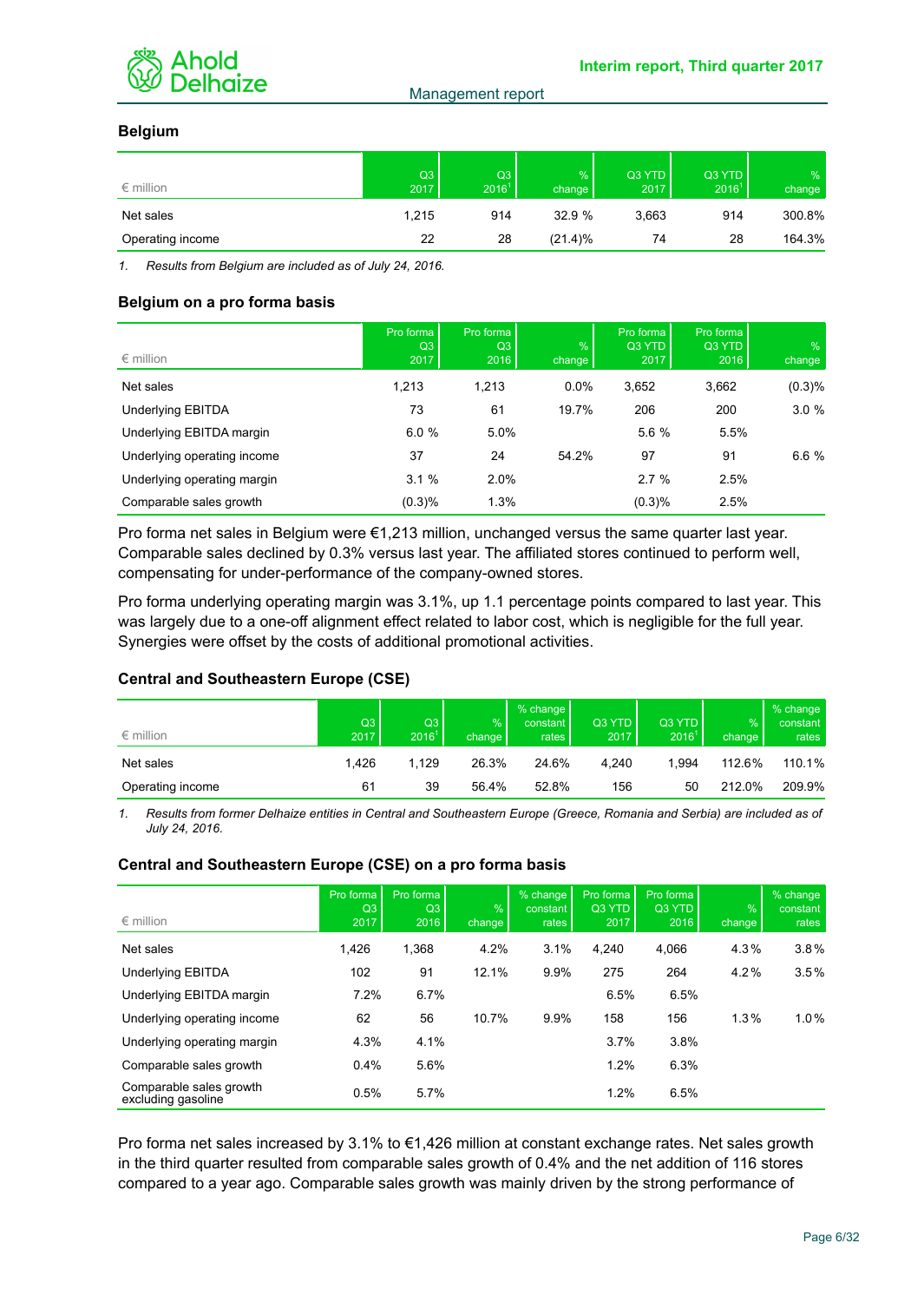

Romania and Serbia; and the Czech Republic also increased comparable sales. In Greece, sales performance reflected a normalization of market circumstances, which last year was impacted by competitive disruptions.

CSE's pro forma underlying operating margin increased by 0.2 percentage points to 4.3%. Margins increased significantly in Romania, Serbia and the Czech Republic, while margins in Greece decreased versus the third quarter last year, due to intensified promotional programs.

# **Global Support Office on a pro forma basis**

| $\epsilon$ million                                          | Pro forma<br>Q3<br>2017 | Pro forma L<br>Q3  <br>2016 | $\frac{9}{6}$<br>change l | $%$ change<br>constant l<br>rates | Pro forma I<br>Q3 YTD<br>2017 | Pro forma<br>Q3 YTD<br>2016 | $\frac{9}{6}$<br>change | % change<br>constant  <br>rates |
|-------------------------------------------------------------|-------------------------|-----------------------------|---------------------------|-----------------------------------|-------------------------------|-----------------------------|-------------------------|---------------------------------|
| Underlying operating loss                                   | (28)                    | (35)                        | 20.0%                     | 19.6%                             | (86)                          | (122)                       | 29.5%                   | 29.4%                           |
| Underlying operating loss<br>excluding insurance activities | (35)                    | (38)                        | 7.9%                      | 6.7%                              | (107)                         | (122)                       | 12.3%                   | 12.2%                           |

Pro forma underlying Global Support Office costs were €28 million, €7 million lower than the prior year. Excluding insurance activities, underlying costs were €35 million compared with €38 million in Q3 2016.

# **Synergy savings**

Ahold Delhaize remains committed to delivering net synergies of €500 million in 2019, incremental to underlying operating income, resulting from the integration of the two companies. Total identified gross synergies are €750 million, of which €250 million are to be reinvested in our brands. The expected synergies are to be delivered in addition to the "save for our customers" programs in the brands.<sup>1</sup> For the full year 2017 we expect net cumulative synergies to increase from €220 million to €250 million.

Integration of the two corporate head offices into one Global Support Office resulted in synergy savings of €24 million in the first three quarters of the year. In the United States, the creation of Retail Business Services (RBS) - which enables efficiencies in back office and support functions, as well as builds retail expertise in own brand, digital and IT - is progressing well. We have been harmonizing our purchasing of goods for resale and of goods not meant for resale, and will continue to improve our terms and conditions for the remainder of the year.

In 2017, the following net synergy savings have been delivered:

| $\epsilon$ million          | Q3<br>2017 | Q3 YTD<br>2017 |
|-----------------------------|------------|----------------|
| <b>United States</b>        | 36         | 108            |
| Europe                      | 22         | 53             |
| Global Support Office       | 10         | 24             |
| <b>Ahold Delhaize Group</b> | 68         | 185            |

Pro forma operating income in the third quarter included €16 million (Q3 YTD €94 million) of integration costs.

*1. Amounts are based on HY1 2017 exchange rates.*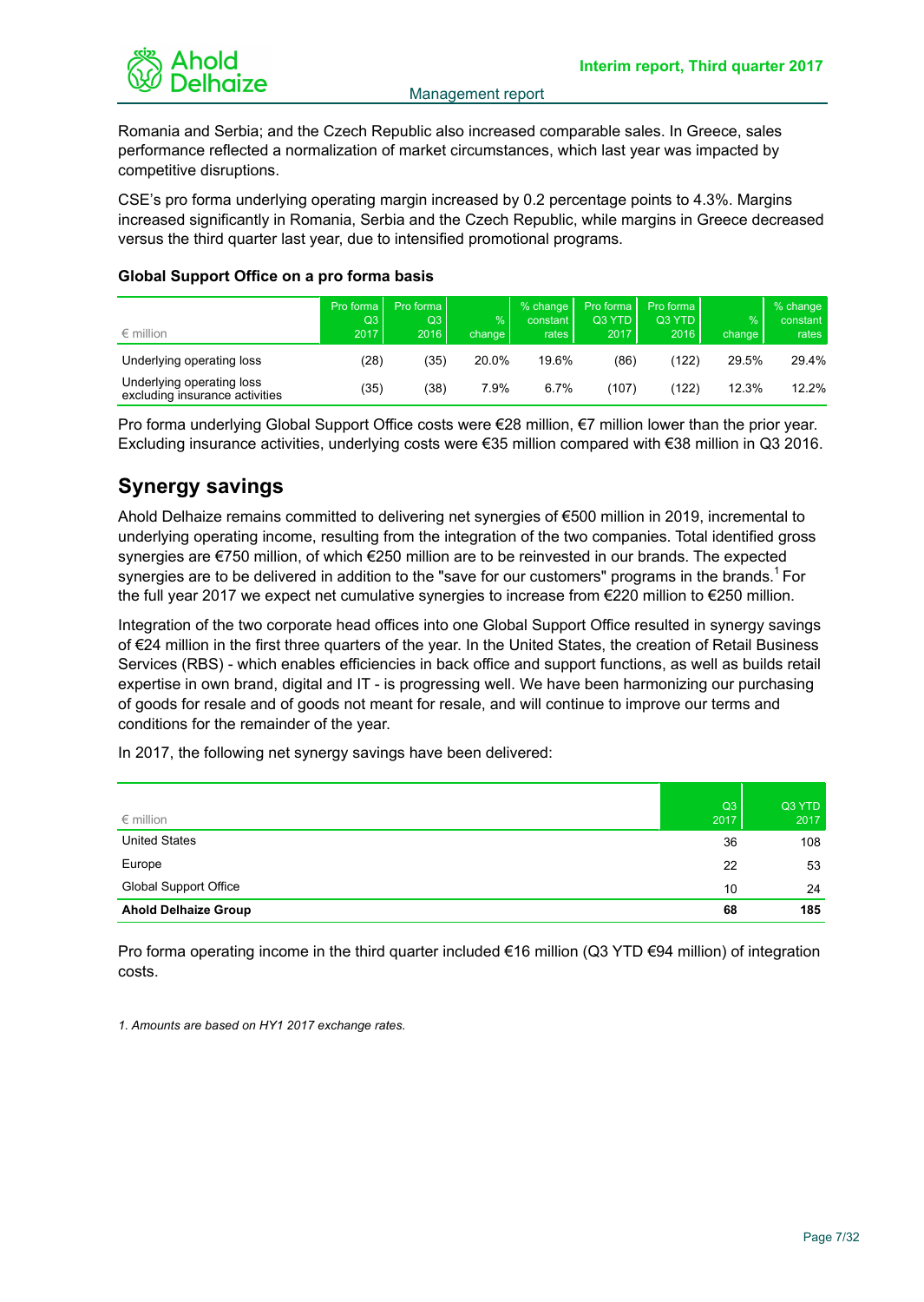

# **Financial review IFRS**

# **Third quarter 2017 (compared to third quarter 2016)**

Operating income increased by €157 million to €545 million, of which €57 million is due to the underlying contributions of the former Delhaize operating companies (Delhaize America €28 million, Belgium €11 million and CSE excluding the Czech Republic €18 million). Operating income, after adjusting for impairments of €11 million (Q3 2016: €48 million); restructuring and related charges of €60 million (Q3 2016: €81 million); and the gain on sale of assets of €25 million (Q3 2016: loss of €1 million), resulted in underlying operating income of €591 million (up €73 million over Q3 2016). Impairments are mainly related to stores at Ahold USA. The restructuring and related charges of €60 million included €16 million of integration costs related to the merger between Ahold and Delhaize, €26 million related to the setup of the U.S. brand-centric organization, €2 million related to divestments of remedy stores, €8 million related to a pension plan amendment and €10 million related to a restructuring provision in Belgium, partly offset by other one-off items.

Income from continuing operations was €362 million; €127 million higher than last year. This follows from the increase in operating income of €157 million, lower financial expenses of €19 million and higher income from joint ventures of €2 million, offset by an increase in income taxes of €51 million. The increase in income taxes is mainly the result of higher taxable income for Q3 2017.

Free cash flow of €426 million increased by €301 million compared to Q3 2016. This increase is mainly driven by higher cash generated from operations of €312 million, higher proceeds from divestments of assets of €12 million and lower interest paid of €8 million, partly offset by higher purchases of noncurrent assets of €15 million, and higher income taxes paid of €17 million.

Net debt decreased in Q3 2017 by €194 million to €3,224 million, which is mainly a result our free cash flow of €426 million and exchange rate differences, partly offset by the share buyback of €295 million.

### **First three quarters 2017 (compared to first three quarters 2016)**

Operating income increased by €613 million to €1,661 million. Recorded in operating income are restructuring and related charges of €173 million (Q3 YTD 2016: €141 million) and impairments of €35 million (Q3 YTD 2016: €75 million), offset by a gain on the sale of assets of €44 million (Q3 YTD 2016: €2 million), which collectively total €164 million (Q3 YTD 2016: €214 million) and are adjusted to arrive at underlying operating income of €1,825 million (Q3 YTD 2016: €1,262 million).

Income from continuing operations was €1,073 million; €422 million higher than last year. This reflects the increase in operating income of €613 million and higher income from joint ventures of €4 million, adjusted for higher net financial expenses of €15 million and higher income taxes of €180 million.

Free cash flow was €1,023 million; €438 million higher than last year. The increase is mainly due to higher cash generated from operations of €898 million and higher proceeds from divestment of assets of €65 million, partly offset by higher capital expenditures of €445 million, higher income taxes paid of €45 million and higher interest paid of €49 million.

# **Financial review pro forma**

# **Third quarter 2017 (compared to third quarter 2016)**

Pro forma underlying operating income was €595 million, €53 million higher than last year. Pro forma underlying operating margin was 3.9%, up 0.4% percentage points from last year.

Pro forma operating income increased by €89 million to €540 million. Recorded in operating income are restructuring and related charges of €58 million, impairments of €11 million and gains on sale of assets of €14 million, which total €55 million and are adjusted to arrive at the pro forma underlying operating income. Impairments are primarily related to both operating and closed stores at Ahold USA. The restructuring and related charges of €58 million includes €16 million of integration costs for the merger between Ahold and Delhaize, €26 million related to the setup of the U.S. brand-centric organization,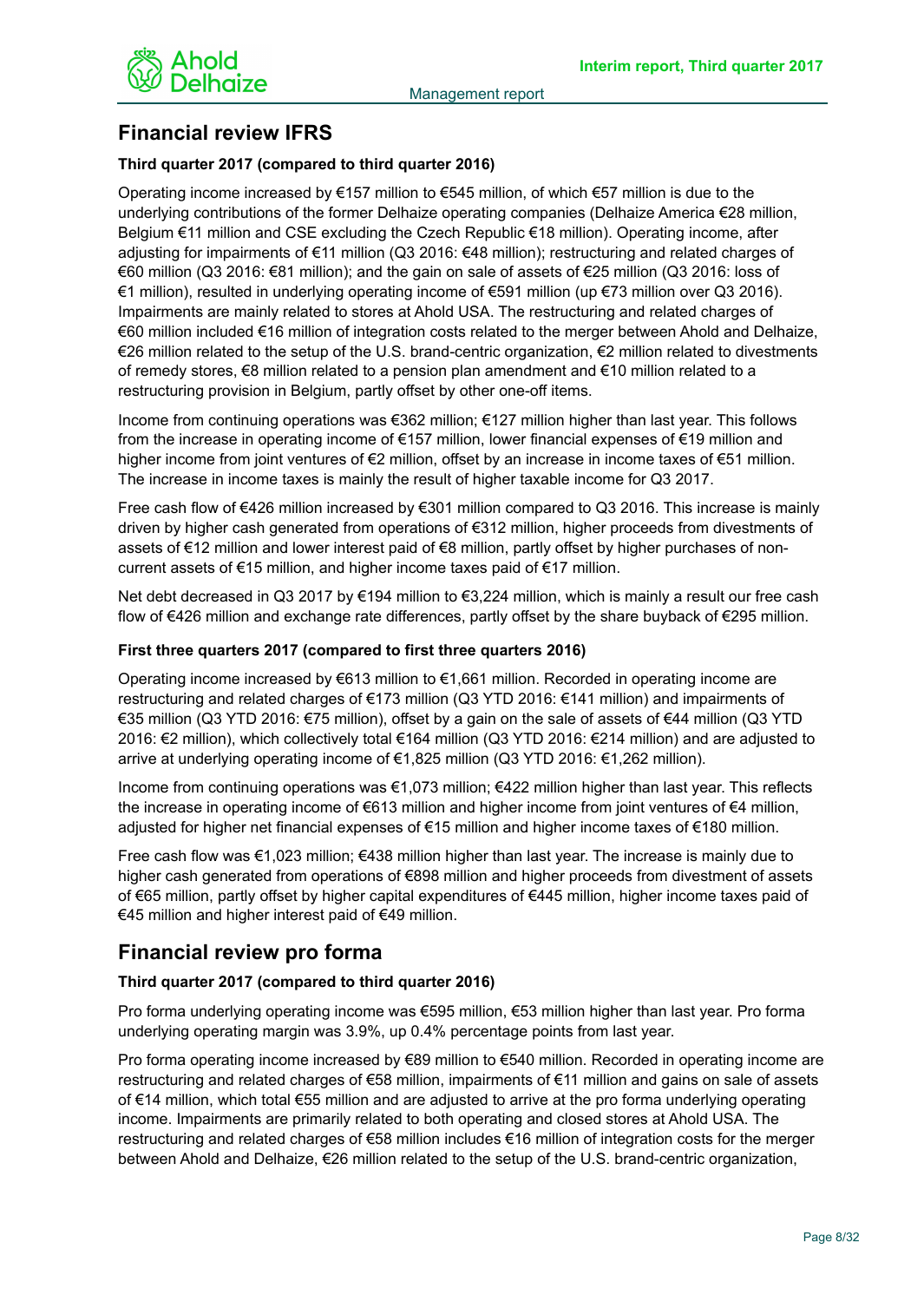

€8 million related to a pension plan amendment and €10 million related to a restructuring provision in Belgium, partly offset by other one-off items.

Pro forma income from continuing operations was €359 million, €82 million higher than last year, as a result of the increase in pro forma operating income of €89 million and the decrease in financial expenses of €20 million, partly offset by the increase in income taxes of €29 million. The increase in income taxes is mainly the result of higher taxable income for Q3 2017.

# **Basis of preparation - Management report**

This report includes information presented in accordance with International Financial Reporting Standards (IFRS), as issued by the International Accounting Standards Board (IASB) and as adopted by the European Union, and information presented on a pro forma basis ("pro forma information").

In 2017, the reporting calendars of Ahold and Delhaize were aligned and Ahold Delhaize now uses a 4/4/5-week calendar, resulting in four 13-week quarters. The 2016 quarterly information included in this report has been compiled using the new 13-week quarters to align the historical 2016 quarterly results with the 4/4/5-week pattern and to provide a revised comparative basis for assessing the company's performance.

See Note 2 of the interim financial statements for more information on the basis of presentation of the IFRS information. For more information on the basis of presentation of the pro forma information, refer to the pro forma information as published on April 13, 2017 ("[Pro forma booklet"](https://www.aholddelhaize.com/media/4415/170413_booklet-pro-forma-information-2016_2.pdf)).

# **Pro forma information**

The pro forma information in this report is presented to give effect to the merger of Ahold and Delhaize as if it had occurred on the first day of Ahold's 2015 financial year, using the fair values established as of July 23, 2016 (the merger date), as the basis for the purchase price allocation effects. The pro forma information is not intended to revise past performance, but instead to provide a comparative basis for the assessment of current performance. The pro forma information represents a hypothetical situation and does not purport to represent what Ahold Delhaize's actual result of operations would have been, should the merger with Delhaize actually have occurred at the beginning of Ahold's 2015 financial year, nor are they necessarily indicative of future results of Ahold Delhaize.

The reconciliation of the Q3 2017 IFRS numbers to the Q3 2017 pro forma numbers is included in the section *Pro forma financial information*, commencing on page 30 of this press release. The reconciliation of IFRS numbers to pro forma numbers for Q3 2016 is included in the [Pro forma booklet](https://www.aholddelhaize.com/media/4415/170413_booklet-pro-forma-information-2016_2.pdf).

# **Outlook**

We expect cumulative net synergies for the full year 2017 to increase from €220 million to €250 million, including €22 million realized in 2016. For 2019, we expect €750 million gross synergies, of which €250 million will be reinvested in our customer proposition, in addition to the "save for our customers" savings.

For the full year 2017, we confirm our earlier guidance for underlying operating margin to be around 3.9% and we reiterate our guidance of €1.6 billion free cash flow. For 2018, we expect free cash flow to increase and we anticipate capital expenditure to step up to €1.9 billion, as we will continue to invest in growth. In addition, we announced today a new 12 month €2 billion share buy back program starting at the beginning of 2018.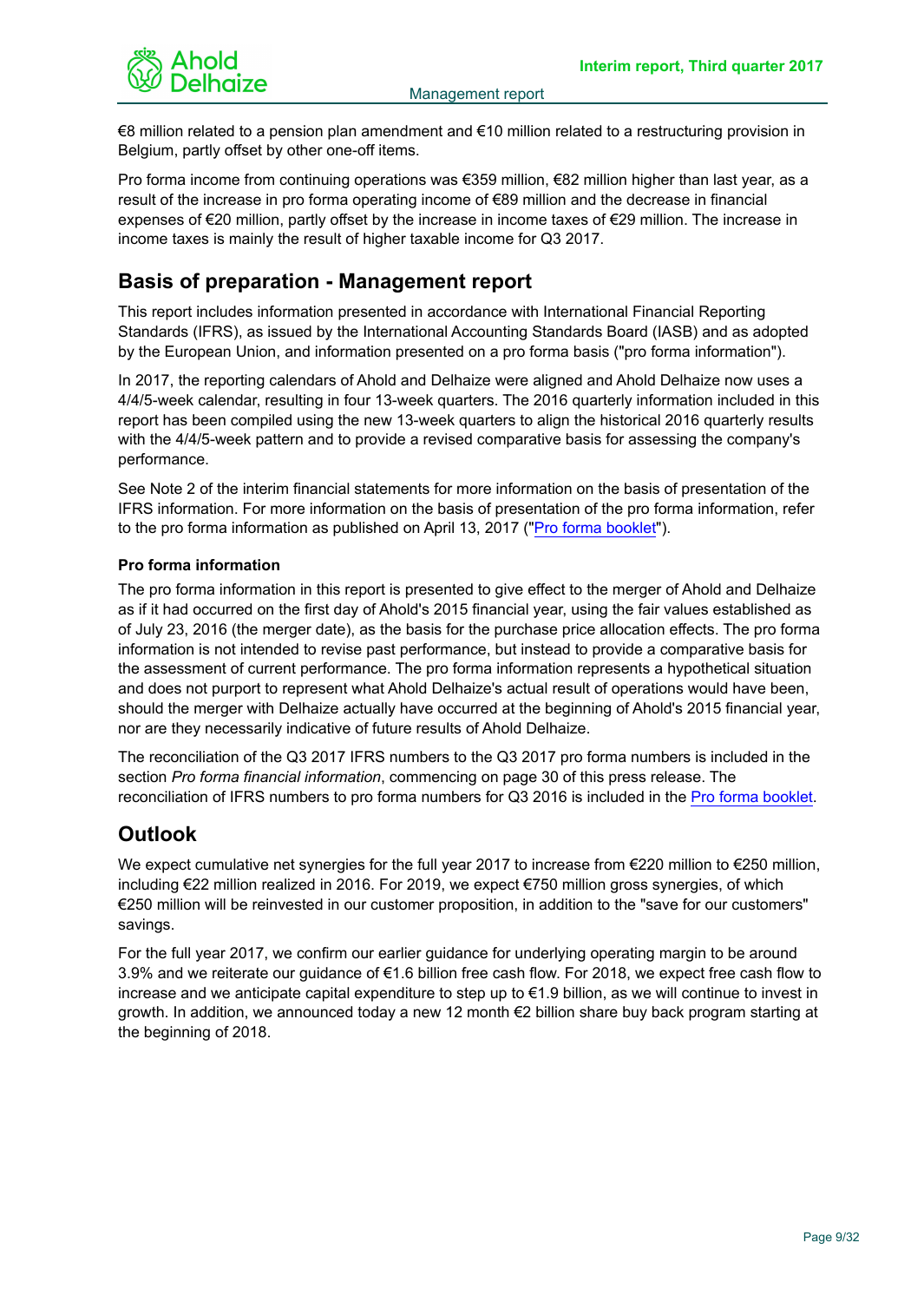

# **Consolidated income statement**

| € million, except per share data                                                   | <b>Note</b> | Q3<br>2017 | Q3<br>2016 <sup>1</sup> | Q3 YTD<br>2017 | Q3 YTD<br>2016 <sup>1</sup> |
|------------------------------------------------------------------------------------|-------------|------------|-------------------------|----------------|-----------------------------|
| Net sales                                                                          | 4           | 15,136     | 14,088                  | 47,127         | 33,336                      |
| Cost of sales                                                                      | 5           | (11, 103)  | (10, 346)               | (34, 543)      | (24, 292)                   |
| <b>Gross profit</b>                                                                |             | 4,033      | 3,742                   | 12,584         | 9,044                       |
|                                                                                    |             |            |                         |                |                             |
| Selling expenses                                                                   |             | (2,951)    | (2,776)                 | (9,202)        | (6, 709)                    |
| General and administrative expenses                                                |             | (537)      | (578)                   | (1,721)        | (1, 287)                    |
| Total operating expenses                                                           | 5           | (3,488)    | (3, 354)                | (10, 923)      | (7,996)                     |
| <b>Operating income</b>                                                            | 4           | 545        | 388                     | 1,661          | 1,048                       |
| Interest income                                                                    |             | 8          | 6                       | 23             | 9                           |
|                                                                                    |             |            |                         |                |                             |
| Interest expense<br>Net interest expense on defined benefit pension plans          |             | (68)       | (74)                    | (223)          | (189)                       |
|                                                                                    |             | (6)<br>1   | (5)                     | (17)           | (13)                        |
| Other financial income (expenses)                                                  |             |            | (11)                    | (14)           | (23)                        |
| Net financial expenses                                                             |             | (65)       | (84)                    | (231)          | (216)                       |
| Income before income taxes                                                         |             | 480        | 304                     | 1,430          | 832                         |
| Income taxes                                                                       | 6           | (130)      | (79)                    | (381)          | (201)                       |
| Share in income of joint ventures                                                  |             | 12         | 10                      | 24             | 20                          |
| Income from continuing operations                                                  |             | 362        | 235                     | 1,073          | 651                         |
| Income from discontinued operations                                                |             |            |                         |                | 1                           |
| Net income attributable to common shareholders                                     |             | 362        | 235                     | 1,073          | 652                         |
|                                                                                    |             |            |                         |                |                             |
| Net income per share attributable to common shareholders                           |             |            |                         |                |                             |
| Basic                                                                              |             | 0.29       | 0.20                    | 0.85           | 0.69                        |
| <b>Diluted</b>                                                                     |             | 0.29       | 0.20                    | 0.84           | 0.69                        |
| Income from continuing operations per share attributable to<br>common shareholders |             |            |                         |                |                             |
| Basic                                                                              |             | 0.29       | 0.20                    | 0.85           | 0.69                        |
| Diluted                                                                            |             | 0.29       | 0.20                    | 0.84           | 0.69                        |
| Weighted average number of common shares outstanding (in<br>millions)              |             |            |                         |                |                             |
| Basic                                                                              |             | 1,244      | 1,171                   | 1,257          | 939                         |
| Diluted                                                                            |             | 1,278      | 1,203                   | 1,292          | 972                         |
| Average U.S. dollar exchange rate (euro per U.S. dollar)                           |             | 0.8510     | 0.8958                  | 0.8994         | 0.8957                      |

*1. Comparative balances have been restated to conform to the current year's presentation. See* Note 2*.*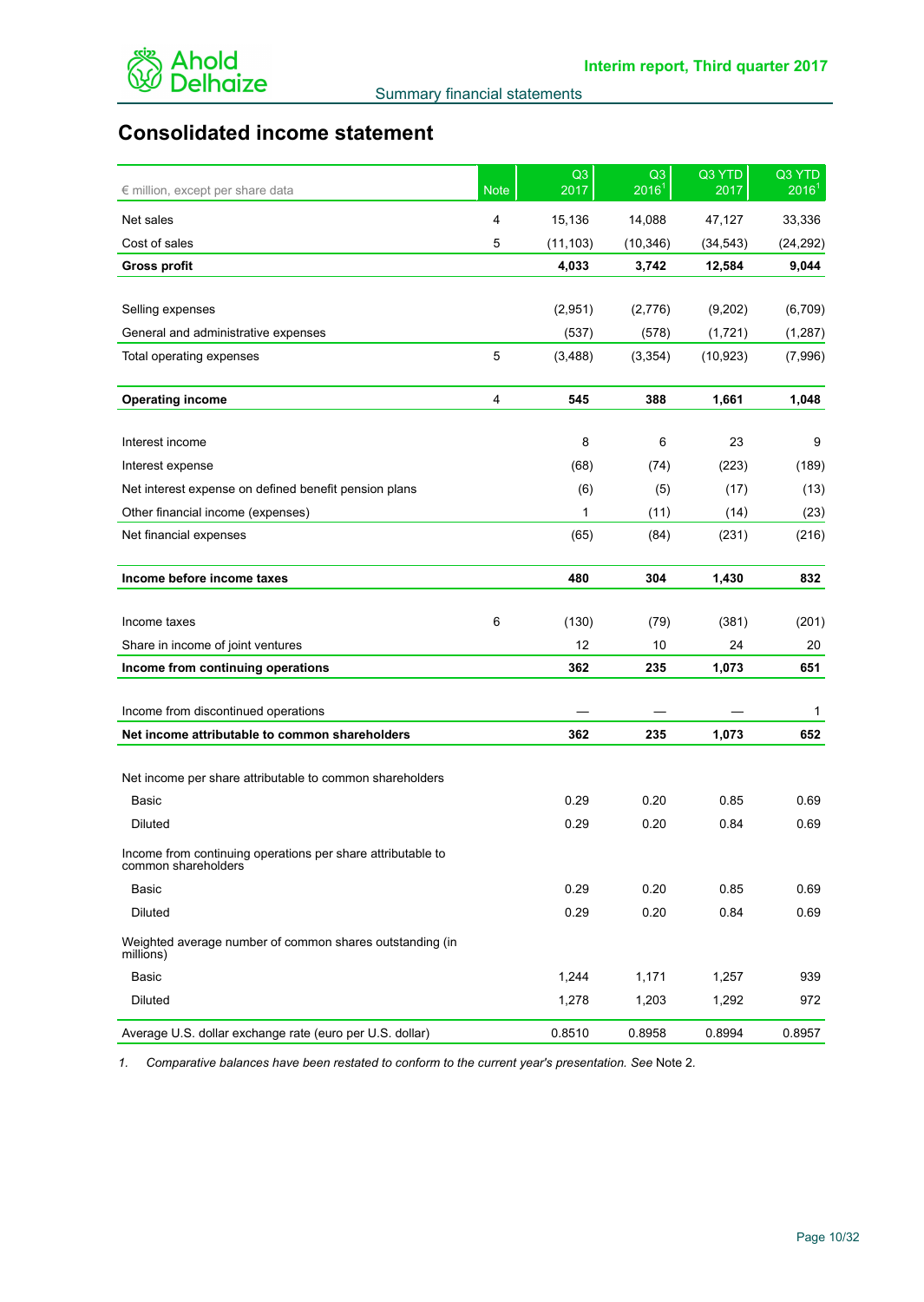

# **Consolidated statement of comprehensive income**

| $\epsilon$ million                                                                   | <b>Note</b> | Q3<br>2017 | Q <sub>3</sub><br>2016 <sup>1</sup> | Q3 YTD<br>2017 | Q3 YTD<br>2016 <sup>1</sup> |
|--------------------------------------------------------------------------------------|-------------|------------|-------------------------------------|----------------|-----------------------------|
| <b>Net income</b>                                                                    |             | 362        | 235                                 | 1,073          | 652                         |
| Remeasurements of defined benefit pension plans                                      |             |            |                                     |                |                             |
| Remeasurements before taxes - income (loss)                                          |             | 23         | (193)                               | 39             | (336)                       |
| Income taxes                                                                         |             | (10)       | 51                                  | (14)           | 107                         |
| Other comprehensive income (loss) that will not be reclassified<br>to profit or loss |             | 13         | (142)                               | 25             | (229)                       |
| Currency translation differences in foreign interests:                               |             |            |                                     |                |                             |
| Continuing operations                                                                |             | (325)      | (167)                               | (1, 151)       | (270)                       |
| Income taxes                                                                         |             |            |                                     | (1)            |                             |
| Cash flow hedges:                                                                    |             |            |                                     |                |                             |
| Fair value result for the period                                                     |             | (2)        | (10)                                | (5)            | (11)                        |
| Transfers to net income                                                              |             | 1          |                                     | 1              | (37)                        |
| Income taxes                                                                         |             |            | 2                                   | 1              | 12                          |
| Non-realized gains (losses) on financial investments available<br>for sale           |             |            |                                     |                |                             |
| Fair value result for the period                                                     |             | 1          |                                     | 4              |                             |
| Other comprehensive loss reclassifiable to profit or loss                            |             | (325)      | (175)                               | (1, 151)       | (306)                       |
| Total other comprehensive loss                                                       |             | (312)      | (317)                               | (1, 126)       | (535)                       |
| Total comprehensive income (loss) attributable to common<br>shareholders             |             | 50         | (82)                                | (53)           | 117                         |
| Attributable to:                                                                     |             |            |                                     |                |                             |
| Continuing operations                                                                |             | 50         | (82)                                | (53)           | 116                         |
| Discontinued operations                                                              |             |            |                                     |                | 1                           |
| Total comprehensive income (loss) attributable to common<br>shareholders             |             | 50         | (82)                                | (53)           | 117                         |

*1. Comparative balances have been restated to conform to the current year's presentation. See* Note 2*.*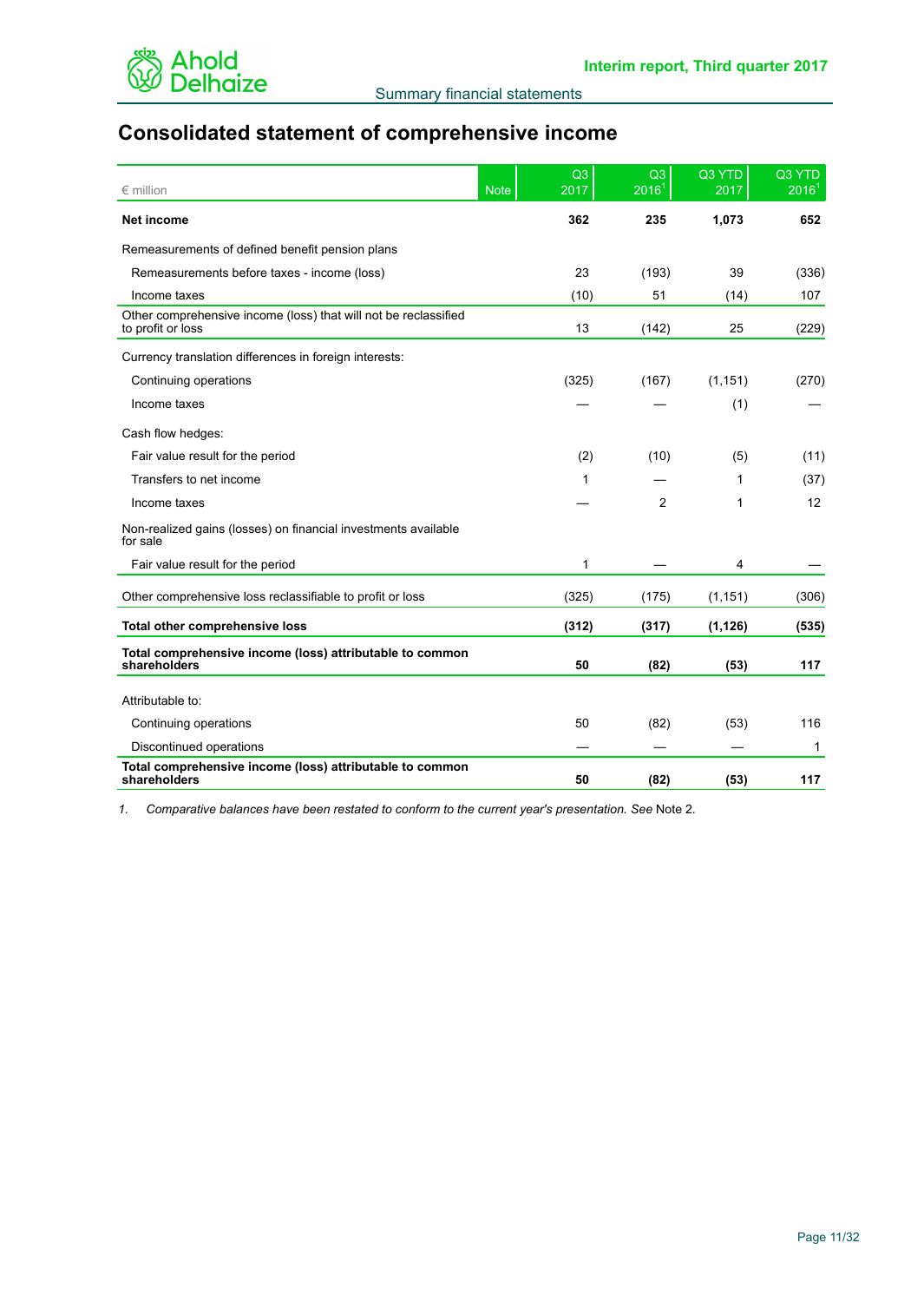

# **Consolidated balance sheet**

| $\epsilon$ million                                          | <b>Note</b>    | October 1,<br>2017 | January 1,<br>2017 |
|-------------------------------------------------------------|----------------|--------------------|--------------------|
| <b>Assets</b>                                               |                |                    |                    |
| Property, plant and equipment                               |                | 10,787             | 11,770             |
| Investment property                                         |                | 650                | 727                |
| Intangible assets                                           |                | 11,727             | 12,547             |
| Investments in joint ventures and associates                |                | 274                | 274                |
| Other non-current financial assets                          |                | 197                | 216                |
| Deferred tax assets                                         |                | 642                | 700                |
| Other non-current assets                                    |                | 70                 | 64                 |
| <b>Total non-current assets</b>                             |                | 24,347             | 26,298             |
| Assets held for sale                                        | $\overline{7}$ | 13                 | 50                 |
| Inventories                                                 |                | 3,042              | 3,288              |
| Receivables                                                 |                | 1,520              | 1,588              |
| Other current financial assets                              |                | 361                | 677                |
| Income taxes receivable                                     |                | 58                 | 36                 |
| Prepaid expenses and other current assets                   |                | 349                | 306                |
| Cash and cash equivalents                                   | 9              | 3,746              | 4,032              |
| <b>Total current assets</b>                                 |                | 9,089              | 9,977              |
| <b>Total assets</b>                                         |                | 33,436             | 36,275             |
| <b>Equity and liabilities</b>                               |                |                    |                    |
| <b>Group equity</b>                                         |                | 14,785             | 16,276             |
|                                                             |                |                    |                    |
| Loans                                                       |                | 3,734              | 3,311              |
| Other non-current financial liabilities                     |                | 2,145              | 2,527              |
| Pensions and other post-employment benefits                 |                | 609                | 659                |
| Deferred tax liabilities                                    |                | 1,517              | 1,596              |
| Provisions                                                  |                | 812                | 931                |
| Other non-current liabilities                               |                | 518                | 578                |
| <b>Total non-current liabilities</b>                        |                | 9,335              | 9,602              |
| Liabilities related to assets held for sale                 |                | 11                 | 9                  |
| Accounts payable                                            |                | 4,860              | 5,389              |
| Other current financial liabilities                         |                | 1,764              | 2,178              |
| Income taxes payable                                        |                | 173                | 87                 |
| Provisions                                                  |                | 373                | 383                |
| Other current liabilities                                   |                | 2,135              | 2,351              |
| <b>Total current liabilities</b>                            |                | 9,316              | 10,397             |
| <b>Total equity and liabilities</b>                         |                | 33,436             | 36,275             |
| Period-end U.S. dollar exchange rate (euro per U.S. dollar) |                | 0.8465             | 0.9506             |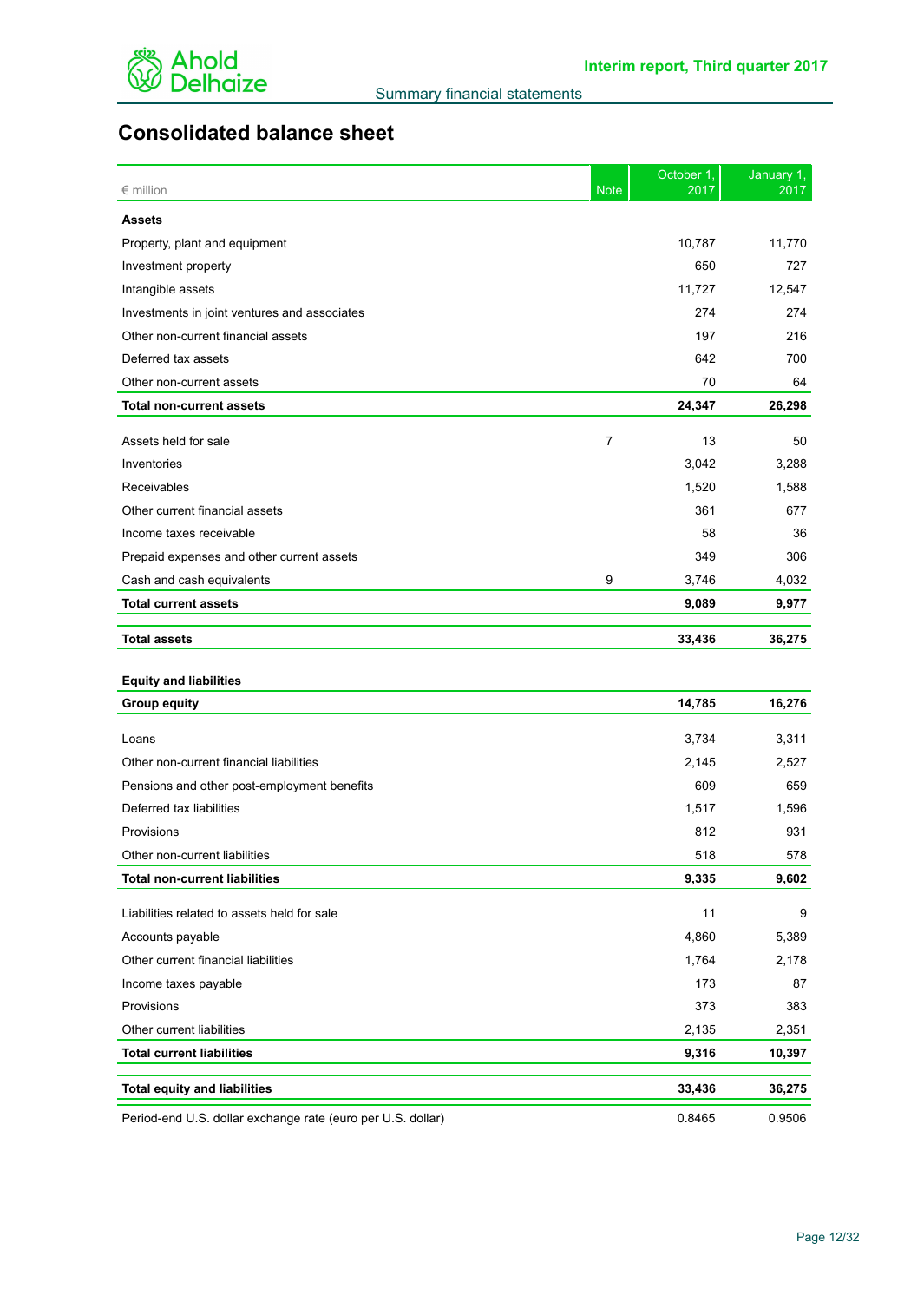

# **Consolidated statement of changes in equity**

| $\epsilon$ million                                                       | <b>Note</b> | <b>Share</b><br>capital | Additional<br>paid-in<br>capital | Currency<br>translation<br>reserve | Cash flow<br>hedging<br>reserve | Other<br>reserves<br>including<br>accumulated<br>deficit | Equity<br>attributable<br>to common<br>shareholders |
|--------------------------------------------------------------------------|-------------|-------------------------|----------------------------------|------------------------------------|---------------------------------|----------------------------------------------------------|-----------------------------------------------------|
| Balance as of January 3, 2016                                            |             | 8                       | 6,059                            | 346                                | (123)                           | (668)                                                    | 5,622                                               |
| Net income attributable to common<br>shareholders                        |             |                         |                                  |                                    |                                 | 652                                                      | 652                                                 |
| Other comprehensive loss                                                 |             |                         |                                  | (270)                              | (36)                            | (229)                                                    | (535)                                               |
| Total comprehensive income (loss)<br>attributable to common shareholders |             |                         |                                  | (270)                              | (36)                            | 423                                                      | 117                                                 |
| <b>Dividends</b>                                                         |             |                         |                                  |                                    |                                 | (429)                                                    | (429)                                               |
| <b>Issuance of shares</b>                                                | 8           | 5                       | 10,756                           |                                    |                                 |                                                          | 10,761                                              |
| Capital repayment                                                        | 8           |                         | (1,013)                          |                                    |                                 | 12                                                       | (1,001)                                             |
| Share-based payments                                                     |             |                         |                                  |                                    |                                 | 57                                                       | 57                                                  |
| Balance as of October 2, 2016 <sup>1</sup>                               |             | 13                      | 15,802                           | 76                                 | (159)                           | (605)                                                    | 15,127                                              |
| Balance as of January 1, 2017                                            |             | 13                      | 15,802                           | 754                                | (2)                             | (291)                                                    | 16,276                                              |
| Net income attributable to common<br>shareholders                        |             |                         |                                  |                                    |                                 | 1,073                                                    | 1,073                                               |
| Other comprehensive income (loss)                                        |             |                         |                                  | (1, 152)                           | (3)                             | 29                                                       | (1, 126)                                            |
| Total comprehensive income (loss)<br>attributable to common shareholders |             |                         |                                  | (1, 152)                           | (3)                             | 1,102                                                    | (53)                                                |
| Dividends                                                                | 8           |                         |                                  |                                    |                                 | (720)                                                    | (720)                                               |
| Issuance of shares                                                       | 8           |                         | 42                               |                                    |                                 |                                                          | 42                                                  |
| Share buyback                                                            | 8           |                         |                                  |                                    |                                 | (822)                                                    | (822)                                               |
| Share-based payments                                                     |             |                         |                                  |                                    |                                 | 62                                                       | 62                                                  |
| Balance as of October 1, 2017                                            |             | 13                      | 15,844                           | (398)                              | (5)                             | (669)                                                    | 14,785                                              |

*1. Comparative balances have been restated to conform to the current year's presentation. See* Note 2*.*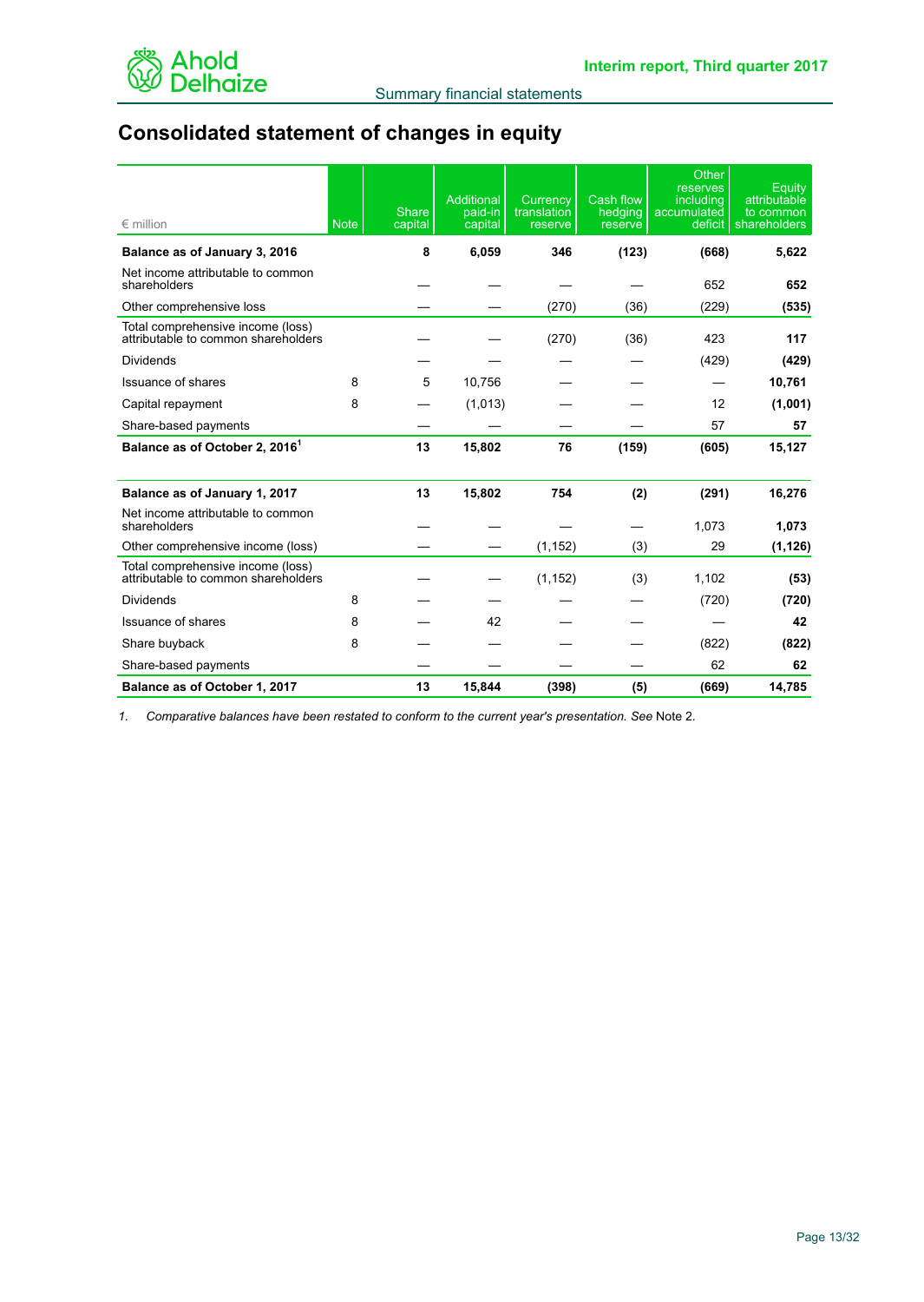

# **Consolidated statement of cash flow**

| 362<br>235<br>1,073<br>651<br>Income from continuing operations<br>Adjustments for:<br>65<br>84<br>231<br>216<br>Net financial expenses<br>130<br>79<br>381<br>201<br>Income taxes<br>Share in income of joint ventures<br>(12)<br>(10)<br>(24)<br>(20)<br>Depreciation, amortization and impairments<br>5<br>446<br>443<br>1,378<br>978<br>Gains on the sale of assets / disposal groups held for sale<br>5<br>(2)<br>(25)<br>1<br>(44)<br>Share-based compensation expenses<br>21<br>18<br>61<br>43<br>(1)<br>Other changes to operating income<br>(6)<br>$\mathbf 1$<br>Operating cash flows before changes in operating assets and<br>986<br>850<br>3,050<br>2,068<br>liabilities<br>Changes in working capital:<br>20<br>Changes in inventories<br>15<br>(36)<br>(31)<br>27<br>15<br>116<br>Changes in receivables and other current assets<br>(58)<br>Changes in payables and other current liabilities<br>(94)<br>(156)<br>(353)<br>(355)<br>Changes in other non-current assets, other non-current<br>(35)<br>liabilities and provisions<br>(86)<br>(44)<br>(81)<br>899<br>2,615<br>1,717<br>Cash generated from operations<br>587<br>(111)<br>(94)<br>(328)<br>(283)<br>Income taxes paid - net<br>788<br>Operating cash flows from continuing operations<br>493<br>2,287<br>1,434<br>Operating cash flows from discontinued operations<br>(1)<br>(1)<br>(4)<br>(4)<br>787<br>492<br>2,283<br>1,430<br>Net cash from operating activities<br>Purchase of non-current assets<br>(397)<br>(382)<br>(1,213)<br>(768)<br>65<br>53<br>128<br>63<br>Divestments of assets / disposal groups held for sale<br>7<br>2,247<br>3<br>(39)<br>2,251<br>(45)<br>Acquisition of businesses, net of cash acquired<br>7<br>Divestment of businesses, net of cash divested<br>(1)<br>(1)<br>(2)<br>(4)<br>(123)<br>135<br>(23)<br>518<br>Changes in short-term deposits and similar instruments<br>2<br>3<br>16<br>17<br>Dividends received from joint ventures<br>7<br>5<br>23<br>8<br>Interest received<br>Other<br>(2)<br>(3)<br>(3)<br>(488)<br>(1, 119)<br>2,078<br>Investing cash flows from continuing operations<br>2,064<br>(488)<br>2,064<br>Net cash from investing activities<br>(1, 119)<br>2,078<br>10<br>746<br>746<br>Proceeds from long term debt<br>1<br>(39)<br>(47)<br>(218)<br>(169)<br>Interest paid<br>(5)<br>(26)<br>10<br>(5)<br>(466)<br>Repayments of loans<br>Changes in short-term loans<br>(81)<br>(24)<br>115<br>(19)<br>Repayments of finance lease liabilities<br>(40)<br>(93)<br>(47)<br>(144)<br>8<br>Dividends paid on common shares<br>(720)<br>(429)<br>Share buyback<br>8<br>(295)<br>(822)<br>(1,001)<br>Capital repayment<br>8<br>(1,001)<br>Other cash flows from derivatives<br>10<br>262<br>(2)<br>(8)<br>(26)<br>15<br>Other<br>13<br>16<br>17<br>290<br>(1, 231)<br>(1,745)<br>Financing cash flows from continuing operations<br>(1, 110)<br>Net cash from financing activities<br>290<br>(1, 110)<br>(1, 231)<br>(1,745)<br>Net cash from operating, investing and financing activities<br>589<br>1,446<br>1,763<br>(67)<br>Cash and cash equivalents at the beginning of the period<br>3,169<br>3,990<br>2,099<br>1,819<br>(excluding restricted cash)<br>Effect of exchange rates on cash and cash equivalents<br>(230)<br>(65)<br>(32)<br>(69)<br>Cash and cash equivalents at the end of the period<br>9<br>3,693<br>3,513<br>3,693<br>3,513<br>(excluding restricted cash)<br>0.8510<br>0.8994<br>0.8957<br>Average U.S. dollar exchange rate (euro per U.S. dollar)<br>0.8958 | $\epsilon$ million | <b>Note</b> | Q <sub>3</sub><br>2017 | Q3<br>$2016^1$ | Q3 YTD<br>2017 | Q3 YTD<br>$2016^1$ |
|-----------------------------------------------------------------------------------------------------------------------------------------------------------------------------------------------------------------------------------------------------------------------------------------------------------------------------------------------------------------------------------------------------------------------------------------------------------------------------------------------------------------------------------------------------------------------------------------------------------------------------------------------------------------------------------------------------------------------------------------------------------------------------------------------------------------------------------------------------------------------------------------------------------------------------------------------------------------------------------------------------------------------------------------------------------------------------------------------------------------------------------------------------------------------------------------------------------------------------------------------------------------------------------------------------------------------------------------------------------------------------------------------------------------------------------------------------------------------------------------------------------------------------------------------------------------------------------------------------------------------------------------------------------------------------------------------------------------------------------------------------------------------------------------------------------------------------------------------------------------------------------------------------------------------------------------------------------------------------------------------------------------------------------------------------------------------------------------------------------------------------------------------------------------------------------------------------------------------------------------------------------------------------------------------------------------------------------------------------------------------------------------------------------------------------------------------------------------------------------------------------------------------------------------------------------------------------------------------------------------------------------------------------------------------------------------------------------------------------------------------------------------------------------------------------------------------------------------------------------------------------------------------------------------------------------------------------------------------------------------------------------------------------------------------------------------------------------------------------------------------------------------------------------------------------------------------------------------------------------------------------------------------------------------------------------------------------------------------------------------------------------------------------------------------------------------------------------------------------------------------------------------------------|--------------------|-------------|------------------------|----------------|----------------|--------------------|
|                                                                                                                                                                                                                                                                                                                                                                                                                                                                                                                                                                                                                                                                                                                                                                                                                                                                                                                                                                                                                                                                                                                                                                                                                                                                                                                                                                                                                                                                                                                                                                                                                                                                                                                                                                                                                                                                                                                                                                                                                                                                                                                                                                                                                                                                                                                                                                                                                                                                                                                                                                                                                                                                                                                                                                                                                                                                                                                                                                                                                                                                                                                                                                                                                                                                                                                                                                                                                                                                                                                             |                    |             |                        |                |                |                    |
|                                                                                                                                                                                                                                                                                                                                                                                                                                                                                                                                                                                                                                                                                                                                                                                                                                                                                                                                                                                                                                                                                                                                                                                                                                                                                                                                                                                                                                                                                                                                                                                                                                                                                                                                                                                                                                                                                                                                                                                                                                                                                                                                                                                                                                                                                                                                                                                                                                                                                                                                                                                                                                                                                                                                                                                                                                                                                                                                                                                                                                                                                                                                                                                                                                                                                                                                                                                                                                                                                                                             |                    |             |                        |                |                |                    |
|                                                                                                                                                                                                                                                                                                                                                                                                                                                                                                                                                                                                                                                                                                                                                                                                                                                                                                                                                                                                                                                                                                                                                                                                                                                                                                                                                                                                                                                                                                                                                                                                                                                                                                                                                                                                                                                                                                                                                                                                                                                                                                                                                                                                                                                                                                                                                                                                                                                                                                                                                                                                                                                                                                                                                                                                                                                                                                                                                                                                                                                                                                                                                                                                                                                                                                                                                                                                                                                                                                                             |                    |             |                        |                |                |                    |
|                                                                                                                                                                                                                                                                                                                                                                                                                                                                                                                                                                                                                                                                                                                                                                                                                                                                                                                                                                                                                                                                                                                                                                                                                                                                                                                                                                                                                                                                                                                                                                                                                                                                                                                                                                                                                                                                                                                                                                                                                                                                                                                                                                                                                                                                                                                                                                                                                                                                                                                                                                                                                                                                                                                                                                                                                                                                                                                                                                                                                                                                                                                                                                                                                                                                                                                                                                                                                                                                                                                             |                    |             |                        |                |                |                    |
|                                                                                                                                                                                                                                                                                                                                                                                                                                                                                                                                                                                                                                                                                                                                                                                                                                                                                                                                                                                                                                                                                                                                                                                                                                                                                                                                                                                                                                                                                                                                                                                                                                                                                                                                                                                                                                                                                                                                                                                                                                                                                                                                                                                                                                                                                                                                                                                                                                                                                                                                                                                                                                                                                                                                                                                                                                                                                                                                                                                                                                                                                                                                                                                                                                                                                                                                                                                                                                                                                                                             |                    |             |                        |                |                |                    |
|                                                                                                                                                                                                                                                                                                                                                                                                                                                                                                                                                                                                                                                                                                                                                                                                                                                                                                                                                                                                                                                                                                                                                                                                                                                                                                                                                                                                                                                                                                                                                                                                                                                                                                                                                                                                                                                                                                                                                                                                                                                                                                                                                                                                                                                                                                                                                                                                                                                                                                                                                                                                                                                                                                                                                                                                                                                                                                                                                                                                                                                                                                                                                                                                                                                                                                                                                                                                                                                                                                                             |                    |             |                        |                |                |                    |
|                                                                                                                                                                                                                                                                                                                                                                                                                                                                                                                                                                                                                                                                                                                                                                                                                                                                                                                                                                                                                                                                                                                                                                                                                                                                                                                                                                                                                                                                                                                                                                                                                                                                                                                                                                                                                                                                                                                                                                                                                                                                                                                                                                                                                                                                                                                                                                                                                                                                                                                                                                                                                                                                                                                                                                                                                                                                                                                                                                                                                                                                                                                                                                                                                                                                                                                                                                                                                                                                                                                             |                    |             |                        |                |                |                    |
|                                                                                                                                                                                                                                                                                                                                                                                                                                                                                                                                                                                                                                                                                                                                                                                                                                                                                                                                                                                                                                                                                                                                                                                                                                                                                                                                                                                                                                                                                                                                                                                                                                                                                                                                                                                                                                                                                                                                                                                                                                                                                                                                                                                                                                                                                                                                                                                                                                                                                                                                                                                                                                                                                                                                                                                                                                                                                                                                                                                                                                                                                                                                                                                                                                                                                                                                                                                                                                                                                                                             |                    |             |                        |                |                |                    |
|                                                                                                                                                                                                                                                                                                                                                                                                                                                                                                                                                                                                                                                                                                                                                                                                                                                                                                                                                                                                                                                                                                                                                                                                                                                                                                                                                                                                                                                                                                                                                                                                                                                                                                                                                                                                                                                                                                                                                                                                                                                                                                                                                                                                                                                                                                                                                                                                                                                                                                                                                                                                                                                                                                                                                                                                                                                                                                                                                                                                                                                                                                                                                                                                                                                                                                                                                                                                                                                                                                                             |                    |             |                        |                |                |                    |
|                                                                                                                                                                                                                                                                                                                                                                                                                                                                                                                                                                                                                                                                                                                                                                                                                                                                                                                                                                                                                                                                                                                                                                                                                                                                                                                                                                                                                                                                                                                                                                                                                                                                                                                                                                                                                                                                                                                                                                                                                                                                                                                                                                                                                                                                                                                                                                                                                                                                                                                                                                                                                                                                                                                                                                                                                                                                                                                                                                                                                                                                                                                                                                                                                                                                                                                                                                                                                                                                                                                             |                    |             |                        |                |                |                    |
|                                                                                                                                                                                                                                                                                                                                                                                                                                                                                                                                                                                                                                                                                                                                                                                                                                                                                                                                                                                                                                                                                                                                                                                                                                                                                                                                                                                                                                                                                                                                                                                                                                                                                                                                                                                                                                                                                                                                                                                                                                                                                                                                                                                                                                                                                                                                                                                                                                                                                                                                                                                                                                                                                                                                                                                                                                                                                                                                                                                                                                                                                                                                                                                                                                                                                                                                                                                                                                                                                                                             |                    |             |                        |                |                |                    |
|                                                                                                                                                                                                                                                                                                                                                                                                                                                                                                                                                                                                                                                                                                                                                                                                                                                                                                                                                                                                                                                                                                                                                                                                                                                                                                                                                                                                                                                                                                                                                                                                                                                                                                                                                                                                                                                                                                                                                                                                                                                                                                                                                                                                                                                                                                                                                                                                                                                                                                                                                                                                                                                                                                                                                                                                                                                                                                                                                                                                                                                                                                                                                                                                                                                                                                                                                                                                                                                                                                                             |                    |             |                        |                |                |                    |
|                                                                                                                                                                                                                                                                                                                                                                                                                                                                                                                                                                                                                                                                                                                                                                                                                                                                                                                                                                                                                                                                                                                                                                                                                                                                                                                                                                                                                                                                                                                                                                                                                                                                                                                                                                                                                                                                                                                                                                                                                                                                                                                                                                                                                                                                                                                                                                                                                                                                                                                                                                                                                                                                                                                                                                                                                                                                                                                                                                                                                                                                                                                                                                                                                                                                                                                                                                                                                                                                                                                             |                    |             |                        |                |                |                    |
|                                                                                                                                                                                                                                                                                                                                                                                                                                                                                                                                                                                                                                                                                                                                                                                                                                                                                                                                                                                                                                                                                                                                                                                                                                                                                                                                                                                                                                                                                                                                                                                                                                                                                                                                                                                                                                                                                                                                                                                                                                                                                                                                                                                                                                                                                                                                                                                                                                                                                                                                                                                                                                                                                                                                                                                                                                                                                                                                                                                                                                                                                                                                                                                                                                                                                                                                                                                                                                                                                                                             |                    |             |                        |                |                |                    |
|                                                                                                                                                                                                                                                                                                                                                                                                                                                                                                                                                                                                                                                                                                                                                                                                                                                                                                                                                                                                                                                                                                                                                                                                                                                                                                                                                                                                                                                                                                                                                                                                                                                                                                                                                                                                                                                                                                                                                                                                                                                                                                                                                                                                                                                                                                                                                                                                                                                                                                                                                                                                                                                                                                                                                                                                                                                                                                                                                                                                                                                                                                                                                                                                                                                                                                                                                                                                                                                                                                                             |                    |             |                        |                |                |                    |
|                                                                                                                                                                                                                                                                                                                                                                                                                                                                                                                                                                                                                                                                                                                                                                                                                                                                                                                                                                                                                                                                                                                                                                                                                                                                                                                                                                                                                                                                                                                                                                                                                                                                                                                                                                                                                                                                                                                                                                                                                                                                                                                                                                                                                                                                                                                                                                                                                                                                                                                                                                                                                                                                                                                                                                                                                                                                                                                                                                                                                                                                                                                                                                                                                                                                                                                                                                                                                                                                                                                             |                    |             |                        |                |                |                    |
|                                                                                                                                                                                                                                                                                                                                                                                                                                                                                                                                                                                                                                                                                                                                                                                                                                                                                                                                                                                                                                                                                                                                                                                                                                                                                                                                                                                                                                                                                                                                                                                                                                                                                                                                                                                                                                                                                                                                                                                                                                                                                                                                                                                                                                                                                                                                                                                                                                                                                                                                                                                                                                                                                                                                                                                                                                                                                                                                                                                                                                                                                                                                                                                                                                                                                                                                                                                                                                                                                                                             |                    |             |                        |                |                |                    |
|                                                                                                                                                                                                                                                                                                                                                                                                                                                                                                                                                                                                                                                                                                                                                                                                                                                                                                                                                                                                                                                                                                                                                                                                                                                                                                                                                                                                                                                                                                                                                                                                                                                                                                                                                                                                                                                                                                                                                                                                                                                                                                                                                                                                                                                                                                                                                                                                                                                                                                                                                                                                                                                                                                                                                                                                                                                                                                                                                                                                                                                                                                                                                                                                                                                                                                                                                                                                                                                                                                                             |                    |             |                        |                |                |                    |
|                                                                                                                                                                                                                                                                                                                                                                                                                                                                                                                                                                                                                                                                                                                                                                                                                                                                                                                                                                                                                                                                                                                                                                                                                                                                                                                                                                                                                                                                                                                                                                                                                                                                                                                                                                                                                                                                                                                                                                                                                                                                                                                                                                                                                                                                                                                                                                                                                                                                                                                                                                                                                                                                                                                                                                                                                                                                                                                                                                                                                                                                                                                                                                                                                                                                                                                                                                                                                                                                                                                             |                    |             |                        |                |                |                    |
|                                                                                                                                                                                                                                                                                                                                                                                                                                                                                                                                                                                                                                                                                                                                                                                                                                                                                                                                                                                                                                                                                                                                                                                                                                                                                                                                                                                                                                                                                                                                                                                                                                                                                                                                                                                                                                                                                                                                                                                                                                                                                                                                                                                                                                                                                                                                                                                                                                                                                                                                                                                                                                                                                                                                                                                                                                                                                                                                                                                                                                                                                                                                                                                                                                                                                                                                                                                                                                                                                                                             |                    |             |                        |                |                |                    |
|                                                                                                                                                                                                                                                                                                                                                                                                                                                                                                                                                                                                                                                                                                                                                                                                                                                                                                                                                                                                                                                                                                                                                                                                                                                                                                                                                                                                                                                                                                                                                                                                                                                                                                                                                                                                                                                                                                                                                                                                                                                                                                                                                                                                                                                                                                                                                                                                                                                                                                                                                                                                                                                                                                                                                                                                                                                                                                                                                                                                                                                                                                                                                                                                                                                                                                                                                                                                                                                                                                                             |                    |             |                        |                |                |                    |
|                                                                                                                                                                                                                                                                                                                                                                                                                                                                                                                                                                                                                                                                                                                                                                                                                                                                                                                                                                                                                                                                                                                                                                                                                                                                                                                                                                                                                                                                                                                                                                                                                                                                                                                                                                                                                                                                                                                                                                                                                                                                                                                                                                                                                                                                                                                                                                                                                                                                                                                                                                                                                                                                                                                                                                                                                                                                                                                                                                                                                                                                                                                                                                                                                                                                                                                                                                                                                                                                                                                             |                    |             |                        |                |                |                    |
|                                                                                                                                                                                                                                                                                                                                                                                                                                                                                                                                                                                                                                                                                                                                                                                                                                                                                                                                                                                                                                                                                                                                                                                                                                                                                                                                                                                                                                                                                                                                                                                                                                                                                                                                                                                                                                                                                                                                                                                                                                                                                                                                                                                                                                                                                                                                                                                                                                                                                                                                                                                                                                                                                                                                                                                                                                                                                                                                                                                                                                                                                                                                                                                                                                                                                                                                                                                                                                                                                                                             |                    |             |                        |                |                |                    |
|                                                                                                                                                                                                                                                                                                                                                                                                                                                                                                                                                                                                                                                                                                                                                                                                                                                                                                                                                                                                                                                                                                                                                                                                                                                                                                                                                                                                                                                                                                                                                                                                                                                                                                                                                                                                                                                                                                                                                                                                                                                                                                                                                                                                                                                                                                                                                                                                                                                                                                                                                                                                                                                                                                                                                                                                                                                                                                                                                                                                                                                                                                                                                                                                                                                                                                                                                                                                                                                                                                                             |                    |             |                        |                |                |                    |
|                                                                                                                                                                                                                                                                                                                                                                                                                                                                                                                                                                                                                                                                                                                                                                                                                                                                                                                                                                                                                                                                                                                                                                                                                                                                                                                                                                                                                                                                                                                                                                                                                                                                                                                                                                                                                                                                                                                                                                                                                                                                                                                                                                                                                                                                                                                                                                                                                                                                                                                                                                                                                                                                                                                                                                                                                                                                                                                                                                                                                                                                                                                                                                                                                                                                                                                                                                                                                                                                                                                             |                    |             |                        |                |                |                    |
|                                                                                                                                                                                                                                                                                                                                                                                                                                                                                                                                                                                                                                                                                                                                                                                                                                                                                                                                                                                                                                                                                                                                                                                                                                                                                                                                                                                                                                                                                                                                                                                                                                                                                                                                                                                                                                                                                                                                                                                                                                                                                                                                                                                                                                                                                                                                                                                                                                                                                                                                                                                                                                                                                                                                                                                                                                                                                                                                                                                                                                                                                                                                                                                                                                                                                                                                                                                                                                                                                                                             |                    |             |                        |                |                |                    |
|                                                                                                                                                                                                                                                                                                                                                                                                                                                                                                                                                                                                                                                                                                                                                                                                                                                                                                                                                                                                                                                                                                                                                                                                                                                                                                                                                                                                                                                                                                                                                                                                                                                                                                                                                                                                                                                                                                                                                                                                                                                                                                                                                                                                                                                                                                                                                                                                                                                                                                                                                                                                                                                                                                                                                                                                                                                                                                                                                                                                                                                                                                                                                                                                                                                                                                                                                                                                                                                                                                                             |                    |             |                        |                |                |                    |
|                                                                                                                                                                                                                                                                                                                                                                                                                                                                                                                                                                                                                                                                                                                                                                                                                                                                                                                                                                                                                                                                                                                                                                                                                                                                                                                                                                                                                                                                                                                                                                                                                                                                                                                                                                                                                                                                                                                                                                                                                                                                                                                                                                                                                                                                                                                                                                                                                                                                                                                                                                                                                                                                                                                                                                                                                                                                                                                                                                                                                                                                                                                                                                                                                                                                                                                                                                                                                                                                                                                             |                    |             |                        |                |                |                    |
|                                                                                                                                                                                                                                                                                                                                                                                                                                                                                                                                                                                                                                                                                                                                                                                                                                                                                                                                                                                                                                                                                                                                                                                                                                                                                                                                                                                                                                                                                                                                                                                                                                                                                                                                                                                                                                                                                                                                                                                                                                                                                                                                                                                                                                                                                                                                                                                                                                                                                                                                                                                                                                                                                                                                                                                                                                                                                                                                                                                                                                                                                                                                                                                                                                                                                                                                                                                                                                                                                                                             |                    |             |                        |                |                |                    |
|                                                                                                                                                                                                                                                                                                                                                                                                                                                                                                                                                                                                                                                                                                                                                                                                                                                                                                                                                                                                                                                                                                                                                                                                                                                                                                                                                                                                                                                                                                                                                                                                                                                                                                                                                                                                                                                                                                                                                                                                                                                                                                                                                                                                                                                                                                                                                                                                                                                                                                                                                                                                                                                                                                                                                                                                                                                                                                                                                                                                                                                                                                                                                                                                                                                                                                                                                                                                                                                                                                                             |                    |             |                        |                |                |                    |
|                                                                                                                                                                                                                                                                                                                                                                                                                                                                                                                                                                                                                                                                                                                                                                                                                                                                                                                                                                                                                                                                                                                                                                                                                                                                                                                                                                                                                                                                                                                                                                                                                                                                                                                                                                                                                                                                                                                                                                                                                                                                                                                                                                                                                                                                                                                                                                                                                                                                                                                                                                                                                                                                                                                                                                                                                                                                                                                                                                                                                                                                                                                                                                                                                                                                                                                                                                                                                                                                                                                             |                    |             |                        |                |                |                    |
|                                                                                                                                                                                                                                                                                                                                                                                                                                                                                                                                                                                                                                                                                                                                                                                                                                                                                                                                                                                                                                                                                                                                                                                                                                                                                                                                                                                                                                                                                                                                                                                                                                                                                                                                                                                                                                                                                                                                                                                                                                                                                                                                                                                                                                                                                                                                                                                                                                                                                                                                                                                                                                                                                                                                                                                                                                                                                                                                                                                                                                                                                                                                                                                                                                                                                                                                                                                                                                                                                                                             |                    |             |                        |                |                |                    |
|                                                                                                                                                                                                                                                                                                                                                                                                                                                                                                                                                                                                                                                                                                                                                                                                                                                                                                                                                                                                                                                                                                                                                                                                                                                                                                                                                                                                                                                                                                                                                                                                                                                                                                                                                                                                                                                                                                                                                                                                                                                                                                                                                                                                                                                                                                                                                                                                                                                                                                                                                                                                                                                                                                                                                                                                                                                                                                                                                                                                                                                                                                                                                                                                                                                                                                                                                                                                                                                                                                                             |                    |             |                        |                |                |                    |
|                                                                                                                                                                                                                                                                                                                                                                                                                                                                                                                                                                                                                                                                                                                                                                                                                                                                                                                                                                                                                                                                                                                                                                                                                                                                                                                                                                                                                                                                                                                                                                                                                                                                                                                                                                                                                                                                                                                                                                                                                                                                                                                                                                                                                                                                                                                                                                                                                                                                                                                                                                                                                                                                                                                                                                                                                                                                                                                                                                                                                                                                                                                                                                                                                                                                                                                                                                                                                                                                                                                             |                    |             |                        |                |                |                    |
|                                                                                                                                                                                                                                                                                                                                                                                                                                                                                                                                                                                                                                                                                                                                                                                                                                                                                                                                                                                                                                                                                                                                                                                                                                                                                                                                                                                                                                                                                                                                                                                                                                                                                                                                                                                                                                                                                                                                                                                                                                                                                                                                                                                                                                                                                                                                                                                                                                                                                                                                                                                                                                                                                                                                                                                                                                                                                                                                                                                                                                                                                                                                                                                                                                                                                                                                                                                                                                                                                                                             |                    |             |                        |                |                |                    |
|                                                                                                                                                                                                                                                                                                                                                                                                                                                                                                                                                                                                                                                                                                                                                                                                                                                                                                                                                                                                                                                                                                                                                                                                                                                                                                                                                                                                                                                                                                                                                                                                                                                                                                                                                                                                                                                                                                                                                                                                                                                                                                                                                                                                                                                                                                                                                                                                                                                                                                                                                                                                                                                                                                                                                                                                                                                                                                                                                                                                                                                                                                                                                                                                                                                                                                                                                                                                                                                                                                                             |                    |             |                        |                |                |                    |
|                                                                                                                                                                                                                                                                                                                                                                                                                                                                                                                                                                                                                                                                                                                                                                                                                                                                                                                                                                                                                                                                                                                                                                                                                                                                                                                                                                                                                                                                                                                                                                                                                                                                                                                                                                                                                                                                                                                                                                                                                                                                                                                                                                                                                                                                                                                                                                                                                                                                                                                                                                                                                                                                                                                                                                                                                                                                                                                                                                                                                                                                                                                                                                                                                                                                                                                                                                                                                                                                                                                             |                    |             |                        |                |                |                    |
|                                                                                                                                                                                                                                                                                                                                                                                                                                                                                                                                                                                                                                                                                                                                                                                                                                                                                                                                                                                                                                                                                                                                                                                                                                                                                                                                                                                                                                                                                                                                                                                                                                                                                                                                                                                                                                                                                                                                                                                                                                                                                                                                                                                                                                                                                                                                                                                                                                                                                                                                                                                                                                                                                                                                                                                                                                                                                                                                                                                                                                                                                                                                                                                                                                                                                                                                                                                                                                                                                                                             |                    |             |                        |                |                |                    |
|                                                                                                                                                                                                                                                                                                                                                                                                                                                                                                                                                                                                                                                                                                                                                                                                                                                                                                                                                                                                                                                                                                                                                                                                                                                                                                                                                                                                                                                                                                                                                                                                                                                                                                                                                                                                                                                                                                                                                                                                                                                                                                                                                                                                                                                                                                                                                                                                                                                                                                                                                                                                                                                                                                                                                                                                                                                                                                                                                                                                                                                                                                                                                                                                                                                                                                                                                                                                                                                                                                                             |                    |             |                        |                |                |                    |
|                                                                                                                                                                                                                                                                                                                                                                                                                                                                                                                                                                                                                                                                                                                                                                                                                                                                                                                                                                                                                                                                                                                                                                                                                                                                                                                                                                                                                                                                                                                                                                                                                                                                                                                                                                                                                                                                                                                                                                                                                                                                                                                                                                                                                                                                                                                                                                                                                                                                                                                                                                                                                                                                                                                                                                                                                                                                                                                                                                                                                                                                                                                                                                                                                                                                                                                                                                                                                                                                                                                             |                    |             |                        |                |                |                    |
|                                                                                                                                                                                                                                                                                                                                                                                                                                                                                                                                                                                                                                                                                                                                                                                                                                                                                                                                                                                                                                                                                                                                                                                                                                                                                                                                                                                                                                                                                                                                                                                                                                                                                                                                                                                                                                                                                                                                                                                                                                                                                                                                                                                                                                                                                                                                                                                                                                                                                                                                                                                                                                                                                                                                                                                                                                                                                                                                                                                                                                                                                                                                                                                                                                                                                                                                                                                                                                                                                                                             |                    |             |                        |                |                |                    |
|                                                                                                                                                                                                                                                                                                                                                                                                                                                                                                                                                                                                                                                                                                                                                                                                                                                                                                                                                                                                                                                                                                                                                                                                                                                                                                                                                                                                                                                                                                                                                                                                                                                                                                                                                                                                                                                                                                                                                                                                                                                                                                                                                                                                                                                                                                                                                                                                                                                                                                                                                                                                                                                                                                                                                                                                                                                                                                                                                                                                                                                                                                                                                                                                                                                                                                                                                                                                                                                                                                                             |                    |             |                        |                |                |                    |
|                                                                                                                                                                                                                                                                                                                                                                                                                                                                                                                                                                                                                                                                                                                                                                                                                                                                                                                                                                                                                                                                                                                                                                                                                                                                                                                                                                                                                                                                                                                                                                                                                                                                                                                                                                                                                                                                                                                                                                                                                                                                                                                                                                                                                                                                                                                                                                                                                                                                                                                                                                                                                                                                                                                                                                                                                                                                                                                                                                                                                                                                                                                                                                                                                                                                                                                                                                                                                                                                                                                             |                    |             |                        |                |                |                    |
|                                                                                                                                                                                                                                                                                                                                                                                                                                                                                                                                                                                                                                                                                                                                                                                                                                                                                                                                                                                                                                                                                                                                                                                                                                                                                                                                                                                                                                                                                                                                                                                                                                                                                                                                                                                                                                                                                                                                                                                                                                                                                                                                                                                                                                                                                                                                                                                                                                                                                                                                                                                                                                                                                                                                                                                                                                                                                                                                                                                                                                                                                                                                                                                                                                                                                                                                                                                                                                                                                                                             |                    |             |                        |                |                |                    |
|                                                                                                                                                                                                                                                                                                                                                                                                                                                                                                                                                                                                                                                                                                                                                                                                                                                                                                                                                                                                                                                                                                                                                                                                                                                                                                                                                                                                                                                                                                                                                                                                                                                                                                                                                                                                                                                                                                                                                                                                                                                                                                                                                                                                                                                                                                                                                                                                                                                                                                                                                                                                                                                                                                                                                                                                                                                                                                                                                                                                                                                                                                                                                                                                                                                                                                                                                                                                                                                                                                                             |                    |             |                        |                |                |                    |
|                                                                                                                                                                                                                                                                                                                                                                                                                                                                                                                                                                                                                                                                                                                                                                                                                                                                                                                                                                                                                                                                                                                                                                                                                                                                                                                                                                                                                                                                                                                                                                                                                                                                                                                                                                                                                                                                                                                                                                                                                                                                                                                                                                                                                                                                                                                                                                                                                                                                                                                                                                                                                                                                                                                                                                                                                                                                                                                                                                                                                                                                                                                                                                                                                                                                                                                                                                                                                                                                                                                             |                    |             |                        |                |                |                    |
|                                                                                                                                                                                                                                                                                                                                                                                                                                                                                                                                                                                                                                                                                                                                                                                                                                                                                                                                                                                                                                                                                                                                                                                                                                                                                                                                                                                                                                                                                                                                                                                                                                                                                                                                                                                                                                                                                                                                                                                                                                                                                                                                                                                                                                                                                                                                                                                                                                                                                                                                                                                                                                                                                                                                                                                                                                                                                                                                                                                                                                                                                                                                                                                                                                                                                                                                                                                                                                                                                                                             |                    |             |                        |                |                |                    |
|                                                                                                                                                                                                                                                                                                                                                                                                                                                                                                                                                                                                                                                                                                                                                                                                                                                                                                                                                                                                                                                                                                                                                                                                                                                                                                                                                                                                                                                                                                                                                                                                                                                                                                                                                                                                                                                                                                                                                                                                                                                                                                                                                                                                                                                                                                                                                                                                                                                                                                                                                                                                                                                                                                                                                                                                                                                                                                                                                                                                                                                                                                                                                                                                                                                                                                                                                                                                                                                                                                                             |                    |             |                        |                |                |                    |
|                                                                                                                                                                                                                                                                                                                                                                                                                                                                                                                                                                                                                                                                                                                                                                                                                                                                                                                                                                                                                                                                                                                                                                                                                                                                                                                                                                                                                                                                                                                                                                                                                                                                                                                                                                                                                                                                                                                                                                                                                                                                                                                                                                                                                                                                                                                                                                                                                                                                                                                                                                                                                                                                                                                                                                                                                                                                                                                                                                                                                                                                                                                                                                                                                                                                                                                                                                                                                                                                                                                             |                    |             |                        |                |                |                    |

*1. Comparative balances have been restated to conform to the current year's presentation. See* Note 2*.*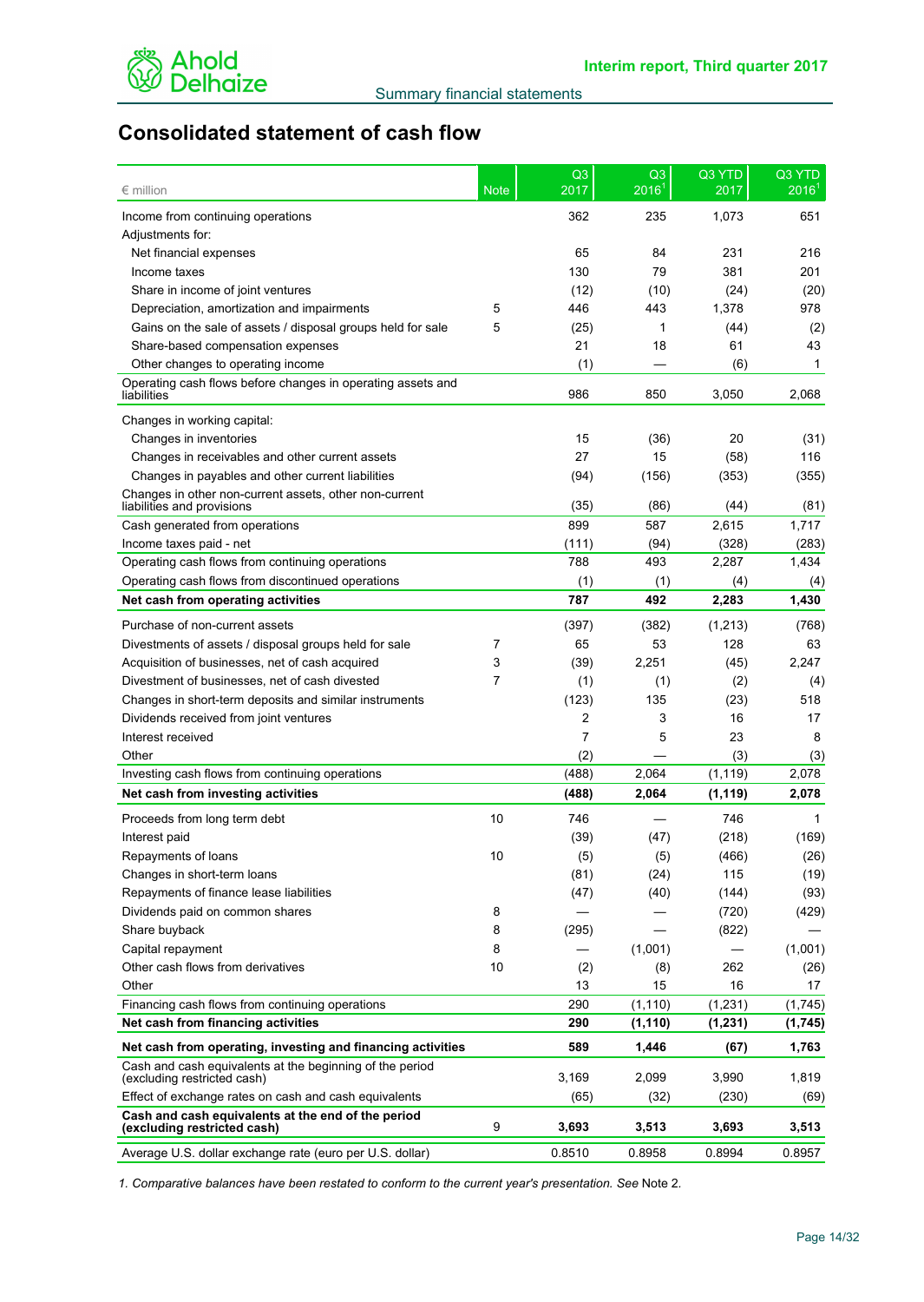

# **Notes to the consolidated summary financial statements**

# **1. The Company and its operations**

The principal activity of Koninklijke Ahold Delhaize N.V. ("Ahold Delhaize" or the "Company" or "Group" or "Ahold Delhaize Group"), a public limited liability company with its registered seat and head office in Zaandam, the Netherlands, is the operation of retail food stores and eCommerce primarily in the United States and Europe.

As of July 24, 2016, Ahold Delhaize is the new name of Koninklijke Ahold N.V. following the completion of the merger between Koninklijke Ahold N.V. ("Ahold") and Delhaize Group NV/SA ("Delhaize").

As a result of the legal structure of the merger, Delhaize merged into Ahold. Since Ahold is the surviving entity, the historical IFRS information prior to the merger is that of Ahold.

The information in these condensed consolidated interim financial statements ("financial statements") is unaudited.

# **2. Accounting policies**

#### *Basis of preparation*

These financial statements have been prepared in accordance with IAS 34 "Interim Financial Reporting." The accounting policies applied in these financial statements are consistent with those applied in Ahold Delhaize's 2016 consolidated financial statements, except as otherwise indicated below.

Taxes on income in the interim periods are accrued for using the tax rate that is expected to be applicable to the total annual profit or loss.

Ahold and Delhaize completed their merger on July 23, 2016. In 2017, the reporting calendars have been aligned and Ahold Delhaize now uses a 4/4/5-week calendar, with four equal quarters of 13 weeks, for a total of 52 weeks. The 2016 comparative numbers in this report have been restated to reflect the effects of this calendar change, with Q3 now consisting of 13 weeks instead of the previously reported 12 weeks and the first three quarters now consisting of 39 weeks instead of the previously reported 40 weeks.

In the determination of the restated balances, judgment has been applied. Daily transactions have been reallocated based on their transaction dates and the new quarter-end dates. Proportionate allocation has been used for items that are recognized on a periodic basis, such as depreciation, rent and interest. Transactions that occurred on a specific date, including sale and acquisition transactions, have been matched to the revised period. Entries that are recorded on a quarterly basis, such as impairments and releases of provision balances, have been recognized in the corresponding converted quarters.

This calendar change only impacts the allocation of results between quarters and does not have an effect on the full 2016 results.

# *Segmentation*

Ahold Delhaize's operating segments are its retail operating companies that engage in business activities from which they earn revenues and incur expenses and whose operating results are regularly reviewed by the Management Board to make decisions about resources to be allocated to the segments and to assess their performance. In establishing the reportable segments, certain operating segments with similar economic characteristics have been aggregated. As Ahold Delhaize's operating segments offer similar products using complementary business models, and there is no discernible difference in customer bases, Ahold Delhaize's policy on aggregating its operating segments into reportable segments is based on geography and on the management reporting structure.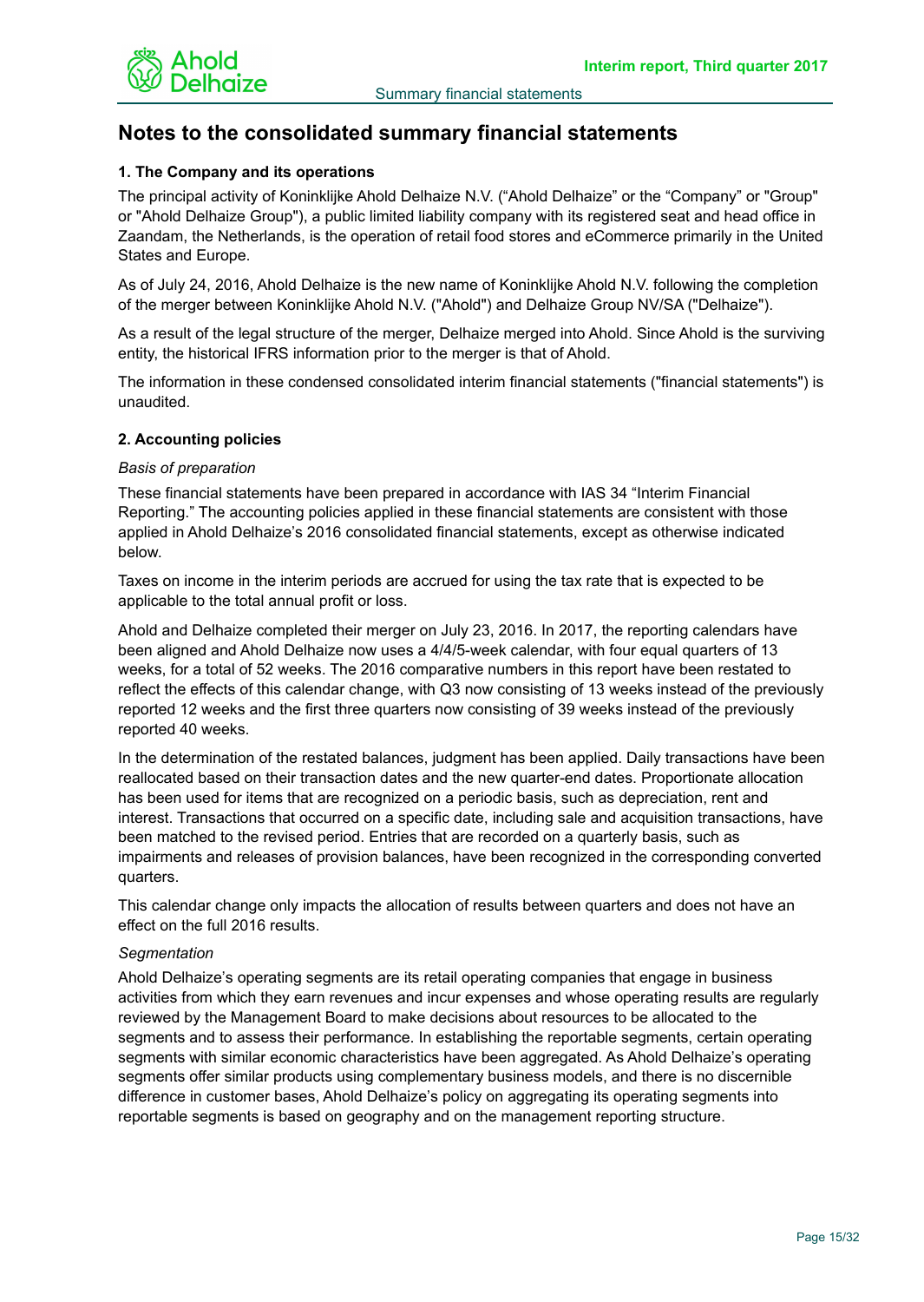

# *New and revised IFRSs effective in 2017:*

## *Amendments to IAS 12, "Income taxes"*

The amendments address the recognition of deferred tax assets for unrealized losses on debt instruments measured at fair value, as well as how deductible temporary differences should be measured in situations when tax law limits the offsetting of certain types of losses against specific sources of taxable profits. The amendments to IAS 12 apply prospectively for annual periods beginning on or after January 1, 2017, however are not yet adopted by the EU. The Company does not anticipate that the application of these amendments will have a significant effect on the results of the consolidated financial statements.

# *Amendments to IAS 7, "Disclosure Initiative"*

The amendments require additional cash flow disclosures surrounding changes in liabilities arising from financing activities, including changes arising from both cash flows and non-cash changes. The amendments to IAS 7 apply prospectively for annual periods beginning on or after January 1, 2017, however are not yet adopted by the EU. The Company does not anticipate that the application of these amendments will have a significant effect on the results of future consolidated financial statements, but they may alter the manner in which certain financial information is presented.

#### *Annual improvements to IFRSs 2014-2016*

A number of amendments were made to various IFRSs, which do not have a significant effect on the consolidated financial statements.

#### *New accounting policies not yet effective for 2017*

The IASB issued several standards, or revisions to standards, that are not yet effective for 2017, but will become effective in coming years. As of October 1, 2017, there are no significant changes in the assessment of the effects of these standards from those described in Ahold Delhaize's Annual Report 2016.

# **3. Business combinations and goodwill**

#### *Merger Ahold Delhaize*

On July 23, 2016, Ahold and Delhaize announced the completion of their merger, which became effective on July 24, 2016. The merger has been accounted for as a business combination using the acquisition method of accounting under IFRS 3, with Ahold being identified as acquirer.

In 2017 there have been measurement period adjustments recognized subsequent to the amounts initially recognized and reported in 2016. These measurement period adjustments have been made to reflect facts and circumstances that existed as of the 2016 merger date and not as a result of events occurring subsequent to the merger date. As a result of all measurement period adjustments, the goodwill on the merger has been increased by €36 million to an amount of €5,962 million, with the related adjustments to other assets and liabilities as disclosed in the table below.

All known measurement period adjustments have been made and the allocation of the purchase price to the estimated fair values of the identifiable assets acquired and the liabilities assumed was finalized as of Q2 2017.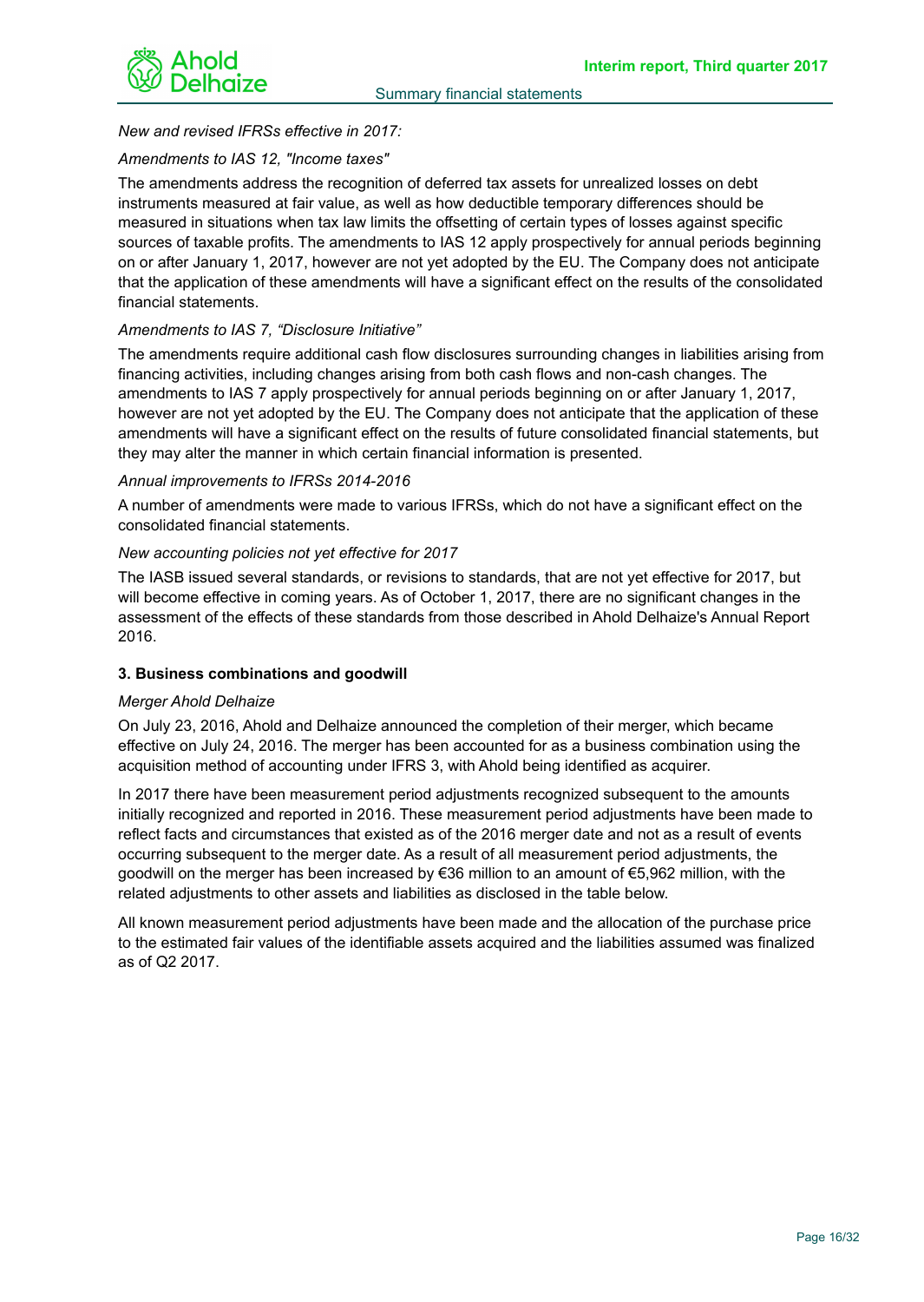



# *Other acquisitions*

Ahold Delhaize completed minor store acquisitions for a total purchase consideration of €47 million. The store acquisitions per segments are as follows:

| $\epsilon$ million              | Q3 YTD<br>2017  |
|---------------------------------|-----------------|
| Ahold USA                       | 10 <sup>°</sup> |
| Delhaize America                |                 |
| The Netherlands                 | 18              |
| Belgium                         | 15              |
| Central and Southeastern Europe | $\overline{4}$  |
| <b>Ahold Delhaize Group</b>     | 47              |

#### *Net assets acquired*

The allocation of the fair value of the net assets acquired, the goodwill arising from the acquisitions during 2017, and measurement period adjustments of previous business combinations is as follows:

| $\epsilon$ million                   | <b>Delhaize</b> | Other | <b>Total</b> |
|--------------------------------------|-----------------|-------|--------------|
| Goodwill                             | 36              | 29    | 65           |
| Other intangibles                    | (1)             | 3     | $\mathbf{2}$ |
| Property plant and equipment         |                 | 16    | 16           |
| Deferred tax assets                  | $\overline{2}$  |       | $\mathbf{2}$ |
| Assets held for sale                 |                 | 4     | 4            |
| Cash and cash equivalents            |                 | 2     | $\mathbf{2}$ |
| Receivables and other current assets | 4               | 1     | 5            |
| Provisions (including pensions)      | (16)            |       | (16)         |
| Deferred tax liabilities             | 3               |       | 3            |
| Other non-current liabilities        | (7)             | (4)   | (11)         |
| Other current liabilities            | (21)            | (4)   | (25)         |
| <b>Total purchase consideration</b>  |                 | 47    | 47           |
| Cash acquired                        |                 | (2)   | (2)          |
| Acquisition of business, net of cash |                 | 45    | 45           |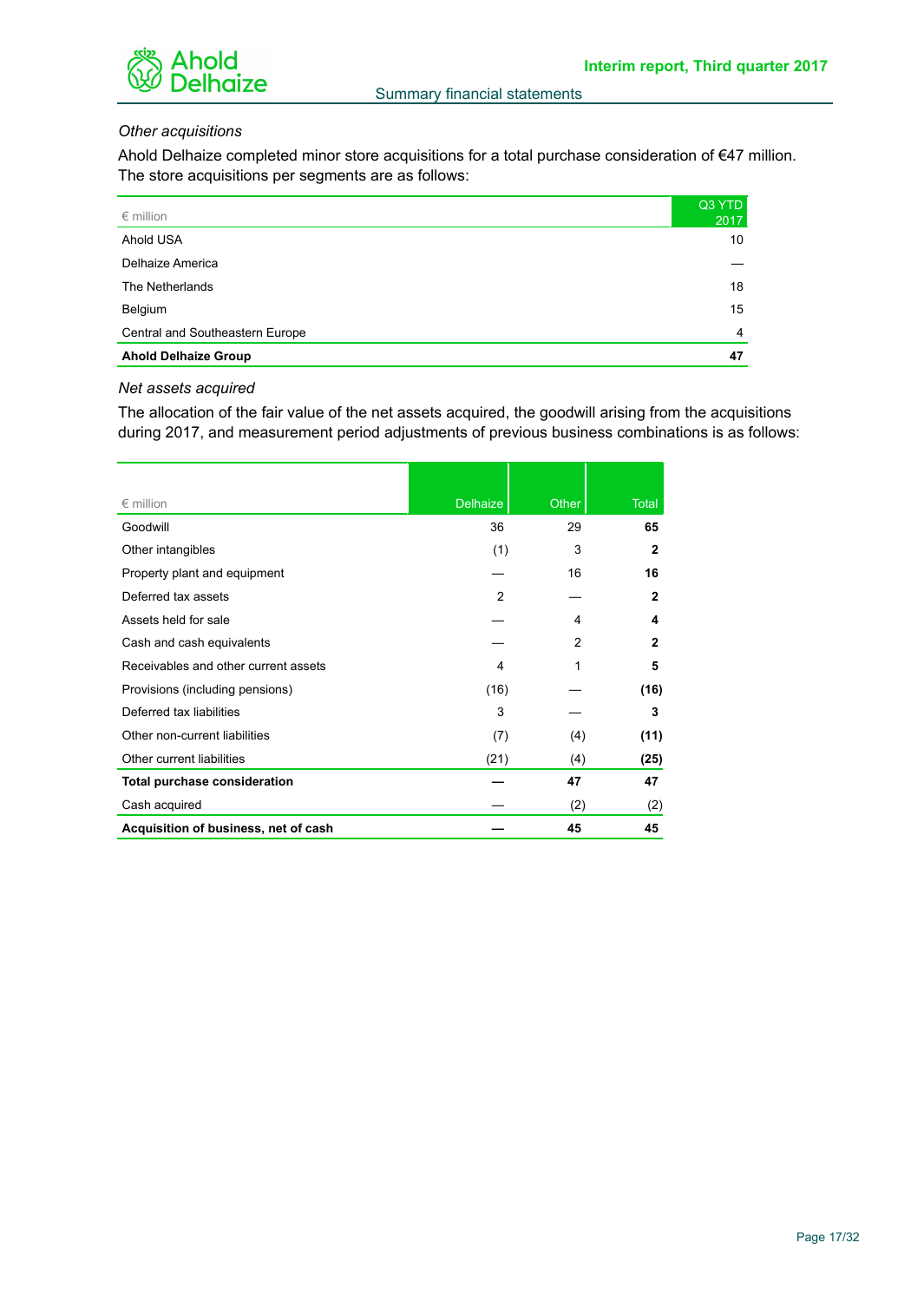

A reconciliation of Ahold Delhaize's goodwill balance, which is presented within intangible assets, is as follows:

| $\epsilon$ million                         | <b>Goodwill</b> |
|--------------------------------------------|-----------------|
| As of January 1, 2017                      |                 |
| At cost                                    | 7,405           |
| Accumulated impairment losses              | (10)            |
| Opening carrying amount                    | 7,395           |
| Acquisitions through business combinations | 65              |
| Impairment losses and reversals - net      | (1)             |
| Transfers to / from assets held for sale   | (5)             |
| Exchange rate differences                  | (535)           |
| <b>Closing carrying amount</b>             | 6,919           |
| As of October 1, 2017                      |                 |
| At cost                                    | 6,929           |
| Accumulated impairment losses <sup>1</sup> | (10)            |
| <b>Closing carrying amount</b>             | 6,919           |

*1. Accumulated impairment losses are adjusted for disposals.*

#### **4. Segment reporting**

Ahold Delhaize's retail operations are presented in five reportable segments. In addition, "Other retail", consisting of Ahold Delhaize's unconsolidated joint ventures JMR - Gestão de Empresas de Retalho, SGPS, S.A. ("JMR") and P.T. Lion Super Indo, LLC ("Super Indo"), and Ahold Delhaize's Global Support Office, are presented separately. The accounting policies used for the segments are the same as the accounting policies used for the consolidated financial statements as described in *Note 2*.

All reportable segments sell a wide range of perishable and non-perishable food and non-food consumer products.

| Reportable segment              | Operating segments included in the Reportable segment                                                                                   |
|---------------------------------|-----------------------------------------------------------------------------------------------------------------------------------------|
| Ahold USA                       | Stop & Shop New England, Stop & Shop New York Metro, Giant Landover, Giant<br>Carlisle and Peapod                                       |
| Delhaize America                | Food Lion and Hannaford                                                                                                                 |
| The Netherlands                 | Albert Heijn (including the Netherlands, Belgium and Germany), Etos, Gall & Gall and<br>bol.com (including the Netherlands and Belgium) |
| <b>Belgium</b>                  | Delhaize (including Belgium and Luxembourg)                                                                                             |
| Central and Southeastern Europe | Albert (Czech Republic), Alfa Beta (Greece), Mega Image (Romania), Delhaize Serbia<br>(Republic of Serbia)                              |
|                                 |                                                                                                                                         |
| Other                           | Included in Other                                                                                                                       |
| Q <sub>thor rotail</sub>        | $\Box$ Inconsolidated joint ventures $\Box$ MD $(100/2)$ and Cuner Inde $(510/2)$                                                       |

| Other retail          | Unconsolidated joint ventures JMR (49%) and Super Indo (51%)                                 |
|-----------------------|----------------------------------------------------------------------------------------------|
| Global Support Office | Global Support Office staff (the Netherlands, Belgium, Switzerland and the United<br>States) |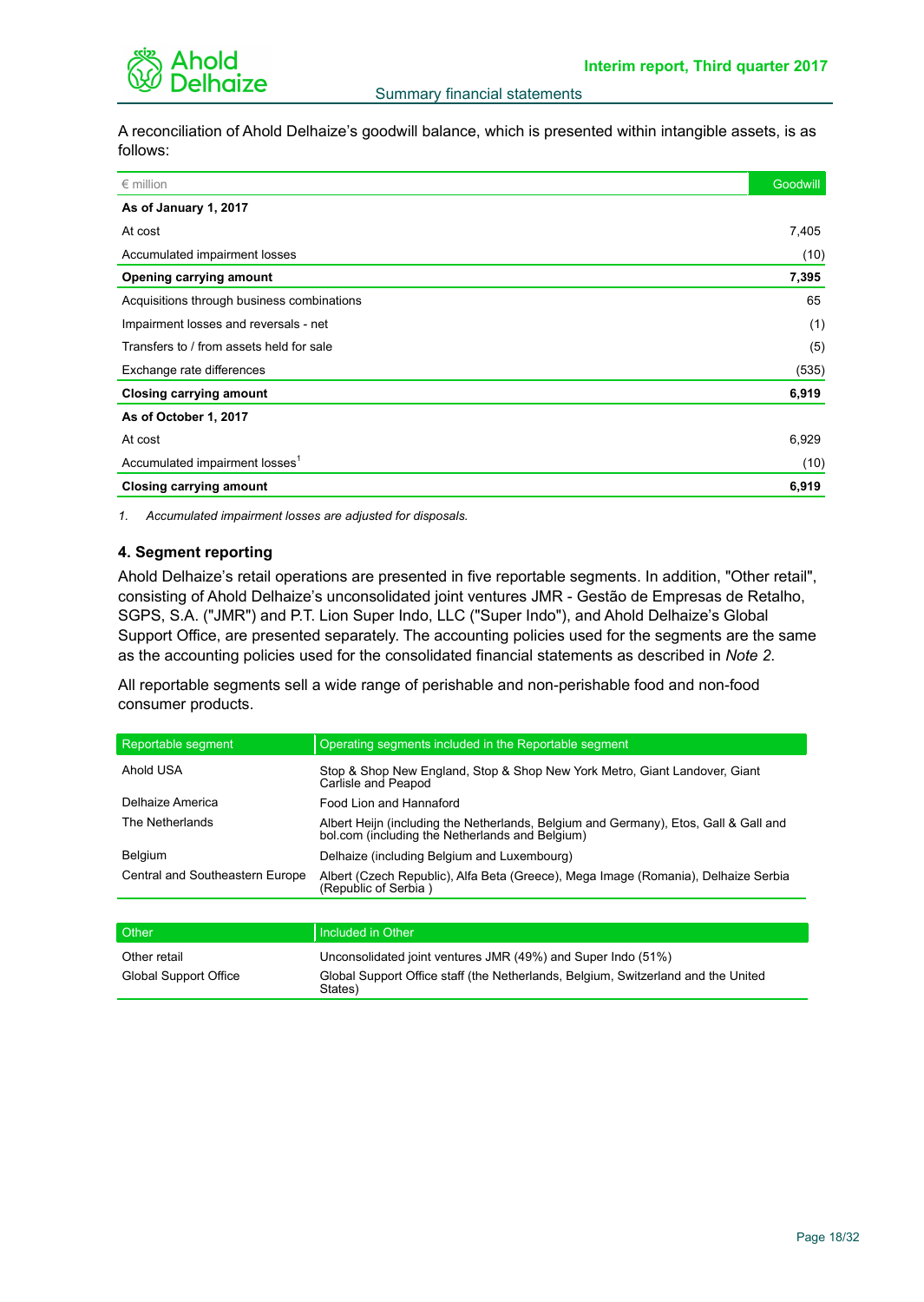

# **Net sales**

Net sales per segment are as follows:

|                                                             | Q3<br>2017 | Q <sub>3</sub><br>2016 <sup>1</sup> | Q3 YTD<br>2017 | Q3 YTD<br>2016 <sup>1</sup> |
|-------------------------------------------------------------|------------|-------------------------------------|----------------|-----------------------------|
| \$ million                                                  |            |                                     |                |                             |
| Ahold USA                                                   | 6,387      | 6,461                               | 19,431         | 19,774                      |
| Delhaize America                                            | 4,441      | 3,461                               | 13,034         | 3,461                       |
| Average U.S. dollar exchange rate<br>(euro per U.S. dollar) | 0.8510     | 0.8958                              | 0.8994         | 0.8957                      |
| $\epsilon$ million                                          |            |                                     |                |                             |
| Ahold USA                                                   | 5,436      | 5,789                               | 17,479         | 17,711                      |
| Delhaize America                                            | 3,780      | 3,087                               | 11,712         | 3,087                       |
| The Netherlands                                             | 3,279      | 3,169                               | 10,033         | 9,630                       |
| Belgium                                                     | 1,215      | 914                                 | 3,663          | 914                         |
| Central and Southeastern Europe                             | 1,426      | 1,129                               | 4,240          | 1,994                       |
| <b>Ahold Delhaize Group</b>                                 | 15,136     | 14,088                              | 47,127         | 33,336                      |

*1. Comparative balances have been restated to conform to the current year's presentation. See* Note 2*.*

# **Operating income**

Operating income (loss) per segment is as follows:

|                                                             | Q3<br>2017 | Q3<br>2016 <sup>1</sup> | Q3 YTD<br>2017 | Q3 YTD<br>2016 <sup>1</sup> |
|-------------------------------------------------------------|------------|-------------------------|----------------|-----------------------------|
| \$ million                                                  |            |                         |                |                             |
| Ahold USA                                                   | 235        | 163                     | 681            | 650                         |
| Delhaize America                                            | 155        | 117                     | 471            | 117                         |
| Average U.S. dollar exchange rate<br>(euro per U.S. dollar) | 0.8510     | 0.8958                  | 0.8994         | 0.8957                      |
| $\epsilon$ million                                          |            |                         |                |                             |
| Ahold USA                                                   | 199        | 147                     | 612            | 584                         |
| Delhaize America                                            | 132        | 103                     | 422            | 103                         |
| The Netherlands                                             | 162        | 139                     | 502            | 443                         |
| Belgium                                                     | 22         | 28                      | 74             | 28                          |
| Central and Southeastern Europe                             | 61         | 39                      | 156            | 50                          |
| <b>Global Support Office</b>                                | (31)       | (68)                    | (105)          | (160)                       |
| <b>Ahold Delhaize Group</b>                                 | 545        | 388                     | 1,661          | 1,048                       |

*1. Comparative balances have been restated to conform to the current year's presentation. See* Note 2*.*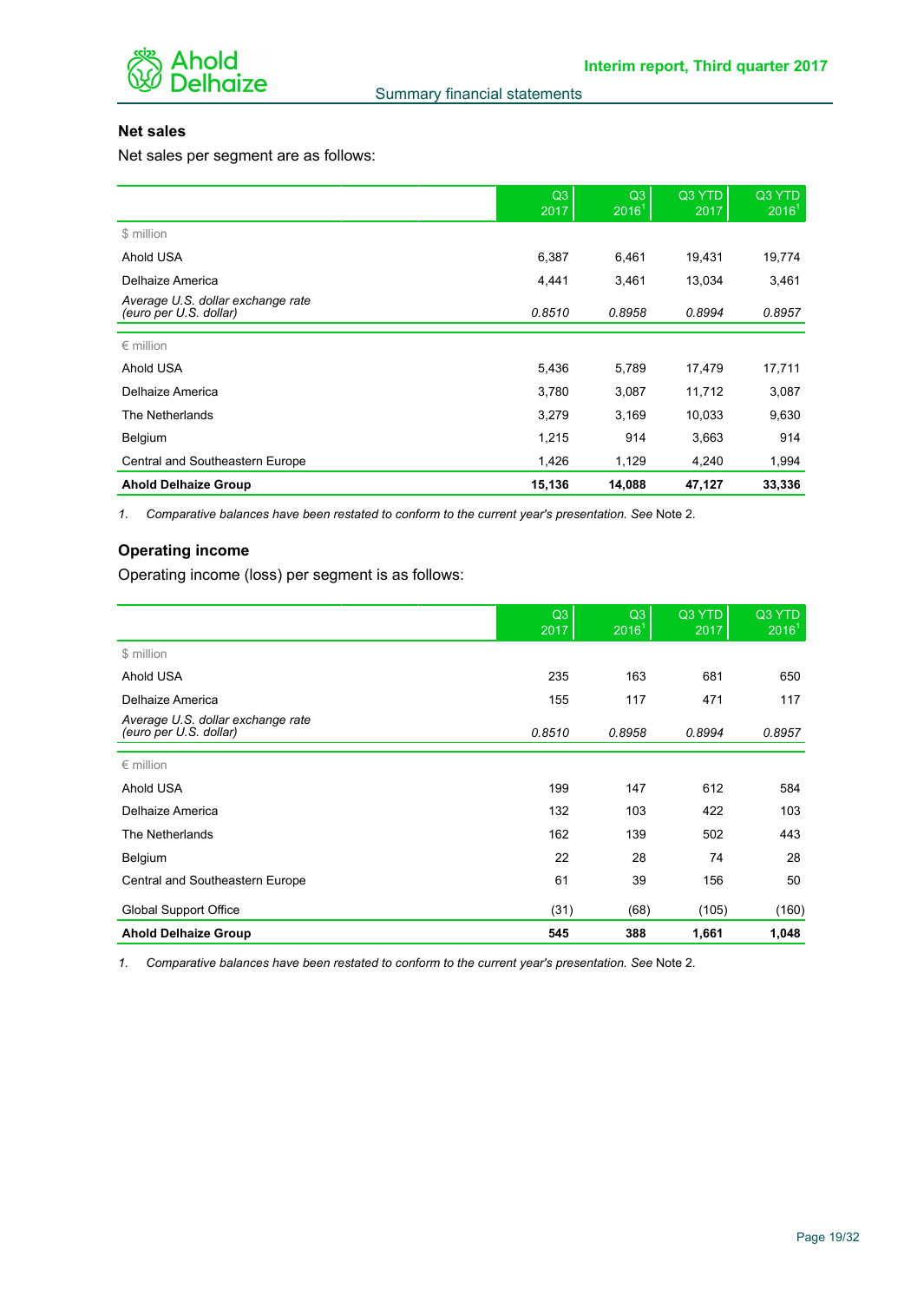

# **5. Expenses by nature**

The aggregate of cost of sales and operating expenses is specified by nature as follows:

| $\epsilon$ million                         | Q3<br>2017 | Q <sub>3</sub><br>$2016^{\degree}$ | Q3 YTD<br>2017 | Q3 YTD<br>2016 <sup>1</sup> |
|--------------------------------------------|------------|------------------------------------|----------------|-----------------------------|
| Cost of product                            | 10.636     | 9.924                              | 33.119         | 23,296                      |
| Labor costs                                | 2,187      | 2,040                              | 6.811          | 4,884                       |
| Other operational expenses                 | 1,116      | 1.076                              | 3,458          | 2,591                       |
| Depreciation and amortization              | 435        | 396                                | 1.343          | 903                         |
| Rent expenses and income - net             | 231        | 215                                | 744            | 541                         |
| Impairment losses and reversals - net      | 11         | 48                                 | 35             | 75                          |
| (Gains) losses on the sale of assets - net | (25)       |                                    | (44)           | (2)                         |
| Total expenses by nature                   | 14.591     | 13.700                             | 45.466         | 32.288                      |

*1. Comparative balances have been restated to conform to the current year's presentation. See* Note 2*.*

#### **6. Income taxes**

The increase in income taxes is mainly the result of higher taxable income for Q3 and YTD 2017. The increase in the effective tax rate for Q3 and YTD 2017 is mainly caused by the change in the geographical mix of earnings and one-time items in 2017 and 2016.

#### **7. Assets and liabilities held for sale**

Assets held for sale and related liabilities at October 1, 2017, consist primarily of non-current assets and associated liabilities of retail locations, including remedy stores to be divested. As part of the approval of the merger between Ahold and Delhaize Group by the U.S. Federal Trade Commission, Ahold and Delhaize subsidiaries entered into agreements to sell 86 stores in the United States. The approval of the Belgian Competition Authority was conditional upon the divestment of a limited number of stores and projects in Belgium.

During 2016, of the 86 stores in the U.S., Ahold USA divested eight out of 15 stores and Delhaize America divested all of the 71 stores. In the first quarter of 2017, Ahold USA divested four of the remaining remedy stores and recognized a €17 million gain. In the third quarter Ahold USA divested the last three remedy stores and recorded a gain of €14 million.

In the first half of 2017 Ahold Delhaize divested eight stores and two projects of its Belgian subsidiaries. In the third quarter 2017, two stores were divested. The last two stores are expected to be divested in Q4 2017.

The remedy stores do not represent discontinued operations.

#### **8. Equity attributable to common shareholders**

#### *Dividend on common shares*

On April 12, 2017, the General Meeting of Shareholders approved the dividend over 2016 of €0.57 per common share. This dividend was paid on April 26, 2017.

#### *Capital return and reverse stock split*

On March 14, 2016, the merger between Ahold and Delhaize, including a capital repayment and reverse stock split, was approved at an Extraordinary General Meeting of Shareholder. The reverse stock split was recorded on July 18, 2016, by way of a consolidation of 17 issued common shares into 16 common shares, which reduced the total number of common shares outstanding by 48,507,004 shares. The capital repayment of €1.29 per remaining share, €1,001 million in the aggregate (excluding transaction costs) was paid on July 21, 2016.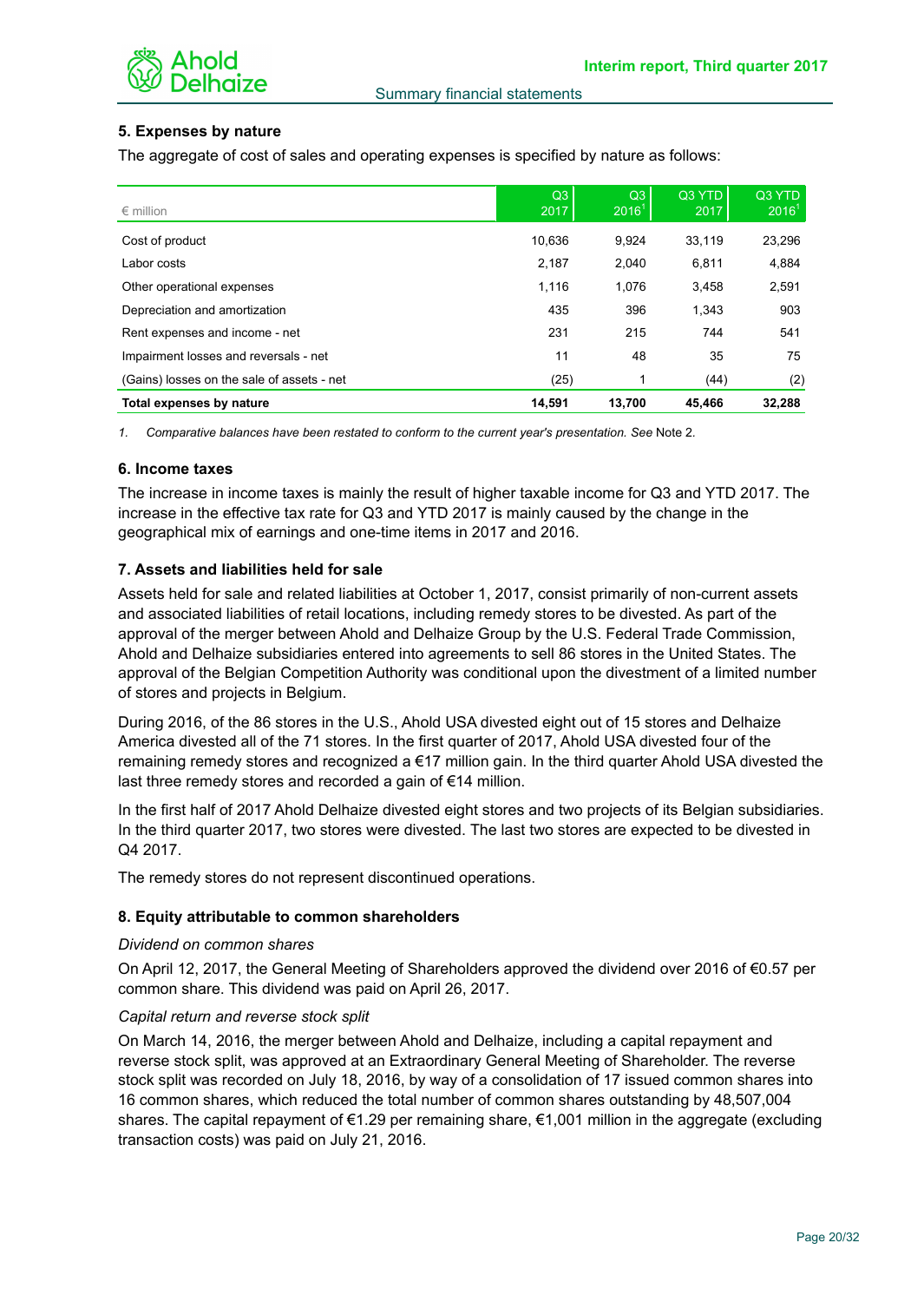

As consideration, Delhaize shareholders received 4.75 Ahold ordinary shares for each issued and outstanding Delhaize ordinary share, which increased the number of common shares outstanding by 496,000,577 shares.

#### *Share buyback*

On January 9, 2017, the Company commenced the  $\epsilon$ 1 billion share buyback program that was announced on December 7, 2016. During the first three quarters of 2017, 44,813,716 of the Company's own shares were repurchased at an average price of €18.38 per share for a total amount of €822 million. The program is expected to be completed before the end of 2017.

#### *Conversion of cumulative preferred financing shares*

On August 9, 2017, Ahold Delhaize converted 45,000,000 cumulative preferred financing shares into 2,515,827 common shares. The 45,000,000 cumulative preferred financing shares had a par value of €42,541,895.

The number of outstanding common shares as of October 1, 2017, was 1,236,921,651 (January 1, 2017: 1,272,276,402).

#### **9. Cash**

The following table presents the reconciliation between the cash and cash equivalents as presented in the statement of cash flows and as presented on the balance sheet:

| $\epsilon$ million                                                       | October 1.<br>2017 | January 1,<br>2017 |
|--------------------------------------------------------------------------|--------------------|--------------------|
| Cash and cash equivalents as presented in the statement of cash flows    | 3.693              | 3.990              |
| Restricted cash                                                          | 53                 | 42                 |
| Cash and cash equivalents as presented on the balance sheet <sup>1</sup> | 3.746              | 4.032              |

*1. Cash and cash equivalents include an amount held under notional cash pooling arrangement of €1,286 million (January 1, 2017: €1,184 million). This cash amount is fully offset by an identical amount included under Other current financial liabilities.*

# **10. Financial instruments**

#### *Fair values of financial instruments*

The following table presents the fair values of financial instruments, based on Ahold Delhaize's categories of financial instruments, including current portions, compared to the carrying amounts at which these instruments are included on the balance sheet:

|                                             | October 1, 2017    |               | <b>January 1, 2017</b> |               |
|---------------------------------------------|--------------------|---------------|------------------------|---------------|
| $\epsilon$ million                          | Carrying<br>amount | Fair<br>value | Carrying<br>amount     | Fair<br>value |
| Loans receivable                            | 59                 | 67            | 66                     | 75            |
| Trade and other (non-)current receivables   | 1,520              | 1,520         | 1.600                  | 1,600         |
| Reinsurance assets                          | 195                | 195           | 220                    | 220           |
| Total loans and receivables                 | 1,774              | 1,782         | 1,886                  | 1,895         |
| Cash and cash equivalents                   | 3.746              | 3.746         | 4,032                  | 4,032         |
| Short-term deposits and similar instruments | 133                | 133           | 110                    | 110           |
| Derivatives                                 | 1                  | 1             | 299                    | 299           |
| Available-for-sale                          | 170                | 170           | 186                    | 186           |
| <b>Total financial assets</b>               | 5,824              | 5,832         | 6,513                  | 6,522         |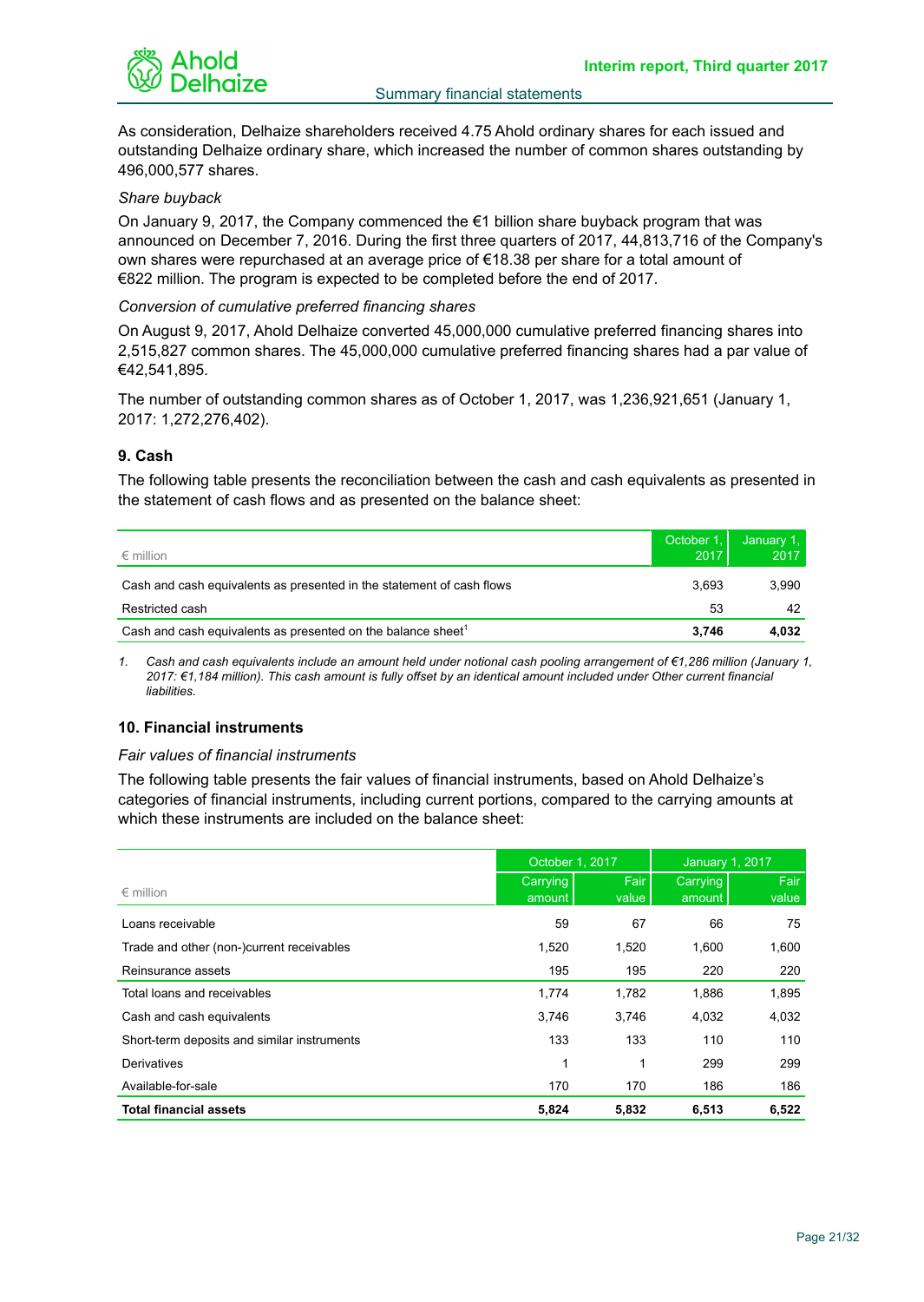

### Summary financial statements

|                                                | October 1, 2017    |                      | <b>January 1, 2017</b> |               |  |
|------------------------------------------------|--------------------|----------------------|------------------------|---------------|--|
| $\epsilon$ million                             | Carrying<br>amount | <b>Fair</b><br>value | Carrying<br>amount     | Fair<br>value |  |
| <b>Notes</b>                                   | (3, 446)           | (3, 544)             | (3, 434)               | (3, 442)      |  |
| Other loans                                    | (3)                | (3)                  | (5)                    | (5)           |  |
| Financing obligations                          | (335)              | (306)                | (385)                  | (366)         |  |
| Mortgages payable                              | (23)               | (25)                 | (26)                   | (29)          |  |
| Finance lease liabilities                      | (1,653)            | (1,995)              | (1,960)                | (2,396)       |  |
| Cumulative preferred financing shares          | (455)              | (493)                | (497)                  | (549)         |  |
| Dividend cumulative preferred financing shares | (13)               | (13)                 | (20)                   | (20)          |  |
| Accounts payable                               | (4,860)            | (4,860)              | (5,389)                | (5,389)       |  |
| Short-term borrowings                          | (1, 349)           | (1,349)              | (1,253)                | (1,253)       |  |
| Interest payable                               | (72)               | (72)                 | (59)                   | (59)          |  |
| Reinsurance liabilities                        | (204)              | (204)                | (234)                  | (234)         |  |
| Other                                          | (77)               | (83)                 | (89)                   | (97)          |  |
| Total non-derivative financial liabilities     | (12, 490)          | (12, 947)            | (13, 351)              | (13, 839)     |  |
| Derivatives                                    | (23)               | (23)                 | (63)                   | (63)          |  |
| <b>Total financial liabilities</b>             | (12, 513)          | (12, 970)            | (13, 414)              | (13, 902)     |  |

# *Issuance of EUR 750 million Eurobond*

On September 12, 2017, Ahold Delhaize issued a new €750 million 7-year Eurobond. The bonds were sold at an issue price of 99.474 percent and carry an annual coupon of 0.875 percent. The senior unsecured bonds will mature on September 19, 2024. The net proceeds of the offering will be used to refinance existing debt and for general corporate purposes. The bonds are listed on Euronext Amsterdam.

# *Multi-currency euro-commercial paper program*

On July 4, 2017, Ahold Delhaize successfully established a multi-currency euro-commercial paper program, in order to diversify its sources of financing. Under this program, Ahold Delhaize may issue, from time to time, euro-commercial paper notes at blended rates. The outstanding principal amount of the notes will not exceed  $\epsilon$ 1 billion (or its equivalent in other currencies) at any time. No borrowings were outstanding as per October 1, 2017.

# *Repayment of GBP 500 notes and settlement of related swaps*

During Q1 2017, Ahold Delhaize repaid the remaining notional redemption amount of GBP 250 million relating to the GBP 500 million notes which were due in March 2017. The related swaps were settled on the same date. Since Ahold Delhaize was required under these swap contracts to redeem the notional amount through semi-annual installments that commenced in September 2004, the net cash impact of the debt repayment and the swap settlement at maturity was limited to only the last semiannual installment amounting to \$14 million.

With the repayment of its GBP 500 million notes, Ahold Delhaize no longer had any notes outstanding under its Euro Medium Term Note Program and decided not to extend the program. Accordingly, the related Base Prospectus of April 21, 2016, which was valid for a period of 12 months, has not been renewed.

# *Financial assets and liabilities measured at fair value on the balance sheet*

Of Ahold Delhaize's categories of financial instruments, only derivatives, assets available-for-sale and reinsurance assets (liabilities) are measured and recognized on the balance sheet at fair value. These fair value measurements are categorized within Level 2 of the fair value hierarchy. The Company uses inputs other than quoted prices that are observable for the asset or liability, either directly (i.e., as prices) or indirectly (i.e., derived from prices). The fair value of derivative instruments is measured by using either a market or income approach (mainly present value techniques). Foreign currency forward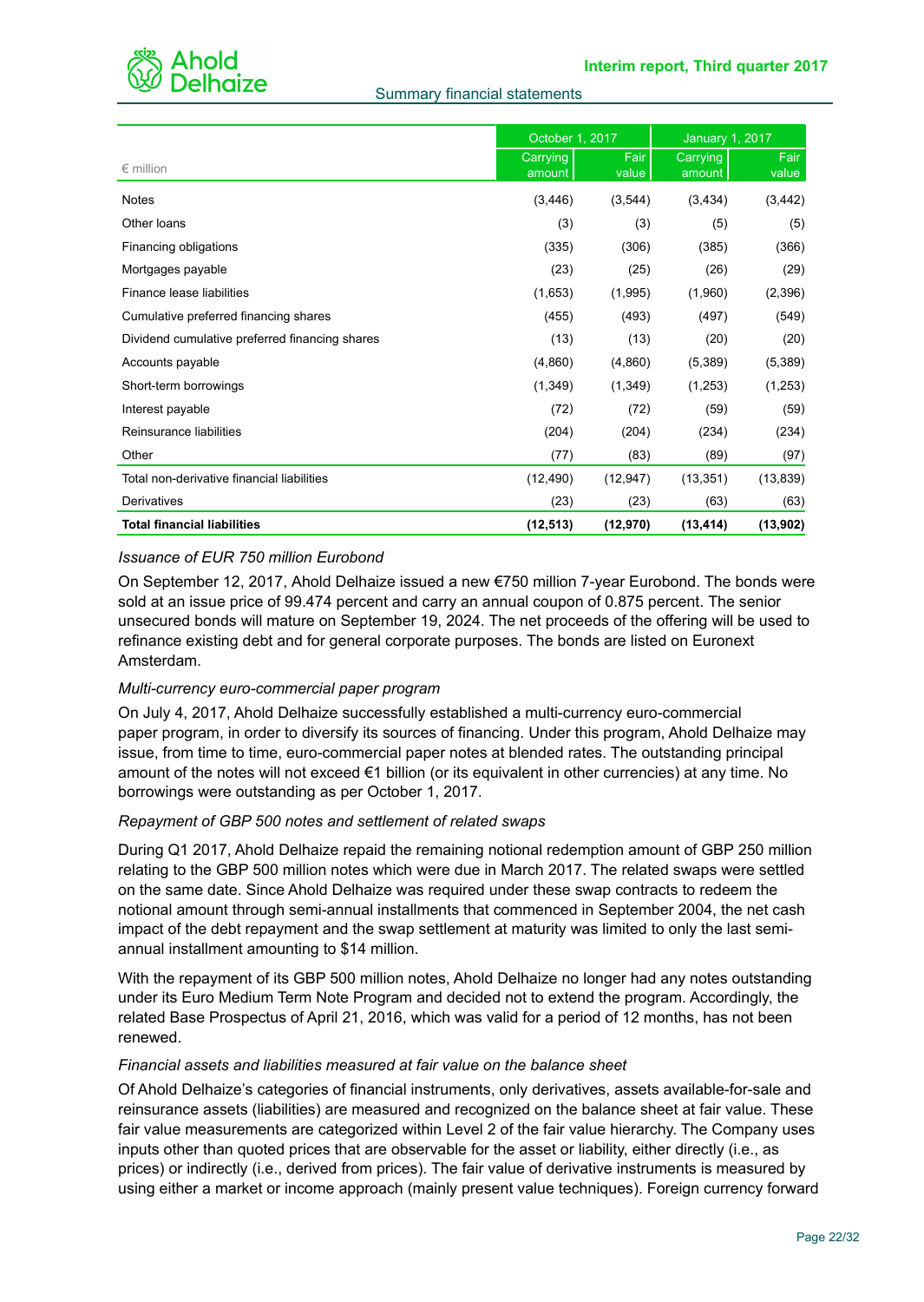

contracts are measured using quoted forward exchange rates and yield curves derived from quoted interest rates that match the maturity of the contracts. Interest rate swaps are measured at the present value of expected future cash flows. Expected future cash flows are discounted by using the applicable yield curves derived from quoted interest rates.

To the extent that no cash collateral is contractually required, the valuation of Ahold Delhaize's derivative instruments is adjusted for the credit risk of the counterparty, called Credit Valuation Adjustment (CVA), and adjusted for Ahold Delhaize's own credit risk, called Debit Valuation Adjustment (DVA). The valuation technique for the CVA / DVA calculation is based on relevant observable market inputs.

No CVA / DVA adjustments are made to the valuation of certain derivative instruments, for which both Ahold Delhaize and its counterparties are required to post or redeem cash collaterals if the value of a derivative exceeds a threshold defined in the contractual provisions. Such cash collaterals materially reduce the impact of both the counterparty and Ahold Delhaize's own non-performance risk on the value of the instrument. The portion of outstanding derivatives that was collateralized is specified as follows:

| $\epsilon$ million                                            | October 1<br>2017 | January 1,<br>2017 |
|---------------------------------------------------------------|-------------------|--------------------|
| Cross-currency interest rate swaps                            | 22                | 63                 |
| Total net derivative liabilities subject to collateralization | 22                | 63                 |
| Collateralized amount                                         |                   |                    |

The carrying amount of trade and other (non-)current receivables, cash and cash equivalents, accounts payable, short-term deposits and similar instruments, and other current financial assets and liabilities approximate their fair values because of the short-term nature of these instruments and, for receivables, because any recoverability loss is reflected in an impairment loss. The fair values of quoted borrowings for which an active market exists are based on quoted prices at the end of the reporting period. The fair value of other non-derivative financial assets and liabilities that are not traded in an active market are estimated using discounted cash flow analyses based on prevailing market rates.

The fair value of the cumulative preferred financing shares is measured as the present value of expected future cash flows. Such cash flows include the dividend payments and the payments of the nominal value, plus paid in capital. Expected future cash flows are discounted by using the yield curves derived from quoted interest rates and Credit Default Swap rates that match the maturity of the contracts. The conditions for redemption and conversion of the cumulative preferred financing shares are disclosed in *Note 22* of Ahold Delhaize's Annual Report 2016. The accrued interest is included in other current financial liabilities and not in the carrying amounts of non-derivative financial assets and liabilities. As disclosed in *Note 8* of this interim report, on August 9, 2017, Ahold Delhaize converted 45,000,000 cumulative preferred financing shares into 2,515,827 common shares. The 45,000,000 cumulative preferred financing shares had a par value of €42,541,895.

# **11. Commitments and contingencies**

A comprehensive overview of commitments and contingencies as of January 1, 2017, is included in *Note 34* of Ahold Delhaize's 2016 consolidated financial statements, which were published as part of Ahold Delhaize's Annual Report 2016 on March 1, 2017. There were no significant changes to this overview through Q3 2017.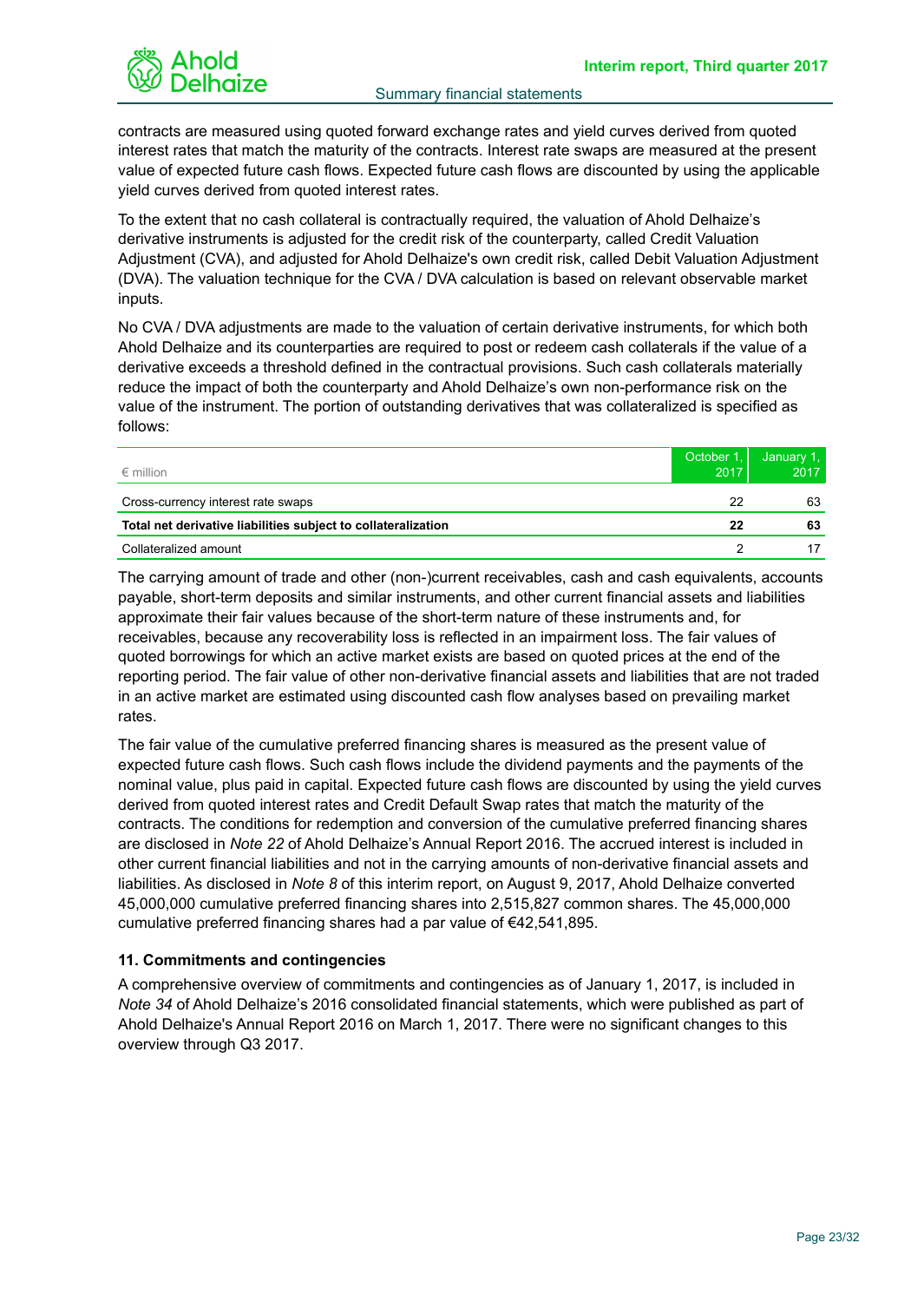

# **Other financial and operating information**

# **Free cash flow<sup>1</sup>**

| $\epsilon$ million                                                                                         | Q3<br>2017 | Q3<br>$2016^2$ | Q3 YTD<br>2017 | Q3 YTD<br>$2016^2$ |
|------------------------------------------------------------------------------------------------------------|------------|----------------|----------------|--------------------|
| Operating cash flows from continuing operations before changes in<br>working capital and income taxes paid | 951        | 764            | 3.006          | 1,987              |
| Changes in working capital                                                                                 | (52)       | (177)          | (391)          | (270)              |
| Income taxes paid - net                                                                                    | (111)      | (94)           | (328)          | (283)              |
| Purchase of non-current assets                                                                             | (397)      | (382)          | (1,213)        | (768)              |
| Divestments of assets / disposal groups held for sale                                                      | 65         | 53             | 128            | 63                 |
| Dividends received from joint ventures                                                                     | 2          | 3              | 16             | 17                 |
| Interest received                                                                                          | 7          | 5              | 23             | 8                  |
| Interest paid                                                                                              | (39)       | (47)           | (218)          | (169)              |
| Free cash flow                                                                                             | 426        | 125            | 1.023          | 585                |

1 Free cash flow is a non-GAAP measure. For a description of this non-GAAP measures refer to section Use of non-GAAP financial measures *at the end of this report.*

*2 Comparative balances have been restated to conform to the current year's presentation. See* Note 2*.*

### **Net debt<sup>1</sup>**

| $\epsilon$ million                                                                                                                               | October 1,<br>2017 | July 2.<br>2017 | January 1,<br>2017 |
|--------------------------------------------------------------------------------------------------------------------------------------------------|--------------------|-----------------|--------------------|
| Loans                                                                                                                                            | 3.734              | 3.080           | 3,312              |
| Finance lease liabilities                                                                                                                        | 1.474              | 1.535           | 1,761              |
| Cumulative preferred financing shares                                                                                                            | 455                | 497             | 497                |
| Non-current portion of long-term debt                                                                                                            | 5.663              | 5.112           | 5,570              |
| Short-term borrowings and current portion of long-term debt                                                                                      | 1.600              | 1,695           | 1,991              |
| Gross debt                                                                                                                                       | 7.263              | 6.807           | 7,561              |
| Less: Cash, cash equivalents, short-term deposits and similar instruments and<br>short-term available for sale instruments <sup>2, 3, 4, 5</sup> | 4.039              | 3.389           | 4,317              |
| Net debt                                                                                                                                         | 3.224              | 3.418           | 3.244              |

*1 Net debt is a non-GAAP measure. For a description of this non-GAAP measures refer to section* Use of non-GAAP financial measures *at the end of this report.*

*2 Short-term deposits and similar instruments include investments with a maturity of between three and 12 months. The balance of these instruments at October 1, 2017, was €133 million (July 2, 2017: €9 million, January 1, 2017: €110 million) and is presented within Other current financial assets in the consolidated balance sheet.*

*3 Included in available-for-sale instruments is a US treasury investment fund in the amount of €160 million (July 2, 2017: €165 million, January 1, 2017: €175 million).*

*4 Book overdrafts, representing the excess of total issued checks over available cash balances within the Group cash concentration structure, are classified in accounts payable and do not form part of net debt. This balance at October 1, 2017, was €155 million (July 2, 2017: €162 million, January 1, 2017: €217 million).*

*5 Cash and cash equivalents include an amount held under a notional cash pooling arrangement of €1,286 million (July 2, 2017: €1,376 million, January 1, 2017: €1,184 million). This cash amount is fully offset by an identical amount included under Short-term borrowings and current portion of long-term debt.*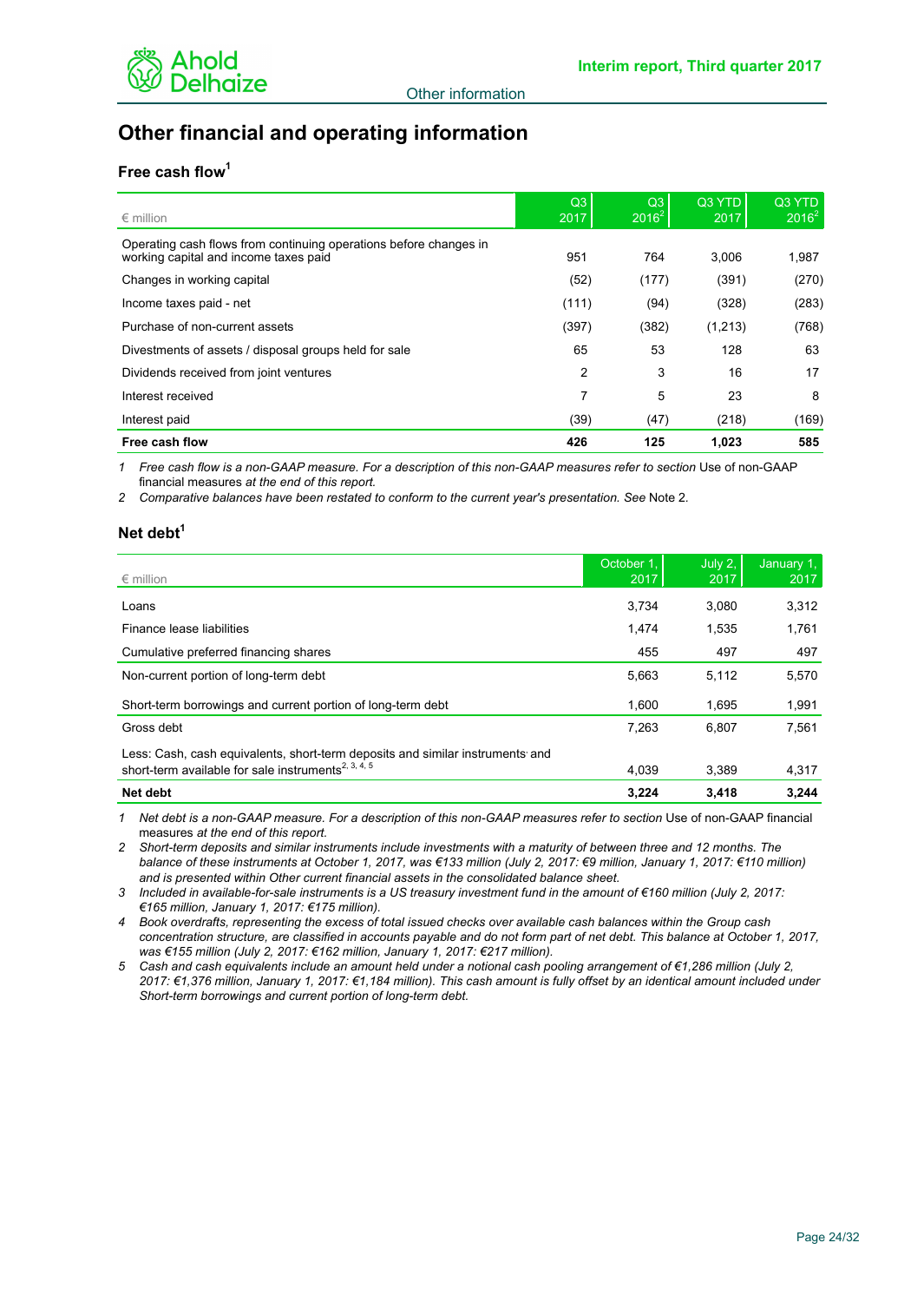

# **Underlying operating income and underlying EBITDA<sup>1</sup>**

Underlying operating income per segment and underlying EBITDA per segment are as follows:

# **Q3 2017**

|                                                | <b>IFRS</b>         |                            |                             |                |                                                    |                             |                                          |
|------------------------------------------------|---------------------|----------------------------|-----------------------------|----------------|----------------------------------------------------|-----------------------------|------------------------------------------|
| $\epsilon$ million                             | Ahold<br><b>USA</b> | <b>Delhaize</b><br>America | The I<br><b>Netherlands</b> | <b>Belgium</b> | Central and<br>Southeastern<br>Europe <sup>1</sup> | Global<br>Support<br>Office | <b>Ahold</b><br><b>Delhaize</b><br>Group |
| <b>Operating income (loss)</b>                 | 199                 | 132                        | 162                         | 22             | 61                                                 | (31)                        | 545                                      |
| Impairments                                    | 8                   | $\overline{2}$             |                             |                | 1                                                  |                             | 11                                       |
| (Gains) losses on the sale of<br>assets        | (14)                | (1)                        | (13)                        | 3              |                                                    |                             | (25)                                     |
| Restructuring and related charges<br>and other | 24                  | 9                          | 12                          | 12             |                                                    | 3                           | 60                                       |
| Adjustments to operating income                | 18                  | 10                         | (1)                         | 15             |                                                    | 3                           | 46                                       |
| Underlying operating income<br>(loss)          | 217                 | 142                        | 161                         | 37             | 62                                                 | (28)                        | 591                                      |
| Depreciation and amortization                  | 157                 | 122                        | 73                          | 35             | 40                                                 | 8                           | 435                                      |
| <b>Underlying EBITDA</b>                       | 374                 | 264                        | 234                         | 72             | 102                                                | (20)                        | 1,026                                    |

*1. Underlying operating income and underlying EBITDA are non-GAAP measures. For a description of these non-GAAP measures refer to section* Use of non-GAAP financial measures *at the end of this report.*

Underlying operating income in local currency for Q3 2017 was \$256 million for Ahold USA and \$167 million for Delhaize America.

# **Q3 2016<sup>1</sup>**

|                                                | <b>IFRS</b>         |                            |                           |                |                                                     |                                    |                                   |
|------------------------------------------------|---------------------|----------------------------|---------------------------|----------------|-----------------------------------------------------|------------------------------------|-----------------------------------|
| $\epsilon$ million                             | Ahold<br><b>USA</b> | <b>Delhaize</b><br>America | <b>The</b><br>Netherlands | <b>Belgium</b> | <b>Central and</b><br>Southeastern<br><b>Europe</b> | Global<br><b>Support</b><br>Office | Ahold<br><b>Delhaize</b><br>Group |
| <b>Operating income (loss)</b>                 | 147                 | 103                        | 139                       | 28             | 39                                                  | (68)                               | 388                               |
| Impairments                                    | 47                  | 1                          |                           |                |                                                     |                                    | 48                                |
| (Gains) losses on the sale of<br>assets        | (1)                 | 1                          | 1                         | (2)            |                                                     | 2                                  | 1                                 |
| Restructuring and related charges<br>and other | 30                  | 9                          | 4                         |                |                                                     | 38                                 | 81                                |
| Adjustments to operating income                | 76                  | 11                         | 5                         | (2)            |                                                     | 40                                 | 130                               |
| Underlying operating income<br>(loss)          | 223                 | 114                        | 144                       | 26             | 39                                                  | (28)                               | 518                               |
| Depreciation and amortization                  | 166                 | 92                         | 74                        | 28             | 31                                                  | 5                                  | 396                               |
| <b>Underlying EBITDA</b>                       | 389                 | 206                        | 218                       | 54             | 70                                                  | (23)                               | 914                               |

*1. Comparative balances have been restated to conform to the current year's presentation. See* Note 2*.*

Underlying operating income in local currency for Q3 2016 was \$249 million for Ahold USA and \$127 million for Delhaize America.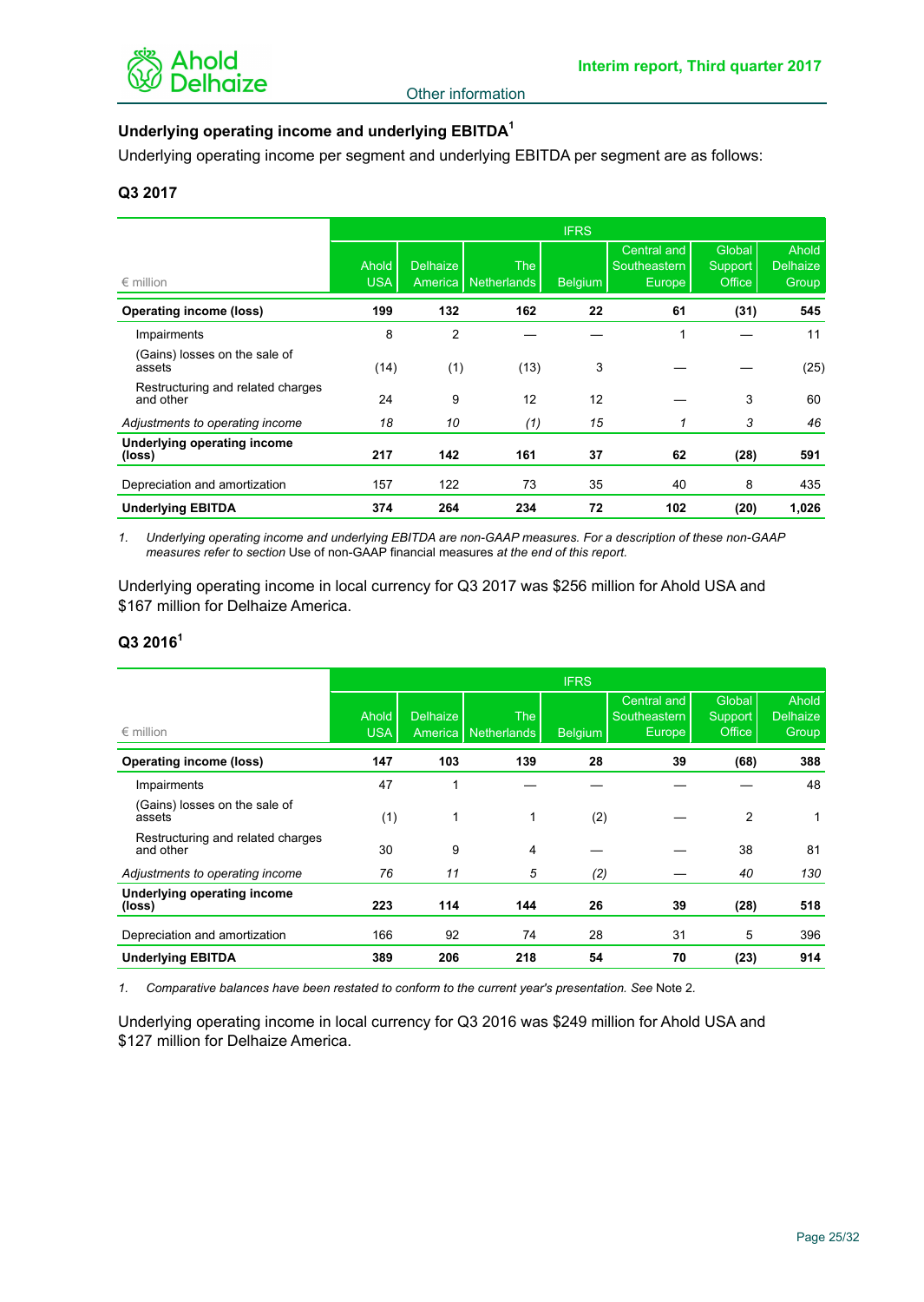

# **First three quarters 2017**

|                                                | <b>IFRS</b>         |                 |                                     |         |                                                    |                             |                                   |
|------------------------------------------------|---------------------|-----------------|-------------------------------------|---------|----------------------------------------------------|-----------------------------|-----------------------------------|
| $\epsilon$ million                             | Ahold<br><b>USA</b> | <b>Delhaize</b> | <b>The</b><br>America   Netherlands | Belgium | Central and<br>Southeastern<br>Europe <sup>1</sup> | Global<br>Support<br>Office | Ahold<br><b>Delhaize</b><br>Group |
| <b>Operating income (loss)</b>                 | 612                 | 422             | 502                                 | 74      | 156                                                | (105)                       | 1,661                             |
| Impairments                                    | 33                  | 2               | (1)                                 |         | 1                                                  |                             | 35                                |
| (Gains) losses on the sale of<br>assets        | (32)                |                 | (16)                                | 4       |                                                    |                             | (44)                              |
| Restructuring and related<br>charges and other | 93                  | 23              | 17                                  | 20      | 1                                                  | 19                          | 173                               |
| Adjustments to operating income                | 94                  | 25              |                                     | 24      | 2                                                  | 19                          | 164                               |
| Underlying operating income<br>(loss)          | 706                 | 447             | 502                                 | 98      | 158                                                | (86)                        | 1,825                             |
| Depreciation and amortization                  | 501                 | 379             | 217                                 | 108     | 117                                                | 21                          | 1,343                             |
| <b>Underlying EBITDA</b>                       | 1,207               | 826             | 719                                 | 206     | 275                                                | (65)                        | 3,168                             |

Underlying operating income in local currency for Q3 YTD 2017 was \$786 million for Ahold USA and \$498 million for Delhaize America.

# **First three quarters 2016<sup>1</sup>**

|                                                |                     |                            |                    | <b>IFRS</b>    |                                                    |                             |                                   |
|------------------------------------------------|---------------------|----------------------------|--------------------|----------------|----------------------------------------------------|-----------------------------|-----------------------------------|
| $\epsilon$ million                             | Ahold<br><b>USA</b> | <b>Delhaize</b><br>America | The<br>Netherlands | <b>Belgium</b> | Central and<br>Southeastern<br>Europe <sup>1</sup> | Global<br>Support<br>Office | Ahold<br><b>Delhaize</b><br>Group |
| <b>Operating income (loss)</b>                 | 584                 | 103                        | 443                | 28             | 50                                                 | (160)                       | 1,048                             |
| Impairments                                    | 61                  |                            | 11                 |                | $\overline{2}$                                     |                             | 75                                |
| (Gains) losses on the sale of<br>assets        | (3)                 | 1                          |                    | (2)            |                                                    | 2                           | (2)                               |
| Restructuring and related<br>charges and other | 51                  | 9                          | 10                 |                |                                                    | 71                          | 141                               |
| Adjustments to operating income                | 109                 | 11                         | 21                 | (2)            | 2                                                  | 73                          | 214                               |
| Underlying operating income<br>(loss)          | 693                 | 114                        | 464                | 26             | 52                                                 | (87)                        | 1,262                             |
| Depreciation and amortization                  | 507                 | 92                         | 213                | 28             | 57                                                 | 6                           | 903                               |
| <b>Underlying EBITDA</b>                       | 1,200               | 206                        | 677                | 54             | 109                                                | (81)                        | 2,165                             |

*1. Comparative balances have been restated to conform to the current year's presentation. See* Note 2*.*

Underlying operating income in local currency for first three quarters 2016 was \$773 million for Ahold USA and \$127 million for Delhaize America.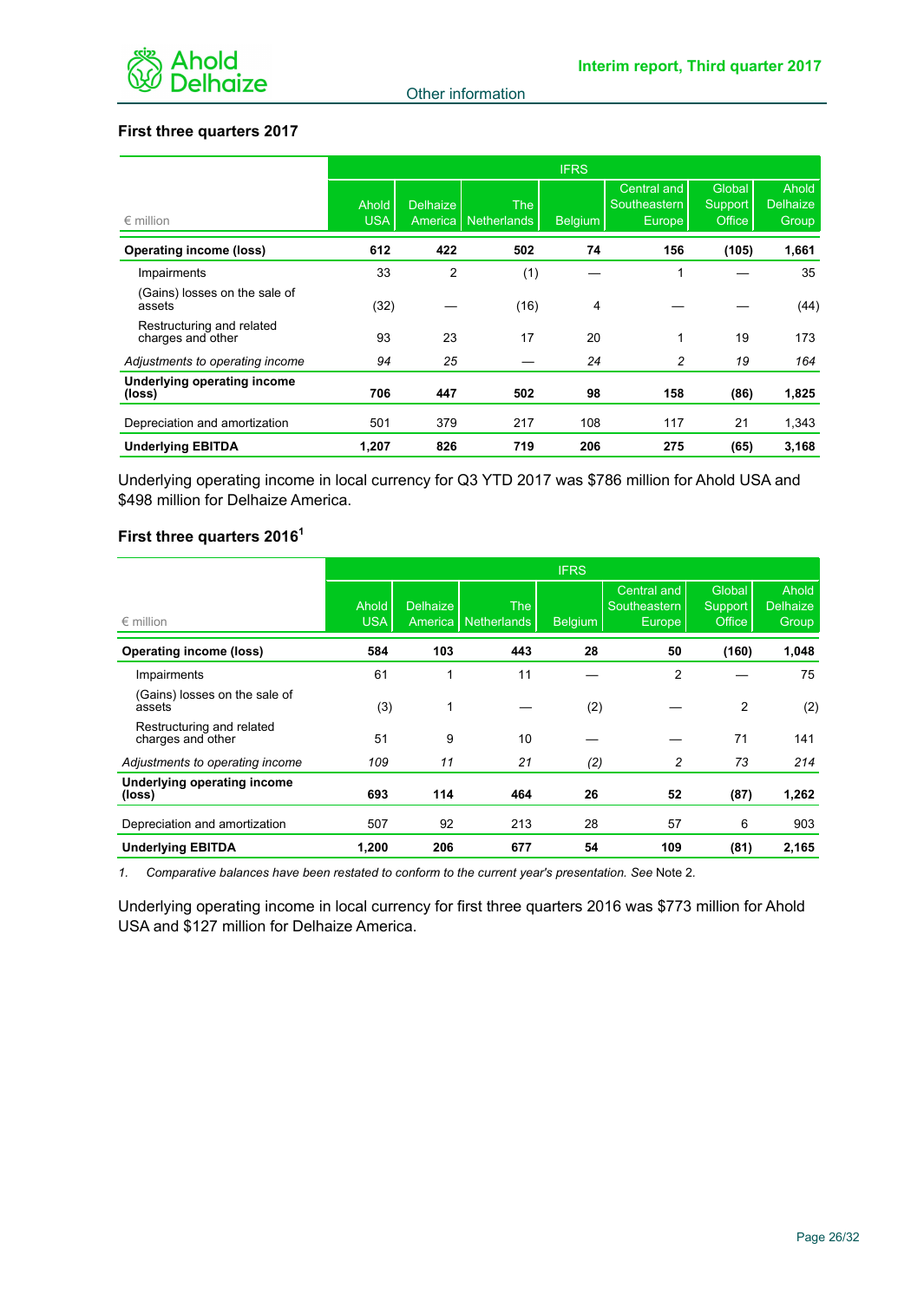

### **Store portfolio (including franchise and affiliate stores)**

|                                 | End of<br>2016 | Opened /<br>acquired | Closed /<br>other sold | End of<br>Q3 2017 <sup>1</sup> |
|---------------------------------|----------------|----------------------|------------------------|--------------------------------|
| Ahold USA                       | 776            | 2                    | (22)                   | 756                            |
| Delhaize America                | 1,214          | 1                    | (7)                    | 1,208                          |
| The Netherlands                 | 2,163          | 24                   | (28)                   | 2,159                          |
| Belgium                         | 765            | 18                   | (14)                   | 769                            |
| Central and Southeastern Europe | 1,638          | 68                   | (5)                    | 1,701                          |
| <b>Total</b>                    | 6,556          | 113                  | (76)                   | 6,593                          |

*1. The number of stores at the end of Q3 2017 includes 1,152 specialty stores (Etos and Gall & Gall) (end of 2016: 1,152).* 

# **Pro forma financial information**

## **Pro forma net sales per channel**

| $\epsilon$ million        | Pro forma<br>Q3<br>2017 | Pro forma<br>Q3<br>2016 | % change | % change<br>constant<br>rates | Pro forma<br>Q3 YTD<br>2017 | Pro forma l<br>Q3 YTD<br>2016 | % change | % change<br>constant<br>rates |
|---------------------------|-------------------------|-------------------------|----------|-------------------------------|-----------------------------|-------------------------------|----------|-------------------------------|
| Online sales <sup>1</sup> | 553                     | 480                     | 15.2%    | 17.1%                         | 1.657                       | 1.416                         | 17.0%    | 16.9%                         |
| Store sales <sup>2</sup>  | 14.568                  | 14.802                  | (1.6)%   | 1.6%                          | 45.274                      | 44.699                        | 1.3%     | $1.0\%$                       |
| <b>Total net sales</b>    | 15.121                  | 15.282                  | (1.1)%   | 2.1%                          | 46.931                      | 46.115                        | 1.8%     | 1.5%                          |

*1. Pro forma net consumer online sales increased 18.9% in the third quarter to €657 million, or 20.6% at constant exchange rates. Net consumer online sales is a non-GAAP measures. For a description of this non-GAAP measures refer to section* Use of non-GAAP financial measures *at the end of this report.*

*2. Store sales also include sales under franchise agreements and other sales to third parties.*

# **Pro forma underlying operating income and pro forma underlying EBITDA<sup>1</sup>**

Underlying operating income per segment and underlying EBITDA per segment are as follows:

#### **Q3 2017**

|                                                | Pro forma           |                            |                           |                |                                                           |                             |                                   |  |
|------------------------------------------------|---------------------|----------------------------|---------------------------|----------------|-----------------------------------------------------------|-----------------------------|-----------------------------------|--|
| $\epsilon$ million                             | Ahold<br><b>USA</b> | <b>Delhaize</b><br>America | <b>The</b><br>Netherlands | <b>Belgium</b> | <b>Central and</b><br>Southeastern<br>Europe <sup>1</sup> | Global<br>Support<br>Office | Ahold<br><b>Delhaize</b><br>Group |  |
| <b>Operating income (loss)</b>                 | 187                 | 132                        | 166                       | 25             | 61                                                        | (31)                        | 540                               |  |
| Impairments                                    | 8                   | $\overline{2}$             |                           |                | 1                                                         |                             | 11                                |  |
| (Gains) losses on the sale of<br>assets        |                     | (1)                        | (13)                      |                |                                                           |                             | (14)                              |  |
| Restructuring and related charges<br>and other | 26                  | 9                          | 8                         | 12             |                                                           | 3                           | 58                                |  |
| Adjustments to operating income                | 34                  | 10                         | (5)                       | 12             | 1                                                         | 3                           | 55                                |  |
| <b>Underlying operating income</b><br>(loss)   | 221                 | 142                        | 161                       | 37             | 62                                                        | (28)                        | 595                               |  |
| Depreciation and amortization                  | 157                 | 121                        | 72                        | 36             | 40                                                        | 8                           | 434                               |  |
| <b>Underlying EBITDA</b>                       | 378                 | 263                        | 233                       | 73             | 102                                                       | (20)                        | 1,029                             |  |

*1. Underlying operating income and underlying EBITDA are non-GAAP measures. For a description of these non-GAAP measures refer to section* Use of non-GAAP financial measures *at the end of this report.*

Pro forma underlying operating income in local currency for Q3 2017 was \$260 million for Ahold USA and \$167 million for Delhaize America.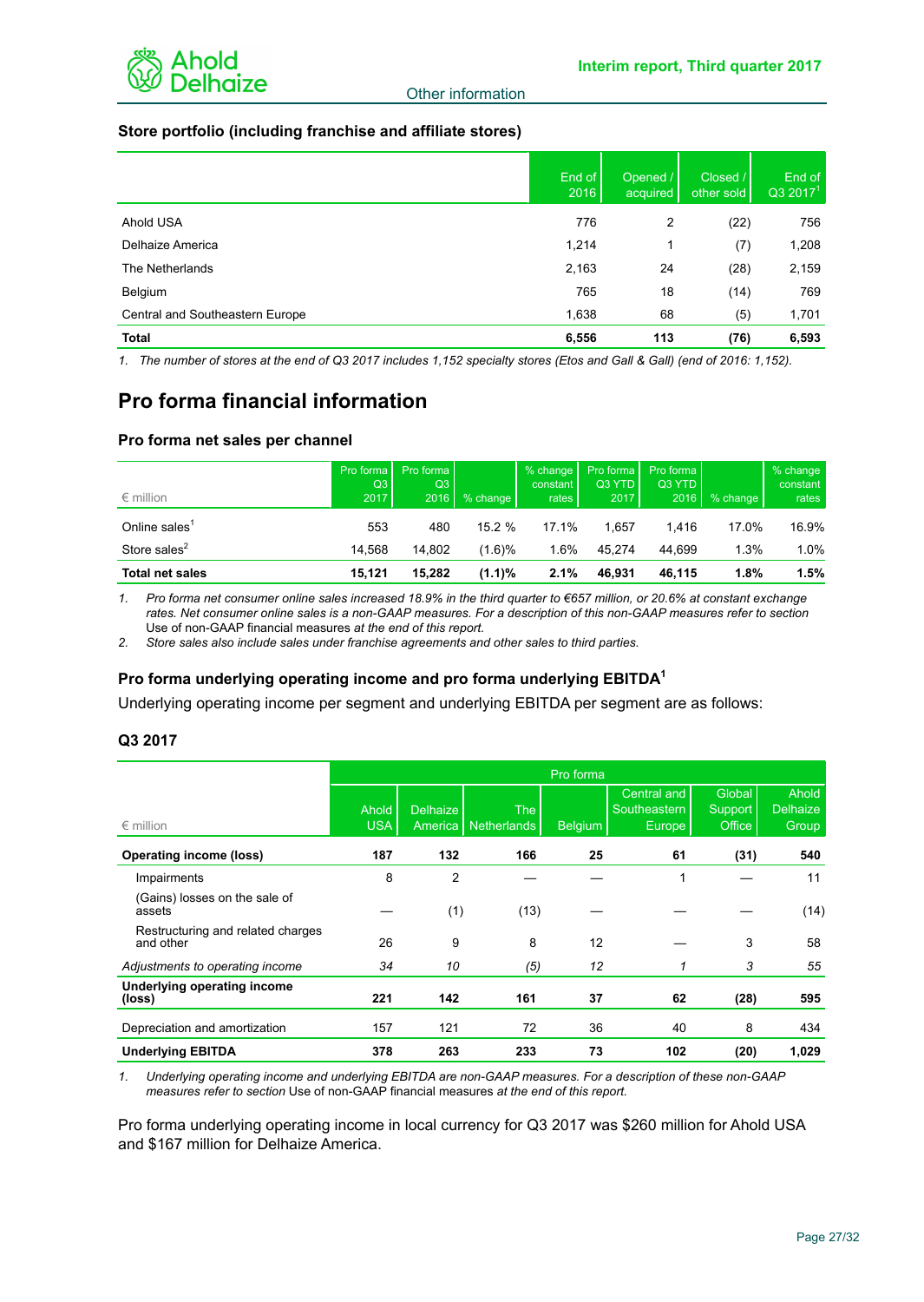

# **Q3 2016**

|                                                | Pro forma           |                            |                           |                |                                                    |                             |                                   |  |
|------------------------------------------------|---------------------|----------------------------|---------------------------|----------------|----------------------------------------------------|-----------------------------|-----------------------------------|--|
| $\epsilon$ million                             | Ahold<br><b>USA</b> | <b>Delhaize</b><br>America | <b>The</b><br>Netherlands | <b>Belgium</b> | Central and<br>Southeastern<br>Europe <sup>1</sup> | Global<br>Support<br>Office | Ahold<br><b>Delhaize</b><br>Group |  |
| <b>Operating income (loss)</b>                 | 214                 | 96                         | 137                       | 22             | 47                                                 | (65)                        | 451                               |  |
| Impairments                                    |                     | $\overline{2}$             | 4                         |                | 1                                                  |                             | 4                                 |  |
| (Gains) losses on the sale of<br>assets        | (3)                 | $\overline{2}$             |                           | (4)            | 1                                                  | $\overline{2}$              | (2)                               |  |
| Restructuring and related charges<br>and other | 9                   | 35                         | 4                         | 6              | 7                                                  | 28                          | 89                                |  |
| Adjustments to operating income                | 6                   | 39                         | 5                         | 2              | 9                                                  | 30                          | 91                                |  |
| Underlying operating income<br>(loss)          | 220                 | 135                        | 142                       | 24             | 56                                                 | (35)                        | 542                               |  |
| Depreciation and amortization                  | 165                 | 121                        | 74                        | 37             | 35                                                 | 7                           | 439                               |  |
| <b>Underlying EBITDA</b>                       | 385                 | 256                        | 216                       | 61             | 91                                                 | (28)                        | 981                               |  |

Pro forma underlying operating income in local currency for Q3 2016 was \$247 million for Ahold USA and \$150 million for Delhaize America.

# **First three quarters 2017**

|                                                | Pro forma           |                            |                           |                |                                              |                             |                                   |  |
|------------------------------------------------|---------------------|----------------------------|---------------------------|----------------|----------------------------------------------|-----------------------------|-----------------------------------|--|
| $\epsilon$ million                             | Ahold<br><b>USA</b> | <b>Delhaize</b><br>America | <b>The</b><br>Netherlands | <b>Belgium</b> | <b>Central and</b><br>Southeastern<br>Europe | Global<br>Support<br>Office | Ahold<br><b>Delhaize</b><br>Group |  |
| <b>Operating income (loss)</b>                 | 620                 | 422                        | 503                       | 80             | 156                                          | (104)                       | 1,677                             |  |
| Impairments                                    | 24                  | $\overline{2}$             | 1                         |                | 1                                            |                             | 28                                |  |
| (Gains) losses on the sale of<br>assets        | (1)                 |                            | (16)                      |                |                                              |                             | (17)                              |  |
| Restructuring and related charges<br>and other | 66                  | 23                         | 12                        | 17             | 1                                            | 18                          | 137                               |  |
| Adjustments to operating income                | 89                  | 25                         | (3)                       | 17             | 2                                            | 18                          | 148                               |  |
| Underlying operating income<br>(loss)          | 709                 | 447                        | 500                       | 97             | 158                                          | (86)                        | 1,825                             |  |
| Depreciation and amortization                  | 499                 | 379                        | 216                       | 109            | 117                                          | 21                          | 1,341                             |  |
| <b>Underlying EBITDA</b>                       | 1,208               | 826                        | 716                       | 206            | 275                                          | (65)                        | 3,166                             |  |

Underlying operating income in local currency for Q3 YTD 2017 was \$790 million for Ahold USA and \$498 million for Delhaize America.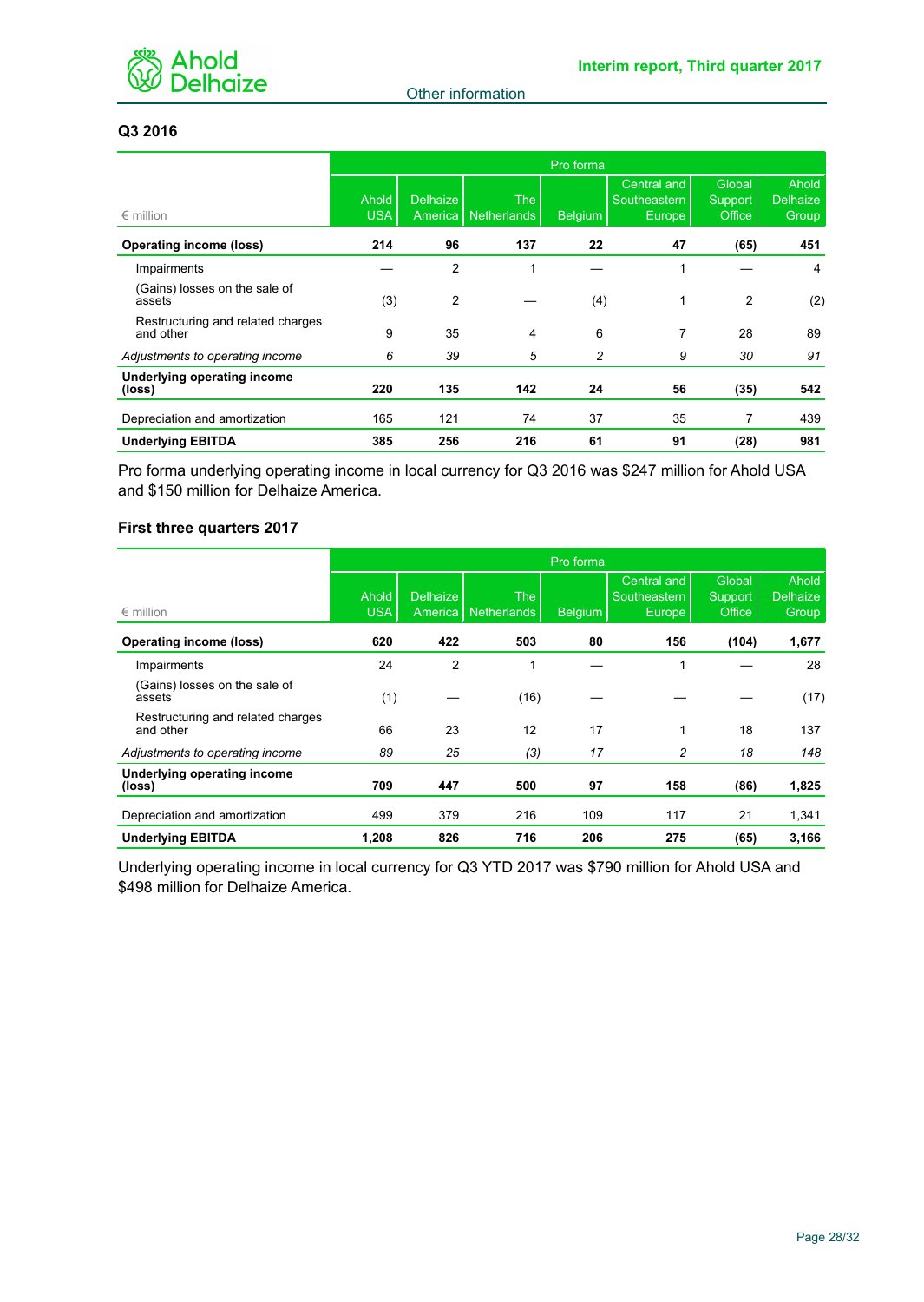

# **First three quarters 2016**

|                                                | Pro forma           |                 |                                     |                |                                       |                             |                                   |  |
|------------------------------------------------|---------------------|-----------------|-------------------------------------|----------------|---------------------------------------|-----------------------------|-----------------------------------|--|
| $\epsilon$ million                             | Ahold<br><b>USA</b> | <b>Delhaize</b> | <b>The</b><br>America   Netherlands | <b>Belgium</b> | Central and<br>Southeastern<br>Europe | Global<br>Support<br>Office | Ahold<br><b>Delhaize</b><br>Group |  |
| <b>Operating income (loss)</b>                 | 643                 | 340             | 438                                 | 74             | 140                                   | (187)                       | 1,448                             |  |
| Impairments                                    | 14                  | 5               | 11                                  | 14             | 7                                     |                             | 51                                |  |
| (Gains) losses on the sale of<br>assets        | (5)                 | 8               |                                     | (4)            | $\overline{2}$                        | $\overline{2}$              | 3                                 |  |
| Restructuring and related charges<br>and other | 30                  | 44              | 10                                  | 7              | 7                                     | 63                          | 161                               |  |
| Adjustments to operating income                | 39                  | 57              | 21                                  | 17             | 16                                    | 65                          | 215                               |  |
| Underlying operating income<br>(loss)          | 682                 | 397             | 459                                 | 91             | 156                                   | (122)                       | 1,663                             |  |
| Depreciation and amortization                  | 498                 | 362             | 213                                 | 109            | 108                                   | 18                          | 1,308                             |  |
| <b>Underlying EBITDA</b>                       | 1,180               | 759             | 672                                 | 200            | 264                                   | (104)                       | 2,971                             |  |

Underlying operating income in local currency for first three quarters 2016 was \$761 million for Ahold USA and \$442 million for Delhaize America.

#### **Pro forma underlying income from continuing operations<sup>1</sup>**

|                                                                       | Pro forma | Pro forma | Pro forma | Pro forma |
|-----------------------------------------------------------------------|-----------|-----------|-----------|-----------|
|                                                                       | Q3        | Q3        | Q3 YTD    | Q3 YTD    |
| $\epsilon$ million                                                    | 2017      | 2016      | 2017      | 2016      |
| Income from continuing operations                                     | 359       | 277       | 1.084     | 902       |
| Adjustments to operating income                                       | 55        | 91        | 148       | 215       |
| Underlying adjustments to financial expenses                          |           | 3         |           | 3         |
| Underlying adjustments to income taxes                                | (21)      | (28)      | (40)      | (68)      |
| Underlying income from continuing operations                          | 393       | 343       | 1,192     | 1,052     |
| Basic earnings per share from continuing operations <sup>2</sup>      | 0.29      | 0.22      | 0.86      | 0.71      |
| Underlying earnings per share from continuing operations <sup>2</sup> | 0.32      | 0.27      | 0.95      | 0.83      |

*1. Pro forma underlying income from continuing operations is a non-GAAP measure. For a description of this non-GAAP measure refer to section* Use of non-GAAP financial measures *at the end of this report.*

*2. The number of shares outstanding (1,272,112,616 shares) as of the merger effective date of July 24, 2016, is used as the basis for the calculation of the pro forma number of shares outstanding for the periods up to the merger date. After the merger date the actual number of shares outstanding are used in the calculation to determine the weighted average number of shares outstanding for the quarter and year to date. Pro forma basic and underlying earnings per share from continuing operations are calculated by dividing the pro forma (underlying) income from continuing operations attributable to equity holders by these numbers of shares outstanding. The weighted average number of shares used for calculating the pro forma basic and underlying earnings per share for Q3 2017 is 1,244 million (Q3 2016: 1,272 million).*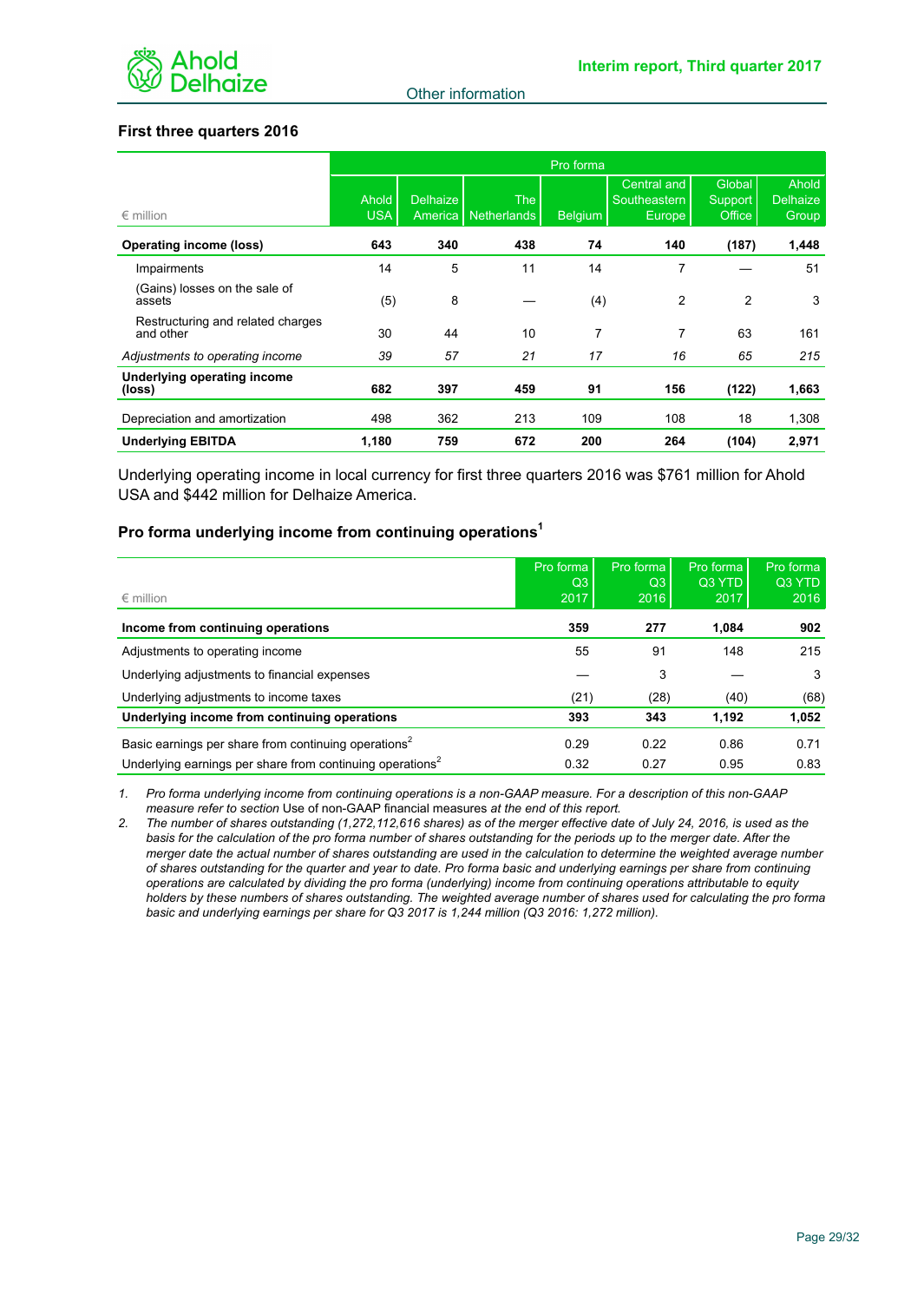

# **Pro forma financial information reconciliations**

# **Group pro forma financial information Q3 2017**

| $\epsilon$ million                          | Ahold<br><b>Delhaize</b><br><b>IFRS</b> | <b>Remedy</b><br>stores and<br>other | Ahold  <br>Delhaize pro<br>forma |
|---------------------------------------------|-----------------------------------------|--------------------------------------|----------------------------------|
| <b>Net sales</b>                            | 15,136                                  | (15)                                 | 15,121                           |
| <b>Operating income</b>                     | 545                                     | (5)                                  | 540                              |
| Impairments                                 | 11                                      |                                      | 11                               |
| (Gains) losses on the sale of assets        | (25)                                    | 11                                   | (14)                             |
| Restructuring and related charges and other | 60                                      | (2)                                  | 58                               |
| Underlying operating income                 | 591                                     | 4                                    | 595                              |

# **Pro forma net sales by segment Q3 2017**

| $\epsilon$ million              | Ahold<br><b>Delhaize</b><br><b>IFRS</b> | Remedy<br>stores and<br>other | Ahold<br>Delhaize pro<br>forma |
|---------------------------------|-----------------------------------------|-------------------------------|--------------------------------|
| Ahold USA                       | 5,436                                   | (11)                          | 5,425                          |
| Delhaize America                | 3,780                                   |                               | 3,780                          |
| The Netherlands                 | 3,279                                   | (2)                           | 3,277                          |
| Belgium                         | 1,215                                   | (2)                           | 1,213                          |
| Central and Southeastern Europe | 1,426                                   |                               | 1,426                          |
| <b>Ahold Delhaize Group</b>     | 15,136                                  | (15)                          | 15,121                         |

# **Pro forma operating income by segment Q3 2017**

|                                 | Ahold I<br>Delhaize | <b>Remedy</b><br>stores and | Ahold<br>Delhaize pro |
|---------------------------------|---------------------|-----------------------------|-----------------------|
| $\epsilon$ million              | <b>IFRS</b>         | other                       | forma                 |
| Ahold USA                       | 199                 | (12)                        | 187                   |
| Delhaize America                | 132                 |                             | 132                   |
| The Netherlands                 | 162                 | 4                           | 166                   |
| Belgium                         | 22                  | 3                           | 25                    |
| Central and Southeastern Europe | 61                  |                             | 61                    |
| <b>Global Support Office</b>    | (31)                |                             | (31)                  |
| <b>Ahold Delhaize Group</b>     | 545                 | (5)                         | 540                   |

# **Pro forma underlying income from continuing operations Q3 2017**

| $\epsilon$ million                           | Ahold<br><b>Delhaize</b><br><b>IFRS</b> | Remedy<br>stores and<br>other | Ahold<br>Delhaize pro<br>forma |
|----------------------------------------------|-----------------------------------------|-------------------------------|--------------------------------|
| Income from continuing operations            | 362                                     | (3)                           | 359                            |
| Adjustments to operating income              | 46                                      | 9                             | 55                             |
| Underlying adjustments to income taxes       | (16)                                    | (5)                           | (21)                           |
| Underlying income from continuing operations | 392                                     |                               | 393                            |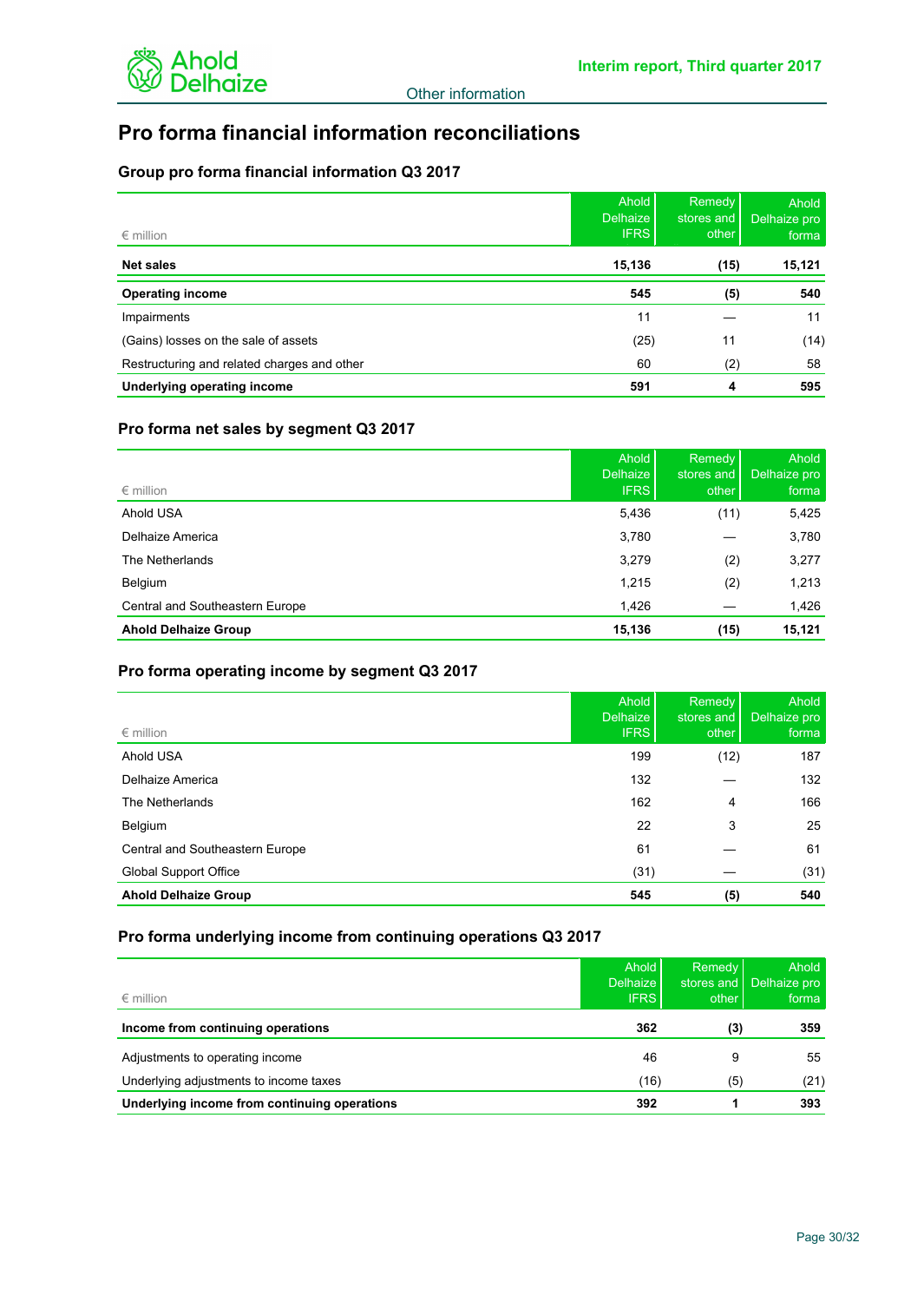

# **Combined free cash flow<sup>1</sup>**

| $\epsilon$ million                     | Q3<br>2017 | Q3<br>2016 | Q3 YTD<br>2017 | Q3 YTD<br>2016 |
|----------------------------------------|------------|------------|----------------|----------------|
| Free cash flow                         | 426        | 125        | 1.023          | 585            |
| Delhaize Group 2016 (pre merger)       |            | (39)       |                | (64)           |
| Free cash flow Ahold Delhaize combined | 426        | 86         | 1.023          | 521            |

*1. This represents the combined free cash flow of Ahold and Delhaize excluding pro forma adjustments. Delhaize pre-merger free cash flow has been aligned with the free cash flow definition of Ahold Delhaize.*

# **Use of non-GAAP financial measures**

This summary report includes non-GAAP financial measures. The descriptions of the non-GAAP financial measures are included on pages 70 and 71 of Ahold Delhaize's Annual Report 2016. The description of non-GAAP measures that are new or changed in 2017 are included below.

#### **Comparable sales and comparable sales excluding gasoline sales**

The definition of comparable sales is unchanged from the description included in the Annual Report 2016. However, Ahold Delhaize now considers store sales to be comparable after a store has been open for a full 56 weeks.

# **Financial calendar**

Ahold Delhaize's financial year consists of 52 or 53 weeks and ends on the Sunday nearest to December 31.

Ahold Delhaize's 2017 financial year consists of 52 weeks and ends on December 31, 2017. The quarters in 2017 are:

| First quarter  | January 2 through April 2, 2017     |
|----------------|-------------------------------------|
| Second quarter | April 3 through July 2, 2017        |
| Third quarter  | July 3 through October 1, 2017      |
| Fourth quarter | October 2 through December 31, 2017 |

# **Cautionary notice**

This press release contains information that qualifies as inside information within the meaning of Article 7(1) of the EU Market Abuse Regulation.

This communication includes forward-looking statements. All statements other than statements of historical facts may be forwardlooking statements. Words such as expected, announced for, strategy, to increase, continue to, on track, further improve, will, introduce, guidance, looking forward, maintain, anticipate, forward looking, are to be, enables to, progressing, indicative, future, may alter or other similar words or expressions are typically used to identify forward-looking statements.

Forward-looking statements are subject to risks, uncertainties and other factors that are difficult to predict and that may cause actual results of Koninklijke Ahold Delhaize N.V. (the "Company") to differ materially from future results expressed or implied by such forward-looking statements. Such factors include, but are not limited to risks relating to competition and pressure on profit margins in the food retail industry; the impact of the Company's outstanding financial debt; future changes in accounting standards; the Company's ability to generate positive cash flows; general economic conditions; the Company's international operations; the impact of economic conditions on consumer spending; turbulences in the global credit markets and the economy; the significance of the Company's U.S. operations and the concentration of its U.S. operations on the east coast of the U.S.; increases in interest rates and the impact of downgrades in the Company's credit ratings; competitive labor markets, changes in labor conditions and labor disruptions; environmental liabilities associated with the properties that the Company owns or leases; the Company's inability to locate appropriate real estate or enter into real estate leases on commercially acceptable terms; exchange rate fluctuations; additional expenses or capital expenditures associated with compliance with federal, regional, state and local laws and regulations in the U.S., the Netherlands, Belgium and other countries; product liability claims and adverse publicity; risks related to corporate responsibility and sustainable retailing; the Company's inability to successfully implement its strategy, manage the growth of its business or realize the anticipated benefits of acquisitions; its inability to successfully complete divestitures and the effect of contingent liabilities arising from completed divestitures; unexpected outcomes with respect to tax audits; disruption of operations and other factors negatively affecting the Company's suppliers; the unsuccessful operation of the Company's franchised and affiliated stores; natural disasters and geopolitical events; inherent limitations in the Company's control systems; the failure or breach of security of IT systems; changes in supplier terms; antitrust and similar legislation; unexpected outcome in the Company's legal proceedings; adverse results arising from the Company's claims against its self-